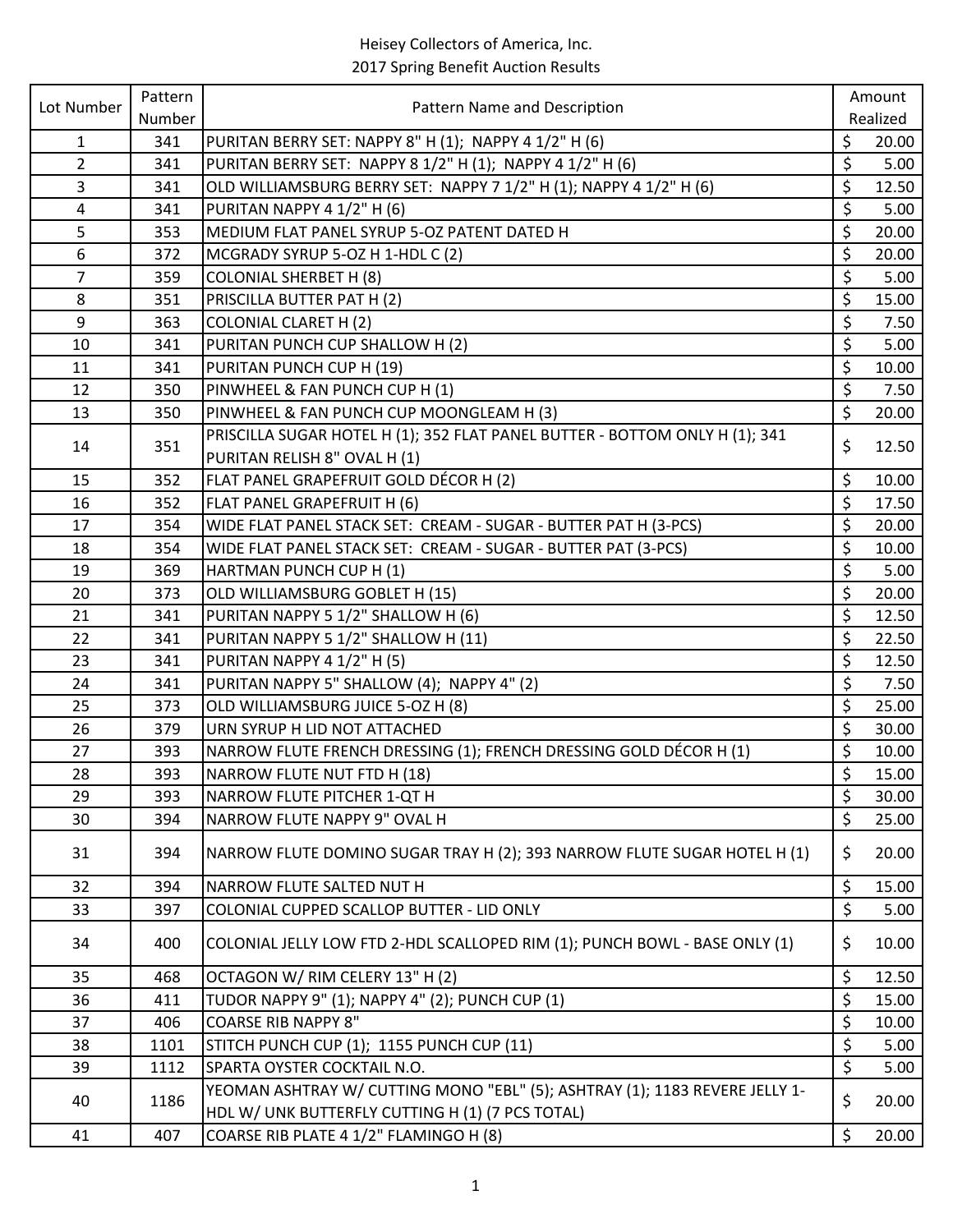| Lot Number | Pattern | Pattern Name and Description                                               |                          | Amount   |
|------------|---------|----------------------------------------------------------------------------|--------------------------|----------|
|            | Number  |                                                                            |                          | Realized |
| 42         | 355     | QUATOR NAPPY 4 1/2" H 3-ROUGHNESS (5)                                      | \$                       | 15.00    |
| 43         | 406     | COARSE RIB PLATE 8 1/2" H (8)                                              | \$                       | 15.00    |
| 44         | 406     | COARSE RIB PLATE 7" H SOME WEAR (7); PLATE 6" H (3)                        | \$                       | 5.00     |
| 45         | 1150    | COLONIAL STAR PLATE 4 1/2" (22)                                            | \$                       | 10.00    |
| 46         | 1150    | COLONIAL STAR PLATE 5 1/2" (3); PLATE 6" (4)                               | \$                       | 5.00     |
| 47         | 1150    | <b>COLONIAL STAR PLATE 8" H (5)</b>                                        | $\boldsymbol{\zeta}$     | 10.00    |
| 48         | 1150    | COLONIAL STAR PLATE 7 1/2" H (3); PLATE 7" H (2)                           | \$                       | 5.00     |
| 49         | 1150    | <b>COLONIAL STAR PLATE 5" H (21)</b>                                       | \$                       | 12.50    |
| 50         | 1150    | COLONIAL STAR PLATE 6 1/2" H (10)                                          | \$                       | 5.00     |
| 51         | 1150    | <b>COLONIAL STAR PLATE 6" H (7)</b>                                        | $\zeta$                  | 10.00    |
| 52         | 1184    | YEOMAN BOWL FLORAL 11" D.O. MOONGLEAM BLACK SAND IN MOLD                   | \$                       | 25.00    |
| 53         | 1183    | REVERE PLATE 12" SANDWICH W/ UNK CUTTING H                                 | $\zeta$                  | 12.50    |
| 54         | 1212    | CRIM PUNCH CUP H (1); 1401 EMPRESS PUNCH CUP H (1)                         | \$                       | 5.00     |
| 55         | 1295    | BEADED SWAG NAPPY 4 1/2" OPAL W/ ROSEBUD DÉCOR (1); PUNCH CUP OPAL SOUV    | \$                       | 30.00    |
|            |         | "SPRINGFIELD" WORN GOLD (1); PUNCH CUP (1)                                 |                          |          |
| 56         | 1218    | SIMPLICITY PLATE 5" GOLD DÉCOR H (5)                                       | \$                       | 7.50     |
| 57         | 1219    | SIMPLICITY WITH STAR PLATE 5 1/2" H (11)                                   | \$                       | 10.00    |
| 58         | 1225    | RIDGE & STAR PLATE 6" FLAMINGO H (8)                                       | $\zeta$                  | 20.00    |
| 59         | 1223    | FLUTED BORDER PLATE 8" MOONGLEAM (12)                                      | $\zeta$                  | 30.00    |
| 60         | 1255    | PINEAPPLE & FAN SUGAR - BOTTOM ONLY (1); 1235 BEADED PANEL & SUNBURST      | \$                       | 5.00     |
|            |         | PUNCH CUP H (2)                                                            |                          |          |
| 61         | 1243    | STEPPED OCTAGON PLATE 6" MOONGLEAM H (4)                                   | \$                       | 17.50    |
| 62         | 1252    | TWIST CELERY 13" 1-RIM F H (2); NAPPY 9" FLARED H INTERNAL B (1)           | $\overline{\xi}$         | 22.50    |
| 63         | 1401    | EMPRESS COMPORT OVAL W/ STERLING OVERLAY H                                 | \$                       | 20.00    |
| 64         | 1401    | EMPRESS PLATE 4 1/2" FLAMINGO H (4)                                        | \$                       | 5.00     |
| 65         | 1428    | WARWICK VASE 7" 1-H (2)                                                    | $\zeta$                  | 12.50    |
| 66         | 1469    | RIDGELEIGH NUT INDV 2-HDL H (18)                                           | \$                       | 10.00    |
| 67         | 1469    | RIDGELEIGH ASHTRAY 2 1/2" SQ H (12)                                        | \$                       | 10.00    |
| 68         | 1469    | RIDGELEIGH BON BON 6" 2-HDL PAPER LABEL H (1)                              | \$                       | 12.50    |
| 69         | 1469    | RIDGELEIGH MAYO 5" H (1); NAPPY 5" SQ H (1)                                | \$                       | 5.00     |
| 70         | 1469    | RIDGELEIGH STAR RELISH 5-PRT H (1); CREAM & SUGAR INDV H (SET)             | \$                       | 25.00    |
| 71         | 1469    | RIDGELEIGH SALT INDV H (2)                                                 | \$                       | 7.50     |
| 72         | 393     | NARROW FLUTE PLATE 5" H (1); 1184 YEOMAN SUGAR W/ LID H (1); 1472 PARALLEL | \$                       | 17.50    |
|            |         | <b>QUARTER CANDLESTICK 1-LITE (1)</b>                                      |                          |          |
| 73         | 1503    | <b>CRYSTOLITE ASHTRAY 3" INDV (8)</b>                                      | \$                       | 5.00     |
| 74         | 393     | NARROW FLUTE PUNCH BOWL H (1); BASE H (1); PUNCH CUP H (11)                | \$                       | 75.00    |
| 75         | 1503    | CRYSTOLITE CIGARETTE BOX W/ LID 4" H (1); CIGARETTE HOLDER FTD (1)         | \$                       | 7.50     |
| 76         | 1503    | <b>CRYSTOLITE COASTER 4" (5)</b>                                           | \$                       | 5.00     |
| 77         | 1503    | <b>CRYSTOLITE CANDLESTICK 2-LITE (PR)</b>                                  | \$                       | 7.50     |
| 78         | 1503    | CRYSTOLITE CANDLESTICK 1-LITE (3-PR)                                       | \$                       | 7.50     |
| 79         | 1503    | CRYSTOLITE CANDLEBLOCK ROSETTE (5-PR)                                      | \$                       | 20.00    |
| 80         | 1503    | CRYSTOLITE CHEESE FTD (1); RELISH 3-PRT (1)                                | \$                       | 5.00     |
| 81         | 1503    | CRYSTOLITE JELLY FTD H (2)                                                 | \$                       | 10.00    |
| 82         | 1503    | CRYSTOLITE CREAM & SUGAR INDV H (SET); CREAM & SUGAR OVAL H (SET)          | $\overline{\mathcal{S}}$ | 5.00     |
| 83         | 1503    | CRYSTOLITE NAPPY 4" H (3)                                                  | \$                       | 5.00     |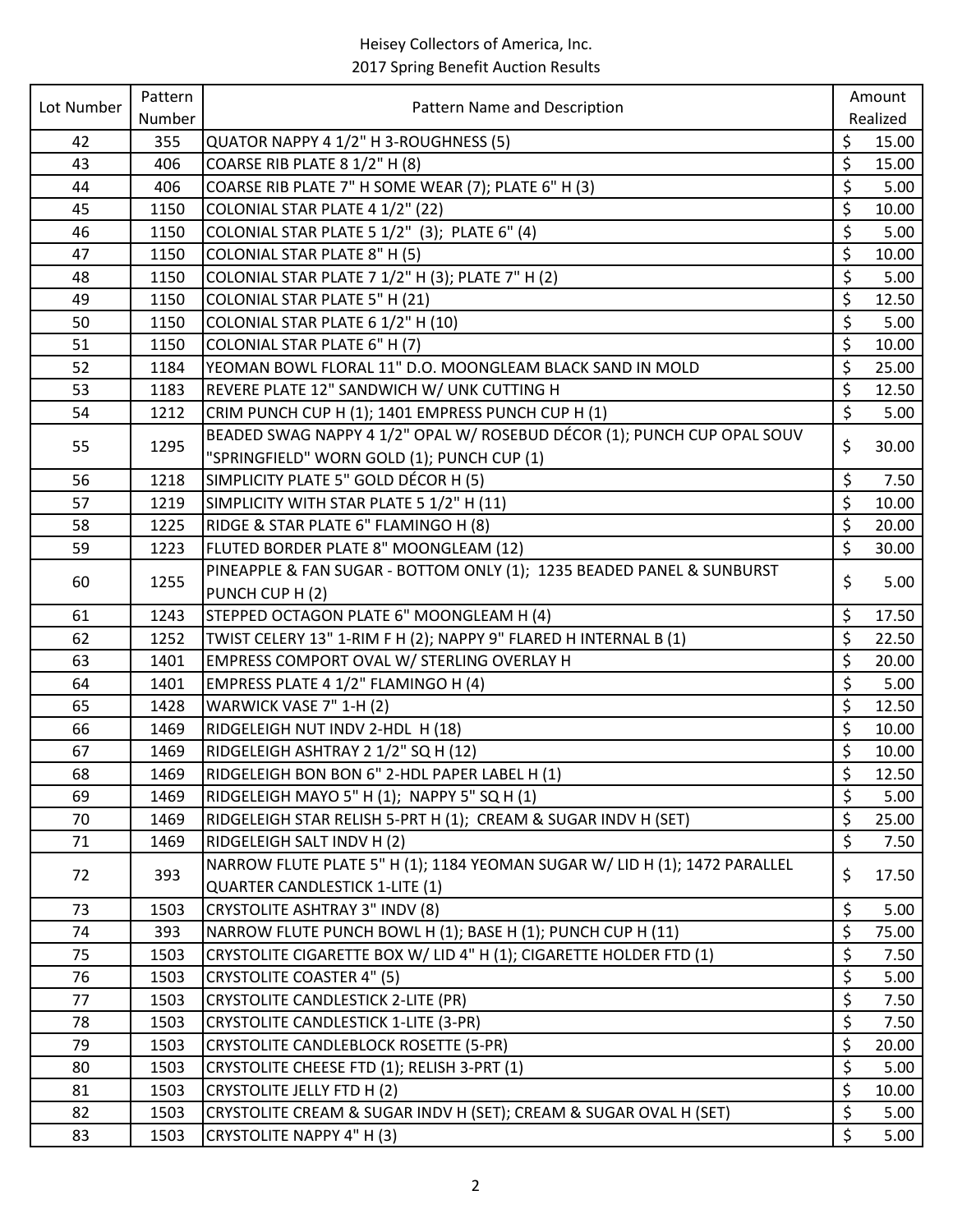| Lot Number | Pattern | Pattern Name and Description                                                   |                      | Amount   |
|------------|---------|--------------------------------------------------------------------------------|----------------------|----------|
|            | Number  |                                                                                |                      | Realized |
| 84         | 1503    | <b>CRYSTOLITE NUT LEAF INDV (8)</b>                                            | \$                   | 15.00    |
| 85         | 1503    | <b>CRYSTOLITE PLATE 14" SANDWICH H</b>                                         | \$                   | 12.50    |
| 86         | 1503    | <b>CRYSTOLITE RELISH 12" 3-PRT H</b>                                           | \$                   | 5.00     |
| 87         | 1519    | WAVERLY SALT SHAKER (1); DRESSING 8" 2-PRT H (1); PICKLE-OLIVE 6" 2-PRT W/ UNK | \$                   | 10.00    |
|            |         | CUTTING (1)                                                                    |                      |          |
| 88         | 1519    | WAVERLY PLATE 13" TORTE W/ 507 ORCHID ETCH                                     | \$                   | 17.50    |
| 89         | 1522    | <b>COLT STANDING</b>                                                           | $\zeta$              | 12.50    |
| 90         | 3333    | OLD GLORY GOBLET W/ 413 RENAISSANCE ETCH H (2)                                 | \$                   | 45.00    |
| 91         | 3350    | WABASH JUICE FTD W/ UNK BARCELONA-LIKE CUTTING H                               | \$                   | 5.00     |
| 92         | 5003    | <b>CRYSTOLITE COCKTAIL (4)</b>                                                 | \$                   | 7.50     |
| 93         | 5003    | <b>CRYSTOLITE OYSTER COCKTAIL (3)</b>                                          | \$                   | 5.00     |
| 94         | 6091    | CABOCHON ICE TEA FTD W/ 1066 DEBUTANTE CUTTING 1-PAPER LABEL (4)               | \$                   | 25.00    |
| 95         | 1219    | SIMPLICITY WITH STAR PLATE 5" H (9); PLATE 8" H (2)                            | \$                   | 10.00    |
| 96         | 1540    | LARIAT BON BON (1); CANDLESTICK 1-LITE (PR)                                    | \$                   | 22.50    |
| 97         | 1540    | LARIAT GOBLET W/ 980 MOONGLO CUTTING (4)                                       | \$                   | 17.50    |
| 98         | 1540    | LARIAT RELISH 10" RND 3-PRT H (1); RELISH 12" RECT 3-PRT (1)                   | $\zeta$              | 22.50    |
| 99         | 1540    | LARIAT NAPPY 7" (1); RELISH 6" RND 2-PRT (1)                                   | \$                   | 25.00    |
| 100        | 1776    | KALONYAL NAPPY 5" SHALLOW (1); 1220 PUNTY BAND TUMBLER CUSTARD SOUV            | \$                   | 27.50    |
|            |         | "LINDEN WIS" W/ ROSE BUD DÉCOR (1)                                             |                      |          |
| 101        | 1503.5  | <b>CRYSTOLITE RELISH 12" 3-PRT H</b>                                           | \$                   | 12.50    |
| 102        | 1951    | CABOCHON CREAM & SUGAR NO LID H (SET)                                          | \$                   | 5.00     |
| 103        | 5025    | TYROLEAN COCKTAIL W/ 507 ORCHID ETCH (1); GOBLET LUNCHEON W/ 507 ORDHID        | \$                   | 27.50    |
|            |         | ETCH(2)                                                                        |                      |          |
| 104        | 5040    | LARIAT OYSTER COCKTAIL PAPER LABEL H (4)                                       | \$                   | 20.00    |
| 105        | 5072    | ROSE STEM CHAMPAGNE W/ 515 HEISEY ROSE ETCH 2 W/ PAPER LABEL H (4)             | \$                   | 10.00    |
| 106        | 5072    | ROSE STEM GOBLET W/ 515 ROSE ETCH H (4)                                        | \$                   | 20.00    |
| 107        | 6010    | FINESSE JUICE FTD 4 PAPER LABEL (8)                                            | $\zeta$              | 15.00    |
| 108        | 1201    | FANDANGO COMPORT 8" MOLD MARKS                                                 | $\zeta$              | 65.00    |
| 109        | 1252    | TWIST ICE BUCKET MOONGLEAM H W/ HAMMERED HANDLE & TONGS                        | \$                   | 95.00    |
| 110        | V1157A  | <b>GEMS VASE NOT FROSTED</b>                                                   | \$                   | 20.00    |
| 111        | 1567    | PLANTATION COMPORT 5" NO LID                                                   | $\zeta$              | 15.00    |
| 112        | 5       | PATRICIAN CANDLESTICK 7" H (PR)                                                | $\zeta$              | 20.00    |
| 113        | 1558    | DROOP VASE STRAIGHT UP H                                                       | \$                   | 40.00    |
| 114        | 1202    | PANELLED OCTAGON BOWL 11" FLORAL MOONGLEAM                                     | \$                   | 10.00    |
| 115        | 1225    | RIDGE & STAR PLATE 10" SILVER BACK H FAIR SILVER (3)                           | \$                   | 7.50     |
| 116        | 300     | PEERLESS SHERBET H (6)                                                         | \$                   | 5.00     |
| 117        | 1205    | <b>FANCY LOOP PICKLE TRAY 7"</b>                                               | $\boldsymbol{\zeta}$ | 10.00    |
| 118        | 1255    | PINEAPPLE & FAN NAPPY 4" (1); 1225 PLAIN BAND CRUET NO STOPPER (1)             | \$                   | 5.00     |
| 119        | 1540    | LARIAT VASE #2 FAN H                                                           | \$                   | 22.50    |
| 120        | 1519    | <b>WAVERLY VASE FAN</b>                                                        | \$                   | 20.00    |
| 121        | 353     | MEDIUM FLAT PANEL VASE 10" H                                                   | \$                   | 10.00    |
| 122        | 1519    | WAVERLY CELERY 12" W/ 515 HEISEY ROSE ETCH H 1 W/ BASE ROUGHNESS (2)           | \$                   | 5.00     |
| 123        | 1201    | LAVERNE BOWL 11" FLORAL FTD MOONGLEAM H                                        | \$                   | 50.00    |
| 124        | 1201    | LAVERNE BOWL 11" FLORAL FTD FLAMINGO H                                         | \$                   | 50.00    |
| 125        | 1184    | YEOMAN GRAPEFRUIT D.O. HAWTHORNE H (7)                                         | \$                   | 45.00    |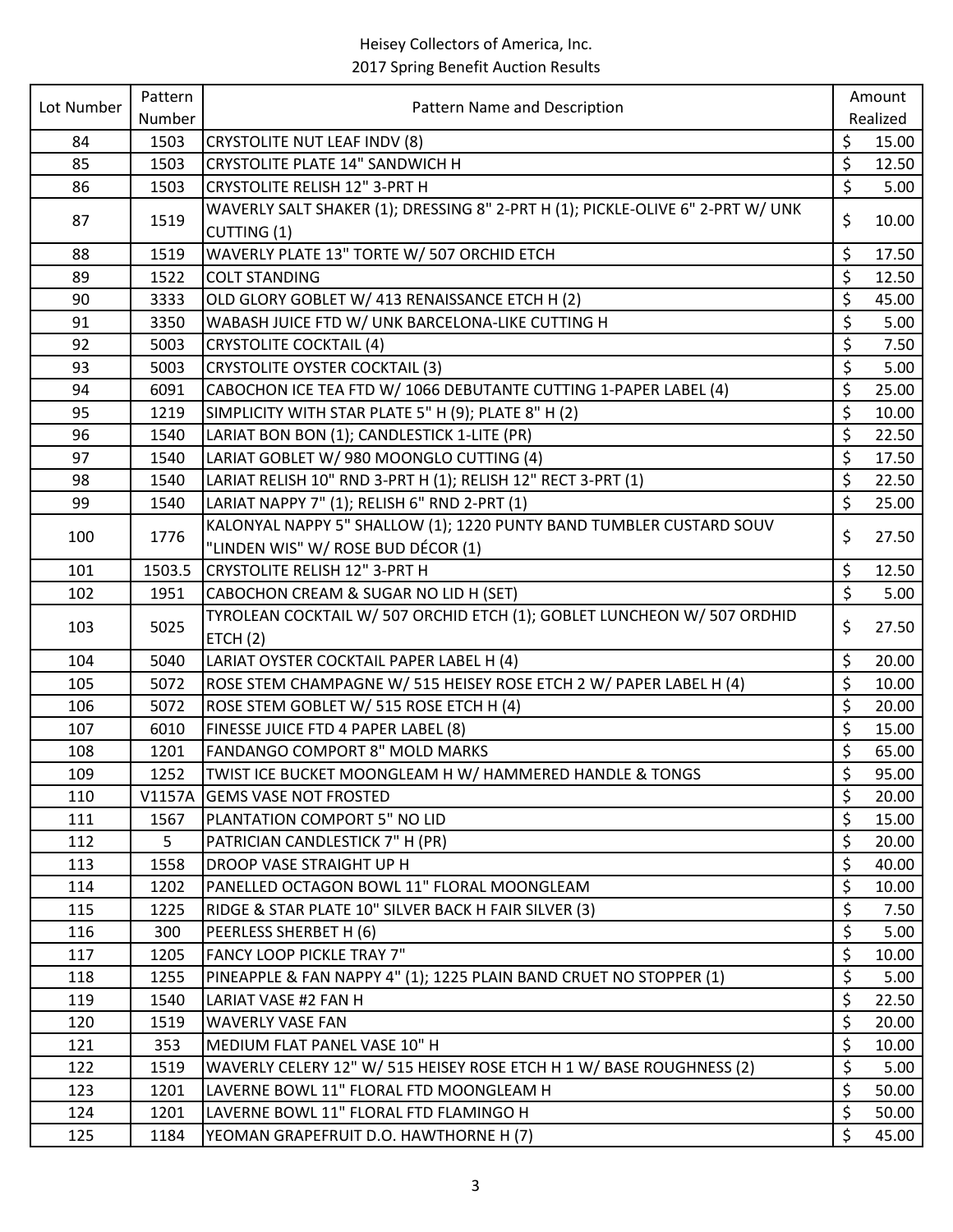| Lot Number | Pattern        | Pattern Name and Description                                                 |                      | Amount   |
|------------|----------------|------------------------------------------------------------------------------|----------------------|----------|
|            | Number         |                                                                              |                      | Realized |
| 126        | 1519           | WAVERLY UNDERPLATE 7" (1); PLATE 7" (2)                                      | \$                   | 5.00     |
| 127        | 341            | PURITAN COMPORT 8 1/2" H                                                     | $\zeta$              | 32.50    |
| 128        | 1519           | <b>WAVERLY JELLY 6" SILVER OVERLAY</b>                                       | \$                   | 10.00    |
| 129        | 1191           | <b>CUCUMBER DISH FLAMINGO H</b>                                              | \$                   | 25.00    |
| 130        | 1590           | ZODIAC RELISH 10" 2-PRT OVAL                                                 | \$                   | 20.00    |
| 131        | 1567           | PLANTATION MARMALADE NO LID H (7)                                            | \$                   | 27.50    |
| 132        | 350            | PINWHEEL & FAN PUNCH BOWL 14" H (1); BASE H (1)                              | $\zeta$              | 95.00    |
| 133        | 1469           | RIDGELEIGH BOWL 12" FLORAL OVAL H                                            | \$                   | 5.00     |
| 134        | 350            | PINWHEEL & FAN PUFF BOX H W/ NON-HEISEY GLASS LID W/ PINWHEEL-LIKE CUTTING   | \$                   | 10.00    |
| 135        | 1554           | FISH BOOKEND (1)                                                             | \$                   | 35.00    |
| 136        | 3              | GOOSE WINGS UP H BASE f                                                      | \$                   | 25.00    |
| 137        | $\overline{7}$ | MAYO LADLE (1); 1184 YEOMAN SAUCER HAWTHORNE H (2)                           | $\boldsymbol{\zeta}$ | 10.00    |
| 138        | 1253           | TRI-CORNER MINT W/ LID f SAHARA H                                            | $\zeta$              | 30.00    |
| 139        | 393            | NARROW FLUTE CREAM & SUGAR HOTEL H (SET)                                     | \$                   | 10.00    |
| 140        | 1503           | CRYSTOLITE BERRY SET: NAPPY 8" H (1): NAPPY 5" H (8)                         | \$                   | 30.00    |
| 141        | 150            | <b>BANDED FLUTE NAPPY 8" H</b>                                               | \$                   | 15.00    |
| 142        | 150            | BANDED FLUTE FINGER BOWL H (6)                                               | $\zeta$              | 17.50    |
| 143        | 433            | GREEK KEY FRENCH BREAD TRAY H f                                              | \$                   | 45.00    |
| 144        | 1503.5         | CRYSTOLITE CREAM & SUGAR RND H (SET)                                         | \$                   | 5.00     |
| 145        | 16             | SUSANNEH HAIR RECEIVER BASE RIM UNFINISHED W/ LID H                          | $\zeta$              | 50.00    |
| 146        | 7012           | SQUARED FAN PUFF BOX W/ METAL LID H                                          | \$                   | 20.00    |
| 147        | 1205           | <b>FANCY LOOP CELERY</b>                                                     | $\zeta$              | 20.00    |
| 148        | 1158           | PUNCH CUP H (4)                                                              | $\zeta$              | 5.00     |
| 149        | 1101           | STITCH PUNCH CUP H 1-SUN PURPLE (4); PUNCH CUP CUSTARD SOUV "BIRMINGHAM      | \$                   | 20.00    |
|            |                | <b>KANS" H (1)</b>                                                           |                      |          |
| 150        | 1519           | WAVERLY BOWL 12" FLORAL CRIMPED W/ 515 HEISEY ROSE ETCH                      | \$                   | 10.00    |
| 151        | 393            | NARROW FLUTE JUG 3-PINT H                                                    | \$                   | 25.00    |
| 152        | 393            | NARROW FLUTE JUG 3-PINT H                                                    | \$                   | 55.00    |
| 153        | 517            | DANIEL TUMBLE UP W/ 197 TUMBLER W/ UNK CUTTING H                             | \$                   | 50.00    |
| 154        | 461            | <b>CONVEX CIRCLE NAPPY 8" H</b>                                              | \$                   | 45.00    |
| 155        | 339            | CONTINENTAL NAPPY 4 1/2" H (1); 1519 WAVERLY PICKLE- OLIVE 2-PRT (1)         | \$                   | 10.00    |
| 156        | 1503           | CRYSTOLITE CANDY 7" W/ METAL LID W/ ROSETTE FINIAL H (1); CELERY 12" H (1)   | $\zeta$              | 20.00    |
| 157        | 1483           | STANHOPE CUP W/ BLACK KNOB & SAUCER (4-SETS); PLATE 7" (3); CREAM & SUGAR W/ | \$                   | 60.00    |
|            |                | BLACK KNOB H (SET) (13 PCS TOTAL)                                            |                      |          |
| 158        | 341            | PURITAN CRUET 4-OZ H (1); 1503 CRYSTOLITE ROSETTE CANDLEBLOCK (3)            | $\zeta$              | 15.00    |
| 159        | 150            | BANDED FLUTE PUNCH BOWL - BASE ONLY H                                        | \$                   | 10.00    |
| 160        | 3350           | WABASH JUG 3-PINT CUT FLUTES ON NECK W/ 440 FRONTENAC ETCH H                 | \$                   | 80.00    |
| 161        | 150            | BANDED FLUTE NAPPY 8" H (1) W/ METAL 6" STAND                                | \$                   | 10.00    |
| 162        | 1184           | YEOMAN PLATE SANDWICH CTR HDL MOONGLEAM H                                    | \$                   | 45.00    |
| 163        | 393            | NARROW FLUTE JUG 1-PINT H                                                    | \$                   | 30.00    |
| 164        | 411            | TUDOR BON BON GOLD IRIDIZED H                                                | \$                   | 20.00    |
| 165        | 1533           | WAMPUM CANDLESTICK 1-LITE (PR)                                               | $\zeta$              | 20.00    |
| 166        | 1503           | CRYSTOLITE CANDLESTICK 1-LITE (PR)                                           | $\zeta$              | 5.00     |
| 167        | 4091           | KIMBERLY GOBLET W/ 944 COURTSHIP CUTTING H (6)                               | $\zeta$              | 37.50    |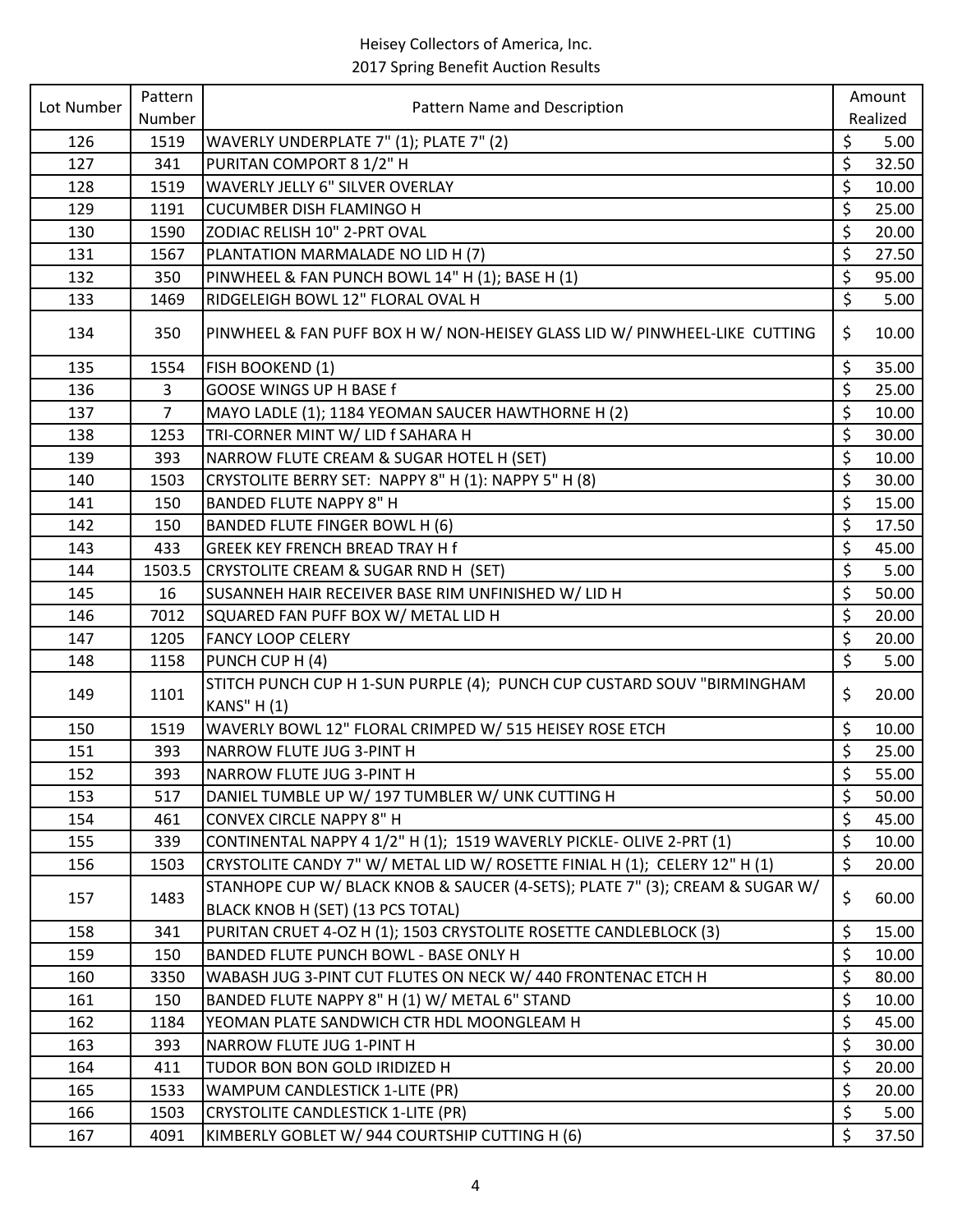| Lot Number | Pattern | Pattern Name and Description                                                  |         | Amount   |
|------------|---------|-------------------------------------------------------------------------------|---------|----------|
|            | Number  |                                                                               |         | Realized |
| 168        | 1229    | OCTAGON NUT INDV MOONGLEAM H (5)                                              | \$      | 30.00    |
| 169        | 1229    | OCTAGON NUT INDV FLAMINGO H (3)                                               | \$      | 10.00    |
| 170        | 433     | GREEK KEY SALT SHAKER W/ GREEN PLASTIC LID H BASE f                           | \$      | 5.00     |
| 171        | 433     | GREEK KEY PUNCH BOWL - BASE ONLY H                                            | \$      | 10.00    |
| 172        | 433     | <b>GREEK KEY EGG CUP H (4)</b>                                                | \$      | 30.00    |
| 173        | 433     | GREEK KEY NAPPY 5" SHALLOW H 1-f (6)                                          | \$      | 20.00    |
| 174        | 1567    | PLANTATION BOWL 9" GARDENIA                                                   | $\zeta$ | 10.00    |
| 175        | 500     | OCTAGON SUGAR MOONGLEAM HDL H (1); 1506 PROVINCIAL SUGAR H (1); 1519          | \$      | 12.50    |
|            |         | WAVERLY RELISH 7" 2-PRT (1)                                                   |         |          |
| 176        | 393     | NARROW FLUTE CREAM HOTEL H (2); 1401 EMPRESS CREAM D.F. SAHARA H FT f (1)     | \$      | 12.50    |
| 177        | 3362    | CHARTER OAK COMPORT 7" MOONGLEAM                                              | \$      | 45.00    |
| 178        | 50      | ADENA BOWL FLORAL CUPPED FLAMINGO H                                           | \$      | 50.00    |
| 179        | 100     | CENTENNIAL CANDLESTICK 9" W/ ORANGE BLACK GOLD DÉCOR H (PR)                   | \$      | 250.00   |
| 180        | 1567    | PLANTATION CANDY W/ LID SMALL FTD W/ UNK CUTTING FINIAL R                     | $\zeta$ | 45.00    |
| 181        | 1121    | SALT INDV SOME F'S (9)                                                        | \$      | 7.50     |
| 182        | 1469    | RIDGELEIGH CREAM & SUGAR H (SET); 1503 CRYSTOLITE CREAM & SUGAR H (SET); 1511 | \$      | 22.50    |
|            |         | TOUJOURS CREAM & SUGAR C INDV H (SET)                                         |         |          |
| 183        | 1252    | TWIST CREAM & SUGAR OVAL H (SET)                                              | \$      | 40.00    |
| 184        | 1201    | FANDANGO CREAM & SUGAR INDV (SET)                                             | \$      | 10.00    |
| 185        | 300     | PEERLESS CREAM & SUGAR HOTEL H (SET)                                          | \$      | 45.00    |
| 186        | 1184    | YEOMAN CREAM & SUGAR W/ LID FLAMINGO H (SET)                                  | \$      | 40.00    |
| 187        | 1401    | EMPRESS CREAM & SUGAR INDV FLAMINGO H (SET)                                   | $\zeta$ | 20.00    |
| 188        | 1231    | RIBBED OCTAGON CREAM & SUGAR MOONGLEAM H (SET)                                | $\zeta$ | 30.00    |
|            |         | LARIAT CREAM H & SUGAR H W/ TRAY (3-PCS); 1503 CRYSTOLITE CREAM & SUGAR W/    |         |          |
| 189        | 1540    | TRAY INDV H (3-PCS); 1469 RIDGELEIGH CREAM & SUGAR W/ TRAY INDV H (3-PCS)     | \$      | 25.00    |
|            |         |                                                                               |         |          |
| 190        | 1951    | CABOCHON CREAM & SUGAR W/ 1015 DOLLY MAIDSON ROSE ETCH H (SET)                | \$      | 30.00    |
| 191        | 1511    | TOUJOURS CREAM & SUGAR SILVER OVERLAY H (SET)                                 | \$      | 22.50    |
| 192        | 354     | WIDE FLAT PANEL CREAM SUGAR MOONGLEAM H (SET)                                 | \$      | 20.00    |
| 193        | 1020    | PHYLLIS CREAM & SUGAR W/ UNK CUTTING H (SET)                                  | \$      | 25.00    |
| 194        | 479     | PETAL CREAM & SUGAR MOONGLEAM W/ UNK CUTTING (SET)                            | \$      | 35.00    |
| 195        | 1184    | YEOMAN CREAM & SUGAR W/ LID MOONGLEAM H (SET)                                 | \$      | 55.00    |
| 196        | 1201    | FANDANGO CREAM & SUGAR HOTEL (SET)                                            | \$      | 20.00    |
| 197        | 1020    | PHYLLIS CREAM & SUGAR W/ UNK CUTTING H (SET)                                  | \$      | 35.00    |
| 198        | 1590    | ZODIAC CREAM & SUGAR (SET)                                                    | \$      | 25.00    |
| 199        | 429     | PLAIN PANEL RECESS CREAM & SUGAR W/ LID HOTEL H (SET)                         | \$      | 50.00    |
| 200        | 1951    | CABOCHON CREAM & SUGAR NO LID W/ 1072 SOUTHWIND CUTTING H (SET)               | \$      | 20.00    |
| 201        | 1469    | RIDGELEIGH CREAM F & SUGAR F SQ H (SET)                                       | $\zeta$ | 25.00    |
| 202        | 354     | WIDE FLAT PANEL CREAM & SUGAR OVAL H (SET); 352 FLAT PANEL CREAM & SUGAR W/   | \$      | 5.00     |
|            |         | LID POOR FIT HOTEL H (SET)                                                    |         |          |
| 203        | 7000    | SUNFLOWER CREAM & SUGAR H (SET)                                               | \$      | 40.00    |
| 204        | 1567    | PLANTATION CREAM & SUGAR W/ 516 PLANTATION IVY ETCH (SET)                     | \$      | 10.00    |
| 205        | 354     | WIDE FLAT PANEL CREAM & SUGAR HOTEL FLAMINGO H (SET)                          | \$      | 17.50    |
| 206        | 1401    | EMPRESS CREAM & SUGAR FLAMINGO H (SET)                                        | \$      | 22.50    |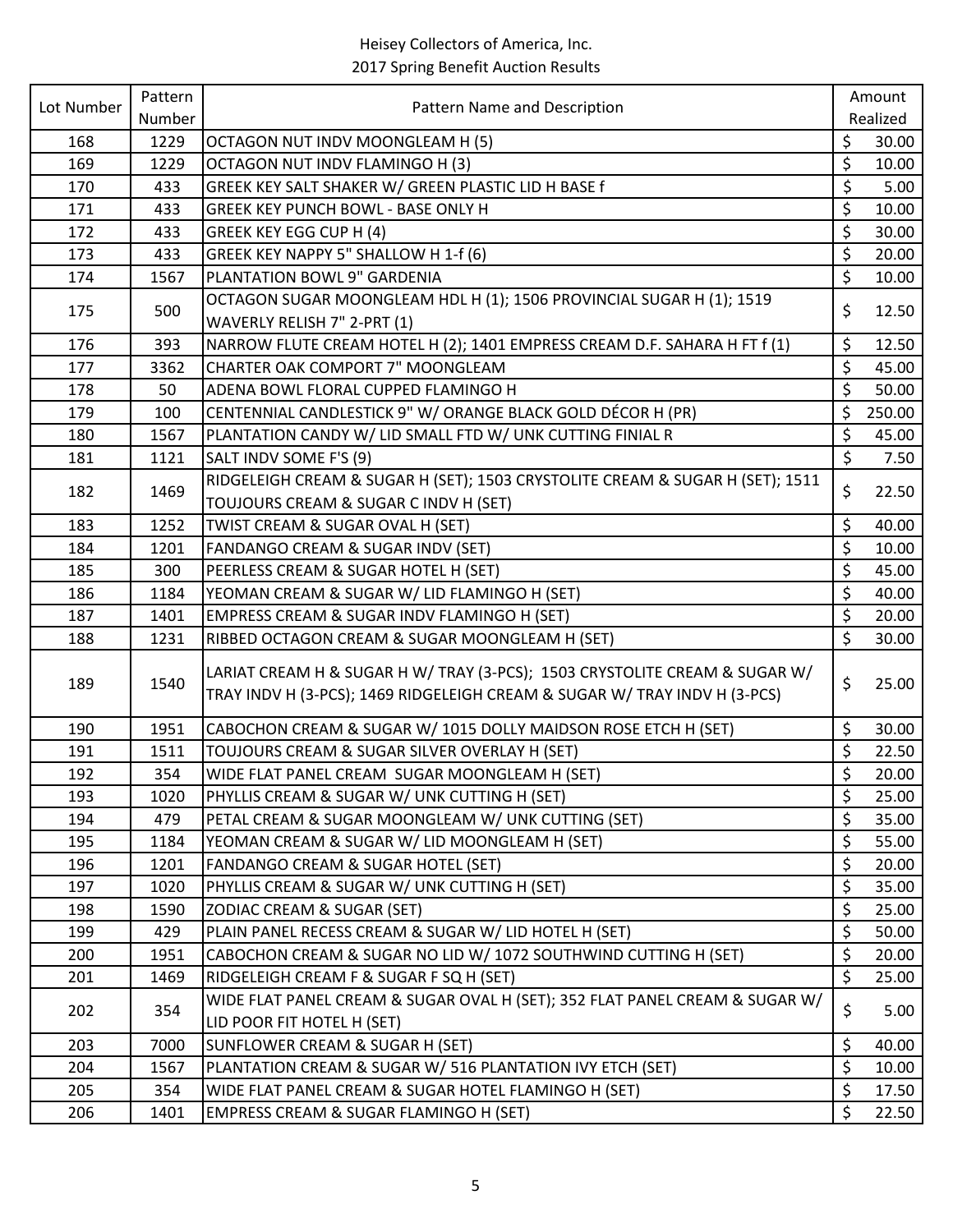| Lot Number | Pattern | Pattern Name and Description                                                                                                                                                                                                                                                                              |         | Amount   |
|------------|---------|-----------------------------------------------------------------------------------------------------------------------------------------------------------------------------------------------------------------------------------------------------------------------------------------------------------|---------|----------|
|            | Number  |                                                                                                                                                                                                                                                                                                           |         | Realized |
| 207        | 393     | NARROW FLUTE CREAM BASE F & SUGAR FTD H (SET); 393 NARROW FLUTE SUGAR W/<br>LID HOTEL H (1)                                                                                                                                                                                                               | \$      | 12.50    |
| 208        | 1170    | PLEAT & PANEL CREAM & SUGAR W/ LID FLAMINGO H (SET)                                                                                                                                                                                                                                                       | \$      | 50.00    |
| 209        | 1255    | PINEAPPLE & FAN CREAM & SUGAR BASE F EMERALD WORN GOLD (SET)                                                                                                                                                                                                                                              | \$      | 22.50    |
| 210        | 1425    | VICTORIAN CREAM & SUGAR H (SET)                                                                                                                                                                                                                                                                           | \$      | 15.00    |
| 211        | 1567    | PLANTATION CREAM & SUGAR W/ UNK CUTTING (SET)                                                                                                                                                                                                                                                             | \$      | 15.00    |
| 212        | 355     | QUATOR CREAM & SUGAR HOTEL W/ UNK CUTTING H (SET)                                                                                                                                                                                                                                                         | $\zeta$ | 17.50    |
|            | 1401    | EMPRESS SUGAR INDV H (1); 1401 EMPRESS TRAY INDV (1); 1509 QUEEN ANN CREAM                                                                                                                                                                                                                                | \$      | 12.50    |
| 213        |         | INDV $H(1)$                                                                                                                                                                                                                                                                                               |         |          |
| 214        | 1020    | PHYLLIS CREAM & SUGAR H (SET); 1183 REVERE CREAM & SUGAR OVAL HOTEL W/ UNK<br><b>CUTTING H (SET)</b>                                                                                                                                                                                                      | \$      | 25.00    |
| 215        | 354     | WIDE FLAT PANEL STACK SET: CREAM - SUGAR - BUTTER PAT H (3-PCS)                                                                                                                                                                                                                                           | \$      | 32.50    |
| 216        | 406     | COARSE RIB CREAM & SUGAR W/ LID FLAMINGO H (SET)                                                                                                                                                                                                                                                          | \$      | 32.50    |
| 217        | 433     | GREEK KEY CREAM & SUGAR RND HOTEL H (SET)                                                                                                                                                                                                                                                                 | \$      | 22.50    |
|            |         | PEERLESS CREAM CLOUDY & SUGAR FTD HOTEL H (SET); 1184 YEOMAN CREAM &                                                                                                                                                                                                                                      |         |          |
| 218        | 300     | SUGAR W/ LID H (SET); 351 PRISCILLA CREAM & SUGAR OVAL H (SET)                                                                                                                                                                                                                                            | \$      | 22.50    |
| 219        | 1183    | REVERE CREAM & SUGAR OVAL HOTEL H (SET); 479 PETAL SUGAR MOONGLEAM (1)                                                                                                                                                                                                                                    | \$      | 5.00     |
| 220        | 352     | MEDIUM FLAT PANEL CREAM & SUGAR W/ LID H (SET)                                                                                                                                                                                                                                                            | \$      | 20.00    |
| 221        | 1295    | BEADED SWAG TABLE SET: CREAM & SUGAR - BUTTER W/ LID F'S- SPOONER WORN<br>GOLD (4-PCS)                                                                                                                                                                                                                    | \$      | 30.00    |
| 222        | 1295    | BEADED SWAG BERRY SET: NAPPY 8" GOOD GOLD (1); NAPPY 4 1/2" GOOD GOLD 1-F (6)                                                                                                                                                                                                                             | \$      | 15.00    |
| 223        | 1503    | CRYSTOLITE JELLY HDLD RND (1); JELLY HDLD TRI-CORNER H (1); CHERRY JAR W/ LID H<br>(1); PLATE 11" TORTE (1)                                                                                                                                                                                               | \$      | 15.00    |
| 224        | 300     | PEERLESS CHAMPAGNE H (6); SHERRY ENG REG MARK H (1)                                                                                                                                                                                                                                                       | \$      | 17.50    |
|            |         | VICTORIAN CONDIMENT SET: SALT & PEPPER - MUSTARD W/ LID - PADDLE - TRAY H (5-                                                                                                                                                                                                                             |         |          |
| 225        | 1425    | PCS)                                                                                                                                                                                                                                                                                                      | \$      | 60.00    |
| 226        | 114     | PLUTO CANDLESTICK FLAMINGO (PR)                                                                                                                                                                                                                                                                           | \$      | 32.50    |
| 227        | 393     | NARROW FLUTE LEMON DISH W/ LID 5" H (1); LEMON DISH W/ LID 4" H (1); SAUCE<br><b>BOAT ENAMEL DÉCOR (1)</b>                                                                                                                                                                                                | \$      | 25.00    |
| 228        | 1280    | WINGED SCROLL PUFF BOX W/ LID EMERALD SOUV "LAURIE" BOTTOM ROUGH                                                                                                                                                                                                                                          | \$      | 10.00    |
| 229        | 7052    | DIAMOND GRID PUFF BOX W/ METAL LID H (1); 7020 GRID HAIR RECEIVER W/ METAL LID<br>H (1); 7070 PINEAPPLE & HEART PUFF BOX W/ METAL LID H (1); 7013 THUMBPRINT &<br>ANGLE HAIR RECEIVER W/ METAL LID H (1); 5 CAITLAN ROSE PUFF BOX W/ METAL LID H<br>(1); 4 HAIR RECEIVER W/ METAL LID H (1) (6 PCS TOTAL) | \$      | 27.50    |
| 230        | 300     | PEERLESS JELLY 1-HDL H (1); 339 CONTINENTAL JELLY 1-HDL H (1); 341 OLD<br>WILLIAMSBURG NAPPY 4 1/2" H PAPER LABEL (1)                                                                                                                                                                                     | \$      | 10.00    |
| 231        | 341     | PURITAN MOLASSES                                                                                                                                                                                                                                                                                          | \$      | 30.00    |
| 232        | 1184    | YEOMAN LEMON DISH W/ LID W/ UNK CUTTING SILVER OVERLAY H (1); 341 PURITAN<br>MARMALADE SMALL W/ STOPPER H (1); 341 PURITAN PICKLE JAR W/ LID GOLD DECOR H<br>(1)                                                                                                                                          | \$      | 12.50    |
| 233        | 1170    | PLEAT & PANEL LEMON DISH W/ LID FLAMINGO H                                                                                                                                                                                                                                                                | \$      | 25.00    |
| 234        | 1509    | QUEEN ANN COMPORT OVAL EACH WITH DIFFERENT SILVER OVERLAY (2)                                                                                                                                                                                                                                             | \$      | 25.00    |
| 235        | 1469    | RIDGELEIGH RELISH 10" 3-PRT H (3)                                                                                                                                                                                                                                                                         | \$      | 17.50    |
| 236        | 3350    | WABASH GOBLET H (10)                                                                                                                                                                                                                                                                                      | \$      | 12.50    |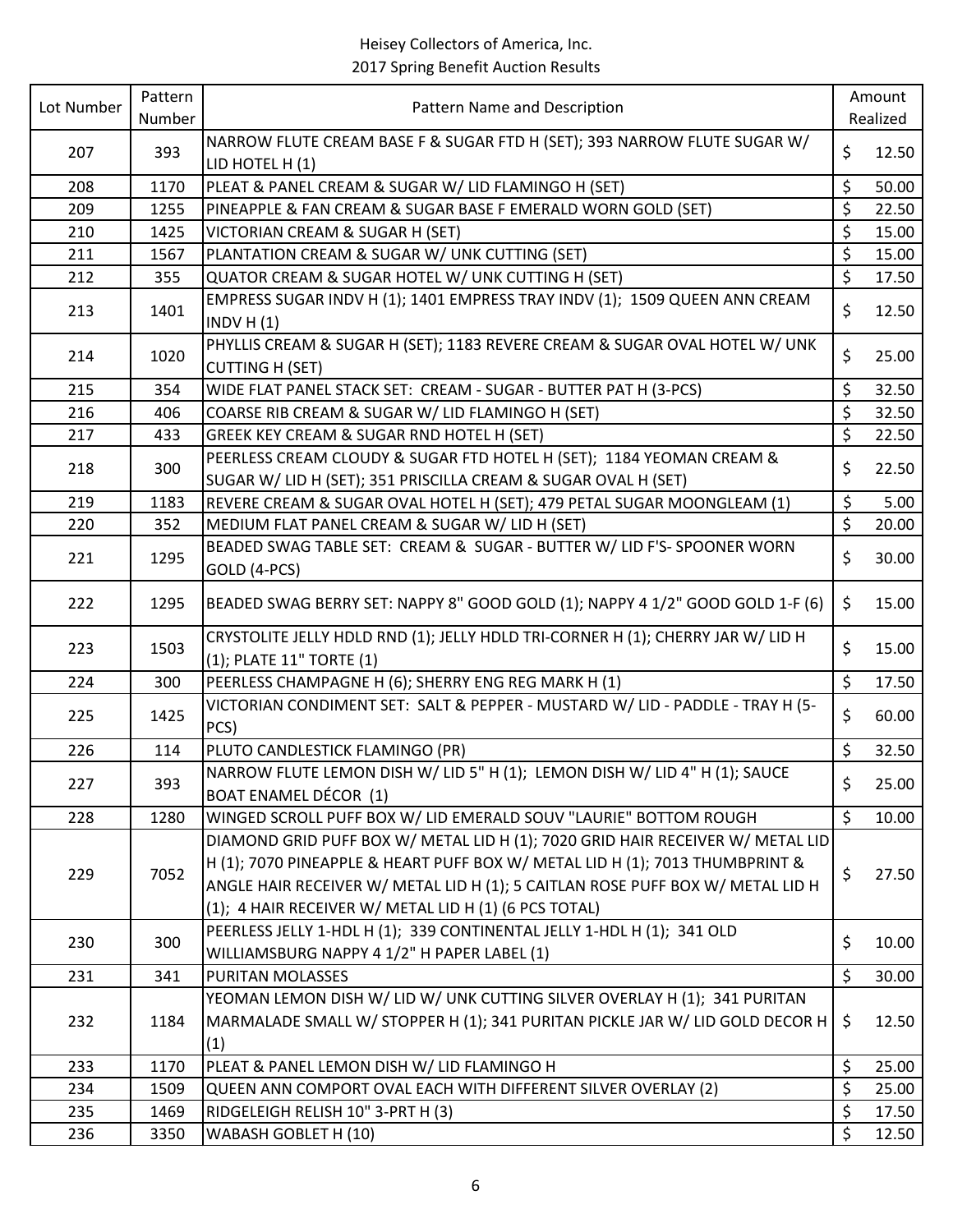| Number<br>Realized<br>\$<br>237<br>3350<br><b>WABASH COCKTAIL H (9)</b><br>10.00<br>\$<br>238<br><b>WABASH OYSTER COCKTAIL (4)</b><br>5.00<br>3350<br>\$<br>WARWICK VASE 7" H (2)<br>12.50<br>239<br>1428<br>\$<br>PEERLESS VASE 6" ORCHID BASE F<br>240<br>300<br>17.50<br>\$<br>10.00<br>241<br>1519<br>WAVERLY VASE HORN OF PLENTY (3)<br>\$<br>12.50<br>242<br>1540<br>LARIAT CANDY SMALL W/ LID H<br>WAVERLY BOWL 10" FLORAL CRIMPED W/ 507 ORCHID ETCH (1); CELERY 12" W/ 507<br>\$<br>22.50<br>243<br>1519<br>ORCHID ETCH (1)<br>$\zeta$<br>TROJAN GOBLET MOONGLEAM STEM & FT H (2)<br>35.00<br>244<br>3366<br>QUATOR BON BONNIERE H (1); 351 PRISCILLA VASE 3 1/2" VIOLET H (1); 1229 OCTAGON<br>\$<br>22.50<br>245<br>355<br>JELLY 2-HDLD W/ UNK CUTTING (1)<br>\$<br>20.00<br>246<br>315<br>PANELLED CANE JELLY FTD H<br>\$<br>BEADED PANEL & SUNBURST JELLY FTD (1); BUTTER - LID ONLY (1)<br>1235<br>247<br>12.50<br>REVERE MARMALADE W/ LID NON-HEISEY SPOON W/ UNK CUTTING H (1); 4121 GLENN<br>\$<br>10.00<br>248<br>1183<br>MARMALADE W/ LID NON-HEISEY SPOON (1)<br>\$<br>ROOSTER HEAD COCKTAIL (2)<br>22.50<br>249<br>5048<br>\$<br>250<br>1170<br>PLEAT & PANEL PITCHER ICE-LIP H<br>15.00<br>\$<br>353<br>MEDIUM FLAT PANEL PITCHER 3-PINT H<br>17.50<br>251<br>\$<br>252<br>351<br>PRISCILLA JUG 3-PINT H (1); JUG 1-QT H SCRATCHES (1)<br>27.50<br>\$<br>253<br>343<br>SUNBURST NAPPY 5" SHALLOW H (10)<br>12.50<br>\$<br>254<br>OLD GLORY GOBLET W/ 413 RENAISSANCE ETCH H<br>5.00<br>3333<br>\$<br>CROSS LINED FLUTE NAPPY 8 1/2" SHALLOW H (2)<br>12.50<br>255<br>451<br>\$<br>YEOMAN PLATE 10 1/2" 4-PART FLAMINGO H<br>256<br>45.00<br>1184<br>PLANTATION PLATE 13 1/2" TORTE (1); 1559 COLUMBIA PLATE 14" SANDWICH W/ UNK<br>\$<br>1567<br>20.00<br>257<br>CUTTING (1)<br>PURITAN SALT INDV f's (2); 1235 BEADED PANEL & SUNBURST SALT INDV f's (2); 1469<br>\$<br>25.00<br>258<br>341<br>RIDGELEIGH SALT INDV H F (1); 351 PRISCILLA SALT INDV F (1)<br>COLT BALKING F (1); 1522 COLT STANDING (1); 1527 COLT KICKING (1)<br>\$<br>130.00<br>259<br>1529<br>MALLARD WINGS DOWN H (1); 11 MALLARD WINGS HALF (1); 12 MALLARD WINGS UP<br>\$210.00<br>260<br>10<br>(1)<br>\$<br>PURITAN CIGARETTE BOX 4 1/2" HORSEHEAD FINIAL FROSTED<br>55.00<br>261<br>1489<br>\$<br>262<br>40.00<br>1553<br>SPARROW<br>\$<br>263<br>55.00<br>22<br>WOOD DUCKLING STANDING<br>\$<br>264<br>1538<br>65.00<br><b>RABBIT PAPERWEIGHT</b><br>$\zeta$<br>265<br>1550<br>DOLPHIN MATCH HOLDER F (1); 2 PIGLET STANDING f (1)<br>65.00<br>\$<br>100.00<br>266<br>$\overline{2}$<br><b>BUNNY HEAD DOWN</b><br>\$<br>130.00<br>267<br>BUNNY HEAD DOWN 1-F 1-SUNPURPLE (2)<br>$\overline{2}$<br>\$<br>210.00<br>268<br>$\overline{2}$<br><b>HENF</b><br>\$<br>100.00<br>269<br>$\mathbf{1}$<br><b>DONKEY H</b><br>\$<br>270<br>PLUG HORSE (OSCAR)<br>50.00<br>1540<br>\$<br><b>SCOTTY DOG</b><br>271<br>35.00<br>1541<br>$\zeta$<br>272<br>ROOSTER HEAD STOPPER & STRAINER<br>30.00<br>118<br>\$<br>190.00<br>273<br>$\mathbf{1}$<br>HORSEHEAD BOOKEND H (PR) | Lot Number | Pattern | Pattern Name and Description   | Amount      |
|------------------------------------------------------------------------------------------------------------------------------------------------------------------------------------------------------------------------------------------------------------------------------------------------------------------------------------------------------------------------------------------------------------------------------------------------------------------------------------------------------------------------------------------------------------------------------------------------------------------------------------------------------------------------------------------------------------------------------------------------------------------------------------------------------------------------------------------------------------------------------------------------------------------------------------------------------------------------------------------------------------------------------------------------------------------------------------------------------------------------------------------------------------------------------------------------------------------------------------------------------------------------------------------------------------------------------------------------------------------------------------------------------------------------------------------------------------------------------------------------------------------------------------------------------------------------------------------------------------------------------------------------------------------------------------------------------------------------------------------------------------------------------------------------------------------------------------------------------------------------------------------------------------------------------------------------------------------------------------------------------------------------------------------------------------------------------------------------------------------------------------------------------------------------------------------------------------------------------------------------------------------------------------------------------------------------------------------------------------------------------------------------------------------------------------------------------------------------------------------------------------------------------------------------------------------------------------------------------------------------------------------------------------------------------------------------------------------------------------------------------------------------------------------------------------------------------------------------------------------------------------------------------------------------------------------------------------------------------------------------------------------------------------------------------------------|------------|---------|--------------------------------|-------------|
|                                                                                                                                                                                                                                                                                                                                                                                                                                                                                                                                                                                                                                                                                                                                                                                                                                                                                                                                                                                                                                                                                                                                                                                                                                                                                                                                                                                                                                                                                                                                                                                                                                                                                                                                                                                                                                                                                                                                                                                                                                                                                                                                                                                                                                                                                                                                                                                                                                                                                                                                                                                                                                                                                                                                                                                                                                                                                                                                                                                                                                                                  |            |         |                                |             |
|                                                                                                                                                                                                                                                                                                                                                                                                                                                                                                                                                                                                                                                                                                                                                                                                                                                                                                                                                                                                                                                                                                                                                                                                                                                                                                                                                                                                                                                                                                                                                                                                                                                                                                                                                                                                                                                                                                                                                                                                                                                                                                                                                                                                                                                                                                                                                                                                                                                                                                                                                                                                                                                                                                                                                                                                                                                                                                                                                                                                                                                                  |            |         |                                |             |
|                                                                                                                                                                                                                                                                                                                                                                                                                                                                                                                                                                                                                                                                                                                                                                                                                                                                                                                                                                                                                                                                                                                                                                                                                                                                                                                                                                                                                                                                                                                                                                                                                                                                                                                                                                                                                                                                                                                                                                                                                                                                                                                                                                                                                                                                                                                                                                                                                                                                                                                                                                                                                                                                                                                                                                                                                                                                                                                                                                                                                                                                  |            |         |                                |             |
|                                                                                                                                                                                                                                                                                                                                                                                                                                                                                                                                                                                                                                                                                                                                                                                                                                                                                                                                                                                                                                                                                                                                                                                                                                                                                                                                                                                                                                                                                                                                                                                                                                                                                                                                                                                                                                                                                                                                                                                                                                                                                                                                                                                                                                                                                                                                                                                                                                                                                                                                                                                                                                                                                                                                                                                                                                                                                                                                                                                                                                                                  |            |         |                                |             |
|                                                                                                                                                                                                                                                                                                                                                                                                                                                                                                                                                                                                                                                                                                                                                                                                                                                                                                                                                                                                                                                                                                                                                                                                                                                                                                                                                                                                                                                                                                                                                                                                                                                                                                                                                                                                                                                                                                                                                                                                                                                                                                                                                                                                                                                                                                                                                                                                                                                                                                                                                                                                                                                                                                                                                                                                                                                                                                                                                                                                                                                                  |            |         |                                |             |
|                                                                                                                                                                                                                                                                                                                                                                                                                                                                                                                                                                                                                                                                                                                                                                                                                                                                                                                                                                                                                                                                                                                                                                                                                                                                                                                                                                                                                                                                                                                                                                                                                                                                                                                                                                                                                                                                                                                                                                                                                                                                                                                                                                                                                                                                                                                                                                                                                                                                                                                                                                                                                                                                                                                                                                                                                                                                                                                                                                                                                                                                  |            |         |                                |             |
|                                                                                                                                                                                                                                                                                                                                                                                                                                                                                                                                                                                                                                                                                                                                                                                                                                                                                                                                                                                                                                                                                                                                                                                                                                                                                                                                                                                                                                                                                                                                                                                                                                                                                                                                                                                                                                                                                                                                                                                                                                                                                                                                                                                                                                                                                                                                                                                                                                                                                                                                                                                                                                                                                                                                                                                                                                                                                                                                                                                                                                                                  |            |         |                                |             |
|                                                                                                                                                                                                                                                                                                                                                                                                                                                                                                                                                                                                                                                                                                                                                                                                                                                                                                                                                                                                                                                                                                                                                                                                                                                                                                                                                                                                                                                                                                                                                                                                                                                                                                                                                                                                                                                                                                                                                                                                                                                                                                                                                                                                                                                                                                                                                                                                                                                                                                                                                                                                                                                                                                                                                                                                                                                                                                                                                                                                                                                                  |            |         |                                |             |
|                                                                                                                                                                                                                                                                                                                                                                                                                                                                                                                                                                                                                                                                                                                                                                                                                                                                                                                                                                                                                                                                                                                                                                                                                                                                                                                                                                                                                                                                                                                                                                                                                                                                                                                                                                                                                                                                                                                                                                                                                                                                                                                                                                                                                                                                                                                                                                                                                                                                                                                                                                                                                                                                                                                                                                                                                                                                                                                                                                                                                                                                  |            |         |                                |             |
|                                                                                                                                                                                                                                                                                                                                                                                                                                                                                                                                                                                                                                                                                                                                                                                                                                                                                                                                                                                                                                                                                                                                                                                                                                                                                                                                                                                                                                                                                                                                                                                                                                                                                                                                                                                                                                                                                                                                                                                                                                                                                                                                                                                                                                                                                                                                                                                                                                                                                                                                                                                                                                                                                                                                                                                                                                                                                                                                                                                                                                                                  |            |         |                                |             |
|                                                                                                                                                                                                                                                                                                                                                                                                                                                                                                                                                                                                                                                                                                                                                                                                                                                                                                                                                                                                                                                                                                                                                                                                                                                                                                                                                                                                                                                                                                                                                                                                                                                                                                                                                                                                                                                                                                                                                                                                                                                                                                                                                                                                                                                                                                                                                                                                                                                                                                                                                                                                                                                                                                                                                                                                                                                                                                                                                                                                                                                                  |            |         |                                |             |
|                                                                                                                                                                                                                                                                                                                                                                                                                                                                                                                                                                                                                                                                                                                                                                                                                                                                                                                                                                                                                                                                                                                                                                                                                                                                                                                                                                                                                                                                                                                                                                                                                                                                                                                                                                                                                                                                                                                                                                                                                                                                                                                                                                                                                                                                                                                                                                                                                                                                                                                                                                                                                                                                                                                                                                                                                                                                                                                                                                                                                                                                  |            |         |                                |             |
|                                                                                                                                                                                                                                                                                                                                                                                                                                                                                                                                                                                                                                                                                                                                                                                                                                                                                                                                                                                                                                                                                                                                                                                                                                                                                                                                                                                                                                                                                                                                                                                                                                                                                                                                                                                                                                                                                                                                                                                                                                                                                                                                                                                                                                                                                                                                                                                                                                                                                                                                                                                                                                                                                                                                                                                                                                                                                                                                                                                                                                                                  |            |         |                                |             |
|                                                                                                                                                                                                                                                                                                                                                                                                                                                                                                                                                                                                                                                                                                                                                                                                                                                                                                                                                                                                                                                                                                                                                                                                                                                                                                                                                                                                                                                                                                                                                                                                                                                                                                                                                                                                                                                                                                                                                                                                                                                                                                                                                                                                                                                                                                                                                                                                                                                                                                                                                                                                                                                                                                                                                                                                                                                                                                                                                                                                                                                                  |            |         |                                |             |
|                                                                                                                                                                                                                                                                                                                                                                                                                                                                                                                                                                                                                                                                                                                                                                                                                                                                                                                                                                                                                                                                                                                                                                                                                                                                                                                                                                                                                                                                                                                                                                                                                                                                                                                                                                                                                                                                                                                                                                                                                                                                                                                                                                                                                                                                                                                                                                                                                                                                                                                                                                                                                                                                                                                                                                                                                                                                                                                                                                                                                                                                  |            |         |                                |             |
|                                                                                                                                                                                                                                                                                                                                                                                                                                                                                                                                                                                                                                                                                                                                                                                                                                                                                                                                                                                                                                                                                                                                                                                                                                                                                                                                                                                                                                                                                                                                                                                                                                                                                                                                                                                                                                                                                                                                                                                                                                                                                                                                                                                                                                                                                                                                                                                                                                                                                                                                                                                                                                                                                                                                                                                                                                                                                                                                                                                                                                                                  |            |         |                                |             |
|                                                                                                                                                                                                                                                                                                                                                                                                                                                                                                                                                                                                                                                                                                                                                                                                                                                                                                                                                                                                                                                                                                                                                                                                                                                                                                                                                                                                                                                                                                                                                                                                                                                                                                                                                                                                                                                                                                                                                                                                                                                                                                                                                                                                                                                                                                                                                                                                                                                                                                                                                                                                                                                                                                                                                                                                                                                                                                                                                                                                                                                                  |            |         |                                |             |
|                                                                                                                                                                                                                                                                                                                                                                                                                                                                                                                                                                                                                                                                                                                                                                                                                                                                                                                                                                                                                                                                                                                                                                                                                                                                                                                                                                                                                                                                                                                                                                                                                                                                                                                                                                                                                                                                                                                                                                                                                                                                                                                                                                                                                                                                                                                                                                                                                                                                                                                                                                                                                                                                                                                                                                                                                                                                                                                                                                                                                                                                  |            |         |                                |             |
|                                                                                                                                                                                                                                                                                                                                                                                                                                                                                                                                                                                                                                                                                                                                                                                                                                                                                                                                                                                                                                                                                                                                                                                                                                                                                                                                                                                                                                                                                                                                                                                                                                                                                                                                                                                                                                                                                                                                                                                                                                                                                                                                                                                                                                                                                                                                                                                                                                                                                                                                                                                                                                                                                                                                                                                                                                                                                                                                                                                                                                                                  |            |         |                                |             |
|                                                                                                                                                                                                                                                                                                                                                                                                                                                                                                                                                                                                                                                                                                                                                                                                                                                                                                                                                                                                                                                                                                                                                                                                                                                                                                                                                                                                                                                                                                                                                                                                                                                                                                                                                                                                                                                                                                                                                                                                                                                                                                                                                                                                                                                                                                                                                                                                                                                                                                                                                                                                                                                                                                                                                                                                                                                                                                                                                                                                                                                                  |            |         |                                |             |
|                                                                                                                                                                                                                                                                                                                                                                                                                                                                                                                                                                                                                                                                                                                                                                                                                                                                                                                                                                                                                                                                                                                                                                                                                                                                                                                                                                                                                                                                                                                                                                                                                                                                                                                                                                                                                                                                                                                                                                                                                                                                                                                                                                                                                                                                                                                                                                                                                                                                                                                                                                                                                                                                                                                                                                                                                                                                                                                                                                                                                                                                  |            |         |                                |             |
|                                                                                                                                                                                                                                                                                                                                                                                                                                                                                                                                                                                                                                                                                                                                                                                                                                                                                                                                                                                                                                                                                                                                                                                                                                                                                                                                                                                                                                                                                                                                                                                                                                                                                                                                                                                                                                                                                                                                                                                                                                                                                                                                                                                                                                                                                                                                                                                                                                                                                                                                                                                                                                                                                                                                                                                                                                                                                                                                                                                                                                                                  |            |         |                                |             |
|                                                                                                                                                                                                                                                                                                                                                                                                                                                                                                                                                                                                                                                                                                                                                                                                                                                                                                                                                                                                                                                                                                                                                                                                                                                                                                                                                                                                                                                                                                                                                                                                                                                                                                                                                                                                                                                                                                                                                                                                                                                                                                                                                                                                                                                                                                                                                                                                                                                                                                                                                                                                                                                                                                                                                                                                                                                                                                                                                                                                                                                                  |            |         |                                |             |
|                                                                                                                                                                                                                                                                                                                                                                                                                                                                                                                                                                                                                                                                                                                                                                                                                                                                                                                                                                                                                                                                                                                                                                                                                                                                                                                                                                                                                                                                                                                                                                                                                                                                                                                                                                                                                                                                                                                                                                                                                                                                                                                                                                                                                                                                                                                                                                                                                                                                                                                                                                                                                                                                                                                                                                                                                                                                                                                                                                                                                                                                  |            |         |                                |             |
|                                                                                                                                                                                                                                                                                                                                                                                                                                                                                                                                                                                                                                                                                                                                                                                                                                                                                                                                                                                                                                                                                                                                                                                                                                                                                                                                                                                                                                                                                                                                                                                                                                                                                                                                                                                                                                                                                                                                                                                                                                                                                                                                                                                                                                                                                                                                                                                                                                                                                                                                                                                                                                                                                                                                                                                                                                                                                                                                                                                                                                                                  |            |         |                                |             |
|                                                                                                                                                                                                                                                                                                                                                                                                                                                                                                                                                                                                                                                                                                                                                                                                                                                                                                                                                                                                                                                                                                                                                                                                                                                                                                                                                                                                                                                                                                                                                                                                                                                                                                                                                                                                                                                                                                                                                                                                                                                                                                                                                                                                                                                                                                                                                                                                                                                                                                                                                                                                                                                                                                                                                                                                                                                                                                                                                                                                                                                                  |            |         |                                |             |
|                                                                                                                                                                                                                                                                                                                                                                                                                                                                                                                                                                                                                                                                                                                                                                                                                                                                                                                                                                                                                                                                                                                                                                                                                                                                                                                                                                                                                                                                                                                                                                                                                                                                                                                                                                                                                                                                                                                                                                                                                                                                                                                                                                                                                                                                                                                                                                                                                                                                                                                                                                                                                                                                                                                                                                                                                                                                                                                                                                                                                                                                  |            |         |                                |             |
|                                                                                                                                                                                                                                                                                                                                                                                                                                                                                                                                                                                                                                                                                                                                                                                                                                                                                                                                                                                                                                                                                                                                                                                                                                                                                                                                                                                                                                                                                                                                                                                                                                                                                                                                                                                                                                                                                                                                                                                                                                                                                                                                                                                                                                                                                                                                                                                                                                                                                                                                                                                                                                                                                                                                                                                                                                                                                                                                                                                                                                                                  |            |         |                                |             |
|                                                                                                                                                                                                                                                                                                                                                                                                                                                                                                                                                                                                                                                                                                                                                                                                                                                                                                                                                                                                                                                                                                                                                                                                                                                                                                                                                                                                                                                                                                                                                                                                                                                                                                                                                                                                                                                                                                                                                                                                                                                                                                                                                                                                                                                                                                                                                                                                                                                                                                                                                                                                                                                                                                                                                                                                                                                                                                                                                                                                                                                                  |            |         |                                |             |
|                                                                                                                                                                                                                                                                                                                                                                                                                                                                                                                                                                                                                                                                                                                                                                                                                                                                                                                                                                                                                                                                                                                                                                                                                                                                                                                                                                                                                                                                                                                                                                                                                                                                                                                                                                                                                                                                                                                                                                                                                                                                                                                                                                                                                                                                                                                                                                                                                                                                                                                                                                                                                                                                                                                                                                                                                                                                                                                                                                                                                                                                  |            |         |                                |             |
|                                                                                                                                                                                                                                                                                                                                                                                                                                                                                                                                                                                                                                                                                                                                                                                                                                                                                                                                                                                                                                                                                                                                                                                                                                                                                                                                                                                                                                                                                                                                                                                                                                                                                                                                                                                                                                                                                                                                                                                                                                                                                                                                                                                                                                                                                                                                                                                                                                                                                                                                                                                                                                                                                                                                                                                                                                                                                                                                                                                                                                                                  |            |         |                                |             |
|                                                                                                                                                                                                                                                                                                                                                                                                                                                                                                                                                                                                                                                                                                                                                                                                                                                                                                                                                                                                                                                                                                                                                                                                                                                                                                                                                                                                                                                                                                                                                                                                                                                                                                                                                                                                                                                                                                                                                                                                                                                                                                                                                                                                                                                                                                                                                                                                                                                                                                                                                                                                                                                                                                                                                                                                                                                                                                                                                                                                                                                                  |            |         |                                |             |
|                                                                                                                                                                                                                                                                                                                                                                                                                                                                                                                                                                                                                                                                                                                                                                                                                                                                                                                                                                                                                                                                                                                                                                                                                                                                                                                                                                                                                                                                                                                                                                                                                                                                                                                                                                                                                                                                                                                                                                                                                                                                                                                                                                                                                                                                                                                                                                                                                                                                                                                                                                                                                                                                                                                                                                                                                                                                                                                                                                                                                                                                  |            |         |                                |             |
|                                                                                                                                                                                                                                                                                                                                                                                                                                                                                                                                                                                                                                                                                                                                                                                                                                                                                                                                                                                                                                                                                                                                                                                                                                                                                                                                                                                                                                                                                                                                                                                                                                                                                                                                                                                                                                                                                                                                                                                                                                                                                                                                                                                                                                                                                                                                                                                                                                                                                                                                                                                                                                                                                                                                                                                                                                                                                                                                                                                                                                                                  |            |         |                                |             |
|                                                                                                                                                                                                                                                                                                                                                                                                                                                                                                                                                                                                                                                                                                                                                                                                                                                                                                                                                                                                                                                                                                                                                                                                                                                                                                                                                                                                                                                                                                                                                                                                                                                                                                                                                                                                                                                                                                                                                                                                                                                                                                                                                                                                                                                                                                                                                                                                                                                                                                                                                                                                                                                                                                                                                                                                                                                                                                                                                                                                                                                                  |            |         |                                |             |
|                                                                                                                                                                                                                                                                                                                                                                                                                                                                                                                                                                                                                                                                                                                                                                                                                                                                                                                                                                                                                                                                                                                                                                                                                                                                                                                                                                                                                                                                                                                                                                                                                                                                                                                                                                                                                                                                                                                                                                                                                                                                                                                                                                                                                                                                                                                                                                                                                                                                                                                                                                                                                                                                                                                                                                                                                                                                                                                                                                                                                                                                  |            |         |                                |             |
|                                                                                                                                                                                                                                                                                                                                                                                                                                                                                                                                                                                                                                                                                                                                                                                                                                                                                                                                                                                                                                                                                                                                                                                                                                                                                                                                                                                                                                                                                                                                                                                                                                                                                                                                                                                                                                                                                                                                                                                                                                                                                                                                                                                                                                                                                                                                                                                                                                                                                                                                                                                                                                                                                                                                                                                                                                                                                                                                                                                                                                                                  |            |         |                                |             |
|                                                                                                                                                                                                                                                                                                                                                                                                                                                                                                                                                                                                                                                                                                                                                                                                                                                                                                                                                                                                                                                                                                                                                                                                                                                                                                                                                                                                                                                                                                                                                                                                                                                                                                                                                                                                                                                                                                                                                                                                                                                                                                                                                                                                                                                                                                                                                                                                                                                                                                                                                                                                                                                                                                                                                                                                                                                                                                                                                                                                                                                                  |            |         |                                |             |
|                                                                                                                                                                                                                                                                                                                                                                                                                                                                                                                                                                                                                                                                                                                                                                                                                                                                                                                                                                                                                                                                                                                                                                                                                                                                                                                                                                                                                                                                                                                                                                                                                                                                                                                                                                                                                                                                                                                                                                                                                                                                                                                                                                                                                                                                                                                                                                                                                                                                                                                                                                                                                                                                                                                                                                                                                                                                                                                                                                                                                                                                  |            |         |                                |             |
|                                                                                                                                                                                                                                                                                                                                                                                                                                                                                                                                                                                                                                                                                                                                                                                                                                                                                                                                                                                                                                                                                                                                                                                                                                                                                                                                                                                                                                                                                                                                                                                                                                                                                                                                                                                                                                                                                                                                                                                                                                                                                                                                                                                                                                                                                                                                                                                                                                                                                                                                                                                                                                                                                                                                                                                                                                                                                                                                                                                                                                                                  |            |         |                                |             |
|                                                                                                                                                                                                                                                                                                                                                                                                                                                                                                                                                                                                                                                                                                                                                                                                                                                                                                                                                                                                                                                                                                                                                                                                                                                                                                                                                                                                                                                                                                                                                                                                                                                                                                                                                                                                                                                                                                                                                                                                                                                                                                                                                                                                                                                                                                                                                                                                                                                                                                                                                                                                                                                                                                                                                                                                                                                                                                                                                                                                                                                                  |            |         |                                |             |
|                                                                                                                                                                                                                                                                                                                                                                                                                                                                                                                                                                                                                                                                                                                                                                                                                                                                                                                                                                                                                                                                                                                                                                                                                                                                                                                                                                                                                                                                                                                                                                                                                                                                                                                                                                                                                                                                                                                                                                                                                                                                                                                                                                                                                                                                                                                                                                                                                                                                                                                                                                                                                                                                                                                                                                                                                                                                                                                                                                                                                                                                  |            |         |                                |             |
| 1                                                                                                                                                                                                                                                                                                                                                                                                                                                                                                                                                                                                                                                                                                                                                                                                                                                                                                                                                                                                                                                                                                                                                                                                                                                                                                                                                                                                                                                                                                                                                                                                                                                                                                                                                                                                                                                                                                                                                                                                                                                                                                                                                                                                                                                                                                                                                                                                                                                                                                                                                                                                                                                                                                                                                                                                                                                                                                                                                                                                                                                                | 274        |         | HORSEHEAD BOOKEND FROSTED (PR) | \$<br>75.00 |
| \$<br>200.00<br>275<br><b>BULL BASE F OFF-COLOR</b><br>1                                                                                                                                                                                                                                                                                                                                                                                                                                                                                                                                                                                                                                                                                                                                                                                                                                                                                                                                                                                                                                                                                                                                                                                                                                                                                                                                                                                                                                                                                                                                                                                                                                                                                                                                                                                                                                                                                                                                                                                                                                                                                                                                                                                                                                                                                                                                                                                                                                                                                                                                                                                                                                                                                                                                                                                                                                                                                                                                                                                                         |            |         |                                |             |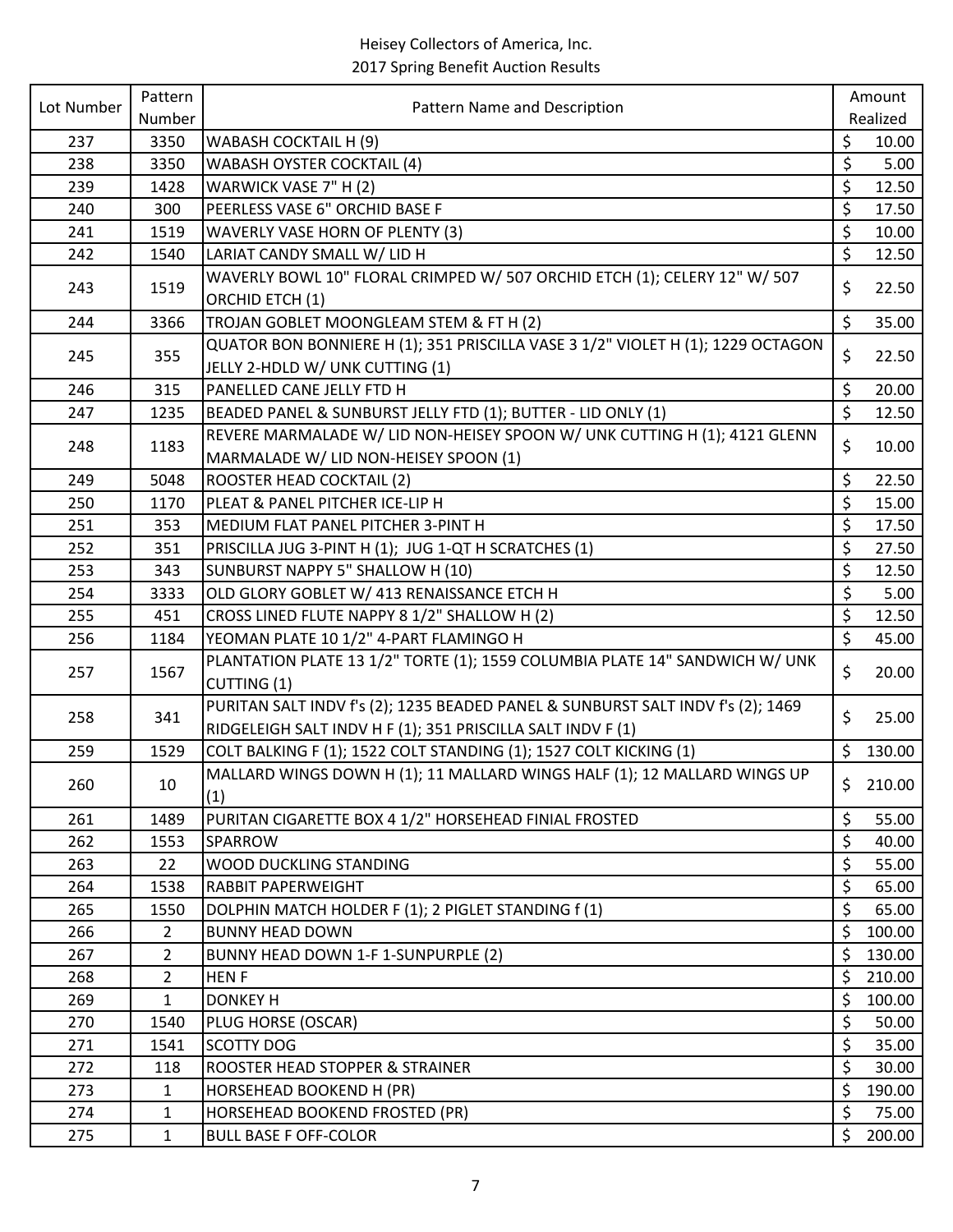| Lot Number | Pattern      | Pattern Name and Description                                                     |         | Amount   |
|------------|--------------|----------------------------------------------------------------------------------|---------|----------|
|            | Number       |                                                                                  |         | Realized |
| 276        | 1550         | DOLPHIN FLORAL BOWL H                                                            | \$      | 310.00   |
| 277        | 1            | ELEPHANT LARGE (1); 2 ELEPHANT MEDIUM (1); 3 ELEPHANT SMALL (1)                  | \$      | 250.00   |
| 278        | $\mathbf{1}$ | POUTER PIGEON f                                                                  | \$      | 120.00   |
| 279        | 5            | <b>SHOW HORSE F</b>                                                              | \$      | 275.00   |
| 280        | 1557         | ROOSTER VASE                                                                     | \$      | 65.00    |
| 281        | 100          | ASIATIC PHEASANT H                                                               | \$      | 110.00   |
| 282        | $\mathbf{1}$ | RINGNECK PHEASANT H                                                              | \$      | 110.00   |
| 283        | $\mathbf{1}$ | GOOSE WINGS DOWN (1); 2 GOOSE WINGS HALF H (1); 3 GOOSE WINGS UP (1)             | \$      | 140.00   |
| 284        | 20           | WOOD DUCK MOTHER H                                                               | \$      | 250.00   |
| 285        | 129          | HORSEHEAD STOPPER W/ STRAINER LGE PAPER LABEL                                    | \$      | 110.00   |
| 286        | 132          | HORSEHEAD STOPPER W/ STRAINER SM PAPER LABEL                                     | \$      | 80.00    |
| 287        | 15           | DUCK FLORAL BLOCK W/ INSERT                                                      | \$      | 60.00    |
| 288        | $\mathbf{1}$ | GIRAFFE HEAD BACK (1); 2 GIRAFFE HEAD TURNED (1)                                 | \$      | 130.00   |
| 289        | 1550         | DOLPHIN FLORAL BOWL - WAX MOLD OF                                                | \$      | 60.00    |
| 290        | 4035         | BETHEL DECANTER W/ ART DECO SILVER OVERLAY                                       | \$      | 65.00    |
| 291        | 4035         | BETHEL DECANTER W/ 5003 NIMROD ETCH                                              | \$      | 65.00    |
| 292        | 2401         | OAKWOOD DECANTER W/812 SWEET BRIAR CUTTING                                       | $\zeta$ | 130.00   |
| 293        | 4027         | CHRISTOS DECANTER W/ 467 TALLY HO ETCH                                           | \$      | 160.00   |
| 294        | 4027         | CHRISTOS DECANTER W/ 795 WILL-O'-WISP CUTTING                                    | \$      | 350.00   |
| 295        | 6080         | COUNTRY CLUB COCKTAIL SHAKER W/ UNK STAR CUTTING                                 | \$      | 25.00    |
| 296        | 1469         | RIDGELEIGH COLOGNE RIM ROUGHNESS                                                 | \$      | 10.00    |
| 297        | 515          | TAPER COLOGNE NO DAUBER FLAMINGO H                                               | $\zeta$ | 30.00    |
| 298        | 400          | COLONIAL SCALLOP TOP DECANTER INDV (1); 1485 SATURN DECANTER INDV PAPER          | \$      | 12.50    |
|            |              | LABEL (1)                                                                        |         |          |
| 299        | 5048         | ROOSTER HEAD COCKTAIL (1); 5038 ROOSTER STEM COCKTAIL (1)                        | \$      | 25.00    |
| 300        | 4002         | AQUA CALIENTE COCKTAIL W/ 465 GOLF SCENE ETCH                                    | \$      | 75.00    |
| 301        | 4002         | AQUA CALIENTE COCKTAIL W/ 496 SKIER ETCH                                         | \$      | 30.00    |
| 302        | 4002         | AQUA CALIENTE COCKTAIL W/ 467 TALLY HO ETCH (1); COCKTAIL W/ 455 SPORTSMAN       | \$      |          |
|            |              | ETCH(1)                                                                          |         | 60.00    |
| 303        | 1184         | YEOMAN SODA 12-OZ W/ 9041 THE WIGWAM ETCH H (1); SODA 8-OZ W/ 9041 THE           | \$      | 35.00    |
|            |              | WIGWAM ETCH H (1)                                                                |         |          |
| 304        | 5074         | SEAHORSE STEM COCKTAIL H                                                         | \$      | 95.00    |
| 305        | 2401         | OAKWOOD SODA 8-OZ W/ 5002 SWEET ADELINE ETCH                                     | $\zeta$ | 55.00    |
|            |              | OAKWOOD SODA 10-OZ W/ 5003 NIMROD ETCH (1); SODA 8-OZ W/ 5003 NIMROD ETCH        |         |          |
| 306        | 2401         | (1)                                                                              | \$      | 25.00    |
| 307        | 2401         | OAKWOOD SODA 12-OZ W/ 481 LANCASTER ETCH                                         | \$      | 35.00    |
|            |              | AQUA CALIENTE COCKTAIL W/ 467 TALLY HO ETCH (1); 2401 OAKWOOD COCKTAIL 4-OZ      |         |          |
| 308        | 4002         | W/ 467 TALLY HO ETCH (1); 4051 NATIONAL SODA 8-OZ W/ 467 TALLY HO ETCH (1) (3-   | \$      | 50.00    |
|            |              | PCS TOTAL)                                                                       |         |          |
|            |              | BAR 1 1/2-OZ W/ 467 TALLY HO ETCH F (1); 4052 BAR 2 1/2-OZ W/ 462 FOX CHASE ETCH |         |          |
| 309        | 2052         | (1)                                                                              | \$      | 25.00    |
|            |              | WHALEY BEER MUG W/ 462 FOX CHASE ETCH (1); BEER MUG W/ 460 CLUB DRINKING         |         |          |
| 310        | 4163         | SCENE ETCH HDL C (1)                                                             | \$      | 130.00   |
| 311        | 811 %        | HOFFMAN HOUSE GOBLET W/ 455 SPORTSMAN ETCH H                                     | \$      | 45.00    |
| 312        | 1401         | EMPRESS ICE BUCKET W/ 462 FOX CHASE ETCH H                                       | $\zeta$ | 65.00    |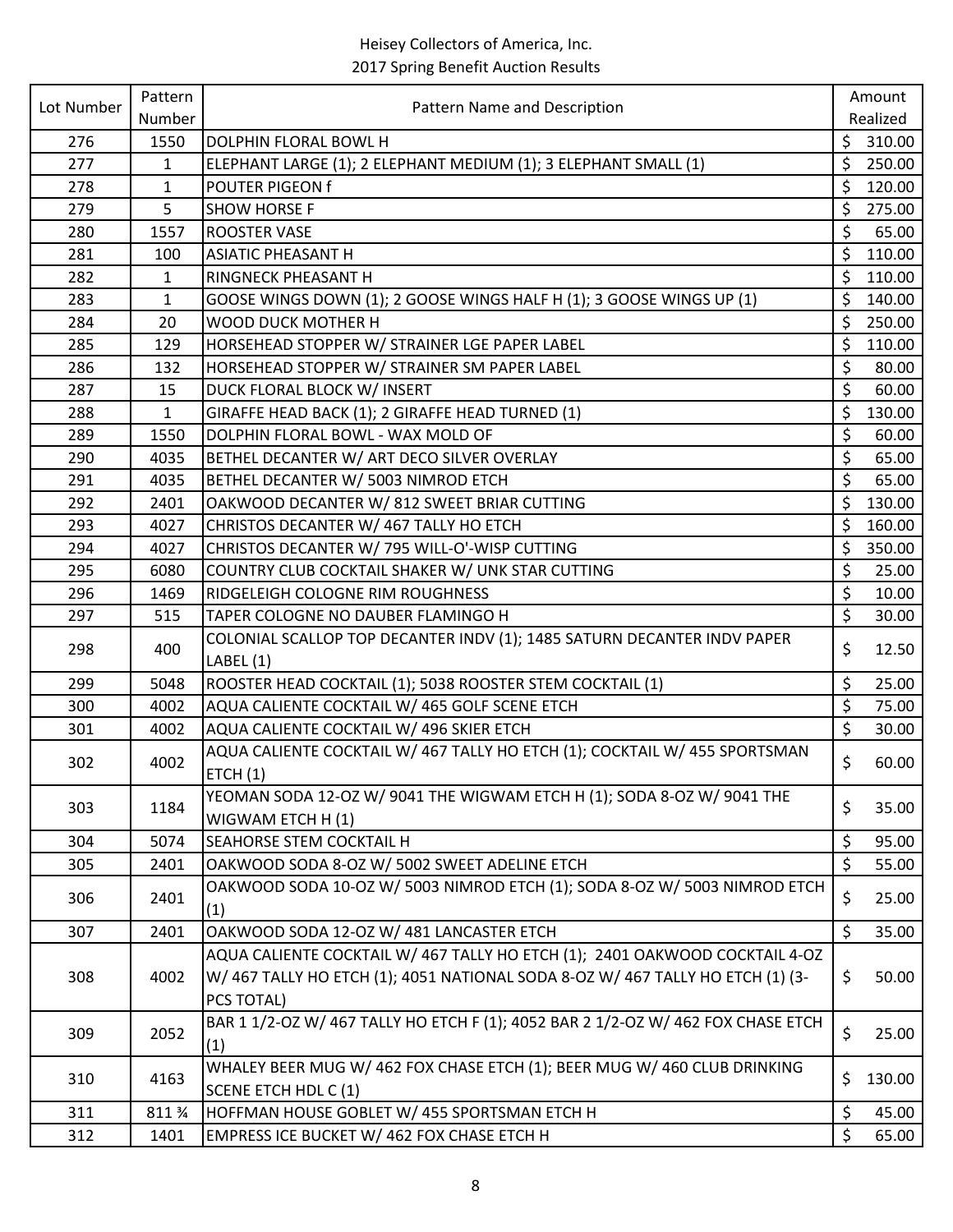| Lot Number | Pattern | Pattern Name and Description                                                                                      |                      | Amount   |
|------------|---------|-------------------------------------------------------------------------------------------------------------------|----------------------|----------|
|            | Number  |                                                                                                                   |                      | Realized |
| 313        | 299     | TODDY DRINKING SCENE DECAL H                                                                                      | \$                   | 10.00    |
| 314        | 1632    | LODESTAR MAYO DAWN H                                                                                              | \$                   | 45.00    |
| 315        | 411     | TUDOR PRESERVE W/ LID FLAMINGO H                                                                                  | \$                   | 25.00    |
| 316        | 353     | MEDIUM FLAT PANEL SOAP DISH H                                                                                     | $\zeta$              | 20.00    |
| 317        | 442     | MALTESE CROSS ASHTRAY FLAMINGO H                                                                                  | \$                   | 75.00    |
| 318        | 464     | RIBBON CANDY NAPPY 4" H (1)                                                                                       | $\zeta$              | 65.00    |
| 319        | 1205    | FANCY LOOP NAPPY 4" SQ (1); NAPPY 4 1/2" RND B (1)                                                                | $\zeta$              | 15.00    |
| 320        | 305     | PUNTY & DIAMOND POINT JELLY 1-HDL RND CRIMPED                                                                     | \$                   | 22.50    |
| 321        | 358     | PRISON STRIPE NAPPY 4" H (1); NAPPY 4 1/2" SHALLOW H (1); 468 OCTAGON W/ RIM                                      | \$                   | 10.00    |
|            |         | NAPPY 4" H (1); 466 PANEL & DOUBLE PLEAT NAPPY 4" H (1) (4 PCS TOTAL)                                             |                      |          |
| 322        | 1200    | CUT BLOCK NAPPY 5" (1); FINGER BOWL W/ UNDERPLATE (SET)                                                           | \$                   | 22.50    |
| 323        | 365     | OLD QUEEN ANN NAPPY 5" SHALLOW H (1); 1255 PINEAPPLE & FAN NAPPY 4 1/2" (1)                                       | \$                   | 45.00    |
| 324        | 1184    | YEOMAN EGG CUP H (2)                                                                                              | $\zeta$              | 25.00    |
| 325        | 1511    | TOUJOURS CREAM & SUGAR W/ 503 MINUET ETCH H (SET)                                                                 | \$                   | 25.00    |
| 326        | 451     | CROSS LINED FLUTE JELLY FTD H                                                                                     | $\zeta$              | 27.50    |
| 327        | 451     | CROSS LINED FLUTE VASE 7" H                                                                                       | $\zeta$              | 55.00    |
| 328        | 1776    | KALONYAL BON BON #3 H                                                                                             | \$                   | 5.00     |
| 329        | 1485    | SATURN PARFAIT (1); SUGAR HANDLELESS W/ LID H (1)                                                                 | \$                   | 15.00    |
| 330        | 411     | TUDOR JUG 1-PINT H                                                                                                | \$                   | 35.00    |
| 331        | 1255    | PINEAPPLE & FAN SPOONER EMERALD GOOD GOLD                                                                         | \$                   | 40.00    |
| 332        | 1280    | WINGED SCROLL NAPPY 4 1/2" EMERALD                                                                                | \$                   | 40.00    |
| 333        | 4220    | JANICE VASE 4" SAHARA                                                                                             | $\overline{\xi}$     | 60.00    |
| 334        | 1469    | RIDGELEIGH CANDLEVASE SAHARA (1)                                                                                  | \$                   | 60.00    |
| 335        | 411     | TUDOR CIGARETTE JAR W/ ASHTRAY COVER GOLD DÉCOR H                                                                 | $\boldsymbol{\zeta}$ | 25.00    |
| 336        | 3390    | CARCASSONNE FLAGON ALEXANDRITE BOWL RIM ROUGHNESS                                                                 | \$                   | 95.00    |
| 337        | 1428    | WARWICK VASE 5" SAHARA H                                                                                          | \$                   | 25.00    |
| 338        | 1401    | EMPRESS VASE 9 1/2" SAHARA W/ 448 OLD COLONY ETCH F ON ONE FOOT                                                   | $\zeta$              | 35.00    |
| 339        | 4204    | JOYCE VASE HAWTHORNE GOLD RIM                                                                                     | $\zeta$              | 105.00   |
| 340        | 475     | NARROW FLUTE W/ RIM UNDERPLATE FOR HONEY DISH W/ UNK CUTTING H                                                    | \$                   | 25.00    |
| 341        | 1235    | <b>BEADED PANEL &amp; SUNBURST SPOONER</b>                                                                        | \$                   | 15.00    |
| 342        | 325     | PILLOWS MUSTARD W/ LID H RIM F                                                                                    | \$                   | 75.00    |
| 343        | 1540    | LARIAT VASE 6 1/2" FAN W/ 507 ORCHID ETCH                                                                         | \$                   | 25.00    |
| 344        | 305     | PUNTY & DIAMOND POINT BAR SYRUP                                                                                   | \$                   | 55.00    |
| 345        | 305     | PUNTY & DIAMOND POINT MUFFINEER                                                                                   | \$                   | 55.00    |
| 346        | 305     | PUNTY & DIAMOND POINT SCENT BOTTLE                                                                                | \$                   | 45.00    |
| 347        | 305     | PUNTY & DIAMOND POINT MUCILAGE BOTTLE W/ BRUSH TOP                                                                | \$                   | 110.00   |
| 348        | 305     | PUNTY & DIAMOND POINT SALT & PEPPER (PR)                                                                          | \$                   | 35.00    |
| 349        | 305     | PUNTY & DIAMOND POINT JELLY FTD                                                                                   | $\zeta$              | 17.50    |
| 350        | 305     | PUNTY & DIAMOND POINT DECANTER 1-QT NO STOPPER (1); BITTERS BOTTLE NO TUBE<br>(1); DECANTER 1-PINT W/ STOPPER (1) | \$                   | 85.00    |
| 351        | 305     | PUNTY & DIAMOND POINT SPOONER                                                                                     | \$                   | 25.00    |
| 352        | 305     | PUNTY & DIAMOND POINT VASE 8" (1); VASE 6" (1)                                                                    | \$                   | 32.50    |
| 353        | 335     | PRINCE OF WALES PLUMES DECANTER 1-PINT W/ STOPPER                                                                 | \$                   | 70.00    |
| 354        | 150     | BANDED FLUTE PUNCH BOWL H (1); BASE H (1); CUPS H (11)                                                            | $\zeta$              | 70.00    |
|            |         |                                                                                                                   |                      |          |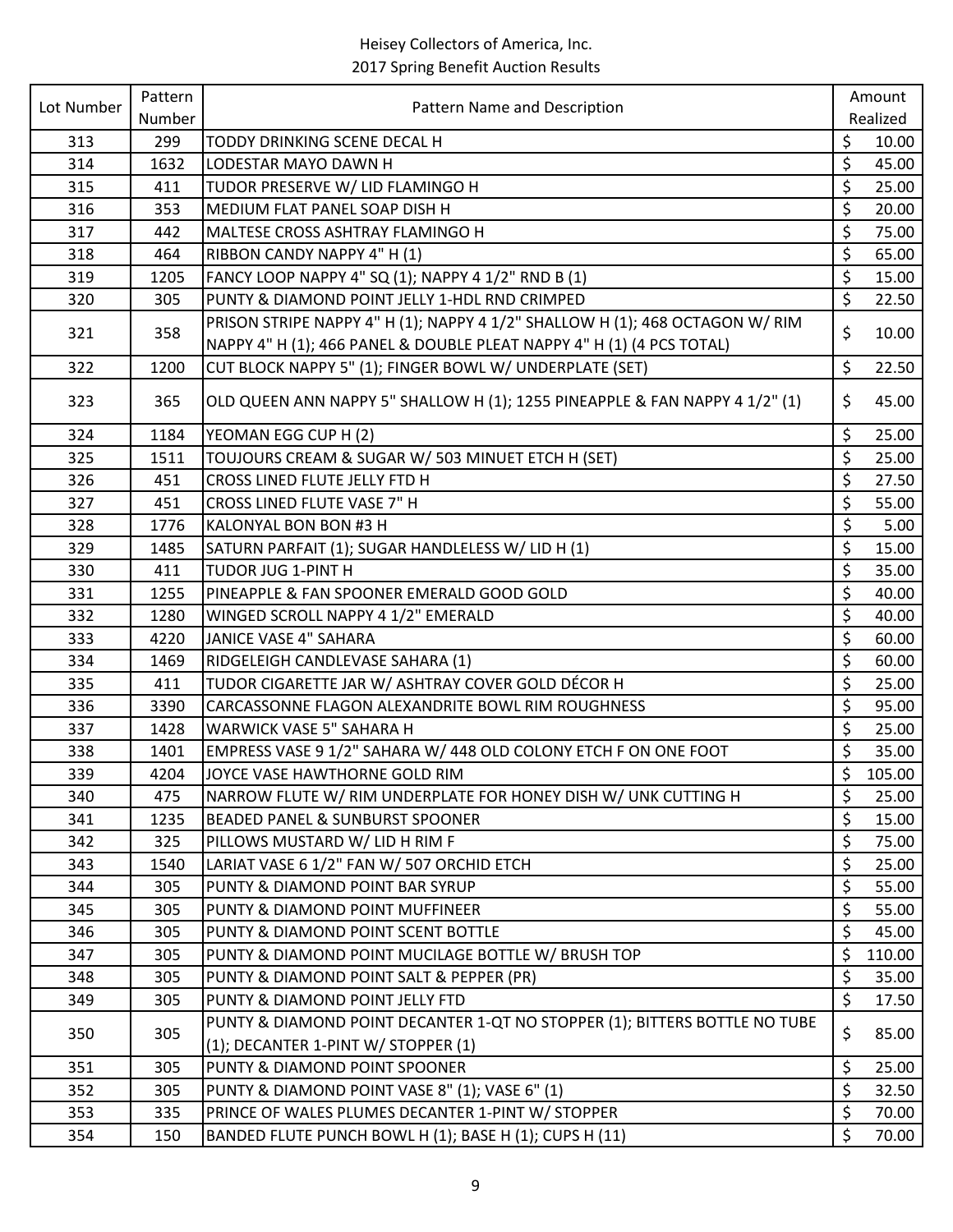| Lot Number | Pattern | Pattern Name and Description                                                   |         | Amount   |
|------------|---------|--------------------------------------------------------------------------------|---------|----------|
|            | Number  |                                                                                |         | Realized |
| 355        | 379     | <b>URN GOBLET H</b>                                                            | \$      | 5.00     |
| 356        | 379     | URN OIL 6-OZ W/ STOPPER                                                        | \$      | 22.50    |
| 357        | 379     | URN SUGAR W/ LID FOR TABLE SET H                                               | \$      | 65.00    |
| 358        | 439     | RAISED LOOP JUG 1-QT H SOME f's                                                | \$      | 50.00    |
| 359        | 439     | RAISED LOOP CREAM & SUGAR H (SET)                                              | \$      | 20.00    |
| 360        | 451     | CROSS LINED FLUTE PITCHER 1-PINT H                                             | \$      | 50.00    |
| 361        | 451     | CROSS LINED FLUTE JELLY 1-HDL H (1); GOBLET H (1)                              | \$      | 5.00     |
| 362        | 365     | OLD QUEEN ANN SPOON TRAY H                                                     | \$      | 40.00    |
| 363        | 315     | PANELLED CANE PICKLE 6" H (1); 1205 FANCY LOOP BON BON #1 ROUGHNESS (1)        | \$      | 25.00    |
| 364        | 357.5   | PRISON STRIPE VASE 5" H                                                        | \$      | 35.00    |
| 365        | 341.5   | PURITAN JUG 1/2-GAL H B (1); JUG 1-PINT H (1)                                  | \$      | 45.00    |
| 366        | 379     | URN MOLASSES NO THUMB REST                                                     | \$      | 22.50    |
| 367        | 1776    | KALONYAL NAPPY 8 1/2" H                                                        | \$      | 60.00    |
| 368        | 361     | CRISS CROSS NAPPY 8 1/2" CRIMPED WORN GOLD H                                   | \$      | 65.00    |
| 369        | 325     | PILLOWS BUTTER W/ LID H                                                        | \$      | 110.00   |
| 370        | 379     | <b>URN SYRUP H</b>                                                             | \$      | 37.50    |
| 371        | 1238    | <b>BEEHIVE PLATE 8" FLAMINGO</b>                                               | \$      | 30.00    |
| 372        | 305     | PUNTY & DIAMOND POINT BOWL 12" OVAL                                            | \$      | 47.50    |
| 373        | 1776    | KALONYAL JELLY FTD CRIMPED H                                                   | \$      | 20.00    |
| 374        | 343     | SUNBURST JELLY 5" 1-HDL RND H                                                  | \$      | 5.00     |
| 375        | 160     | LOCKET ON CHAIN SUGAR W/ NON-HEISEY LID FOR TABLE SET                          | \$      | 12.50    |
| 376        | 1235    | BEADED PANEL & SUNBURST TRAY 10" RIM F's                                       | \$      | 60.00    |
| 377        | 365     | OLD QUEEN ANN NAPPY 9" CRIMPED H f                                             | \$      | 45.00    |
| 378        | 5010    | SYMPHONE OYSTER COCKTAIL W/ 505 MINUET ETCH f (2)                              | \$      | 15.00    |
| 379        | 372     | MCGRADY SYRUP 7-OZ MOONGLEAM H f                                               | \$      | 25.00    |
| 380        | 1540    | LARIAT COLOGNE W/ CHARLTON DÉCOR                                               | \$      | 5.00     |
| 381        | 1401    | EMPRESS COMPORT OVAL W/ UNK CUTTING H                                          | \$      | 12.50    |
| 382        | 1401    | EMPRESS NUT W/ 448 OLD COLONY ETCH                                             | \$      | 10.00    |
| 383        | 77      | DUCK STOPPER MOONGLEAM f ON BEAK                                               | $\zeta$ | 10.00    |
| 384        | 487     | HEX STEM COLOGNE 3-OZ W/ UNK CUTTING H BROKEN STOPPER                          | \$      | 15.00    |
| 385        | 4163    | WHALEY BEER MUG W/ 460 CLUB DRINKING SCENE ETCH H                              | \$      | 85.00    |
| 386        | 1425    | <b>VICTORIAN OIL</b>                                                           | \$      | 15.00    |
| 387        | 1469    | RIDGELEIGH MARMALADE W/ LID H                                                  | \$      | 70.00    |
| 388        | 5019    | <b>WAVERLY CORDIAL</b>                                                         | \$      | 35.00    |
|            |         | CARCASSONNE WINE SAHARA W/ 448 OLD COLONY ETCH (1); 1403 HALF CIRCLE CREAM     |         |          |
| 389        | 3390    | SAHARA H(1)                                                                    | \$      | 30.00    |
| 390        | 350     | PINWHEEL & FAN PUNCH CUP MOONGLEAM H (12)                                      | \$      | 70.00    |
| 391        | 393     | NARROW FLUTE PUNCH BOWL H (1); BASE H (1); PUNCH CUP H (12)                    | \$      | 110.00   |
|            |         | QUATOR NAPPY 4 1/2" H (1); 1185 YEOMAN CELERY 12" H (1); 1504 REGENCY CANDY NO |         |          |
|            |         | LID (1); 353 MEDIUM FLAT PANEL ALMOND LGE GOLD DÉCOR H (1); 16 SUSANNEH PUFF   |         |          |
| 392        | 392     | BOX W/ JEWELED METAL LID H (1); 1219 SIMPLICITY WITH STAR PLATE 4" GOLD DÉCOR  | \$      | 30.00    |
|            |         | $H(1)$ (6 PCS TOTAL)                                                           |         |          |
| 393        | 1428    | WARWICK VASE 7" (2)                                                            | \$      | 15.00    |
| 394        | 1170    | PLEAT & PANEL CREAM & SUGAR NO LID FLAMINGO H (SET)                            | \$      | 20.00    |
| 395        | 1401    | <b>EMPRESS RELISH BUFFET 4-PRT H</b>                                           | \$      | 20.00    |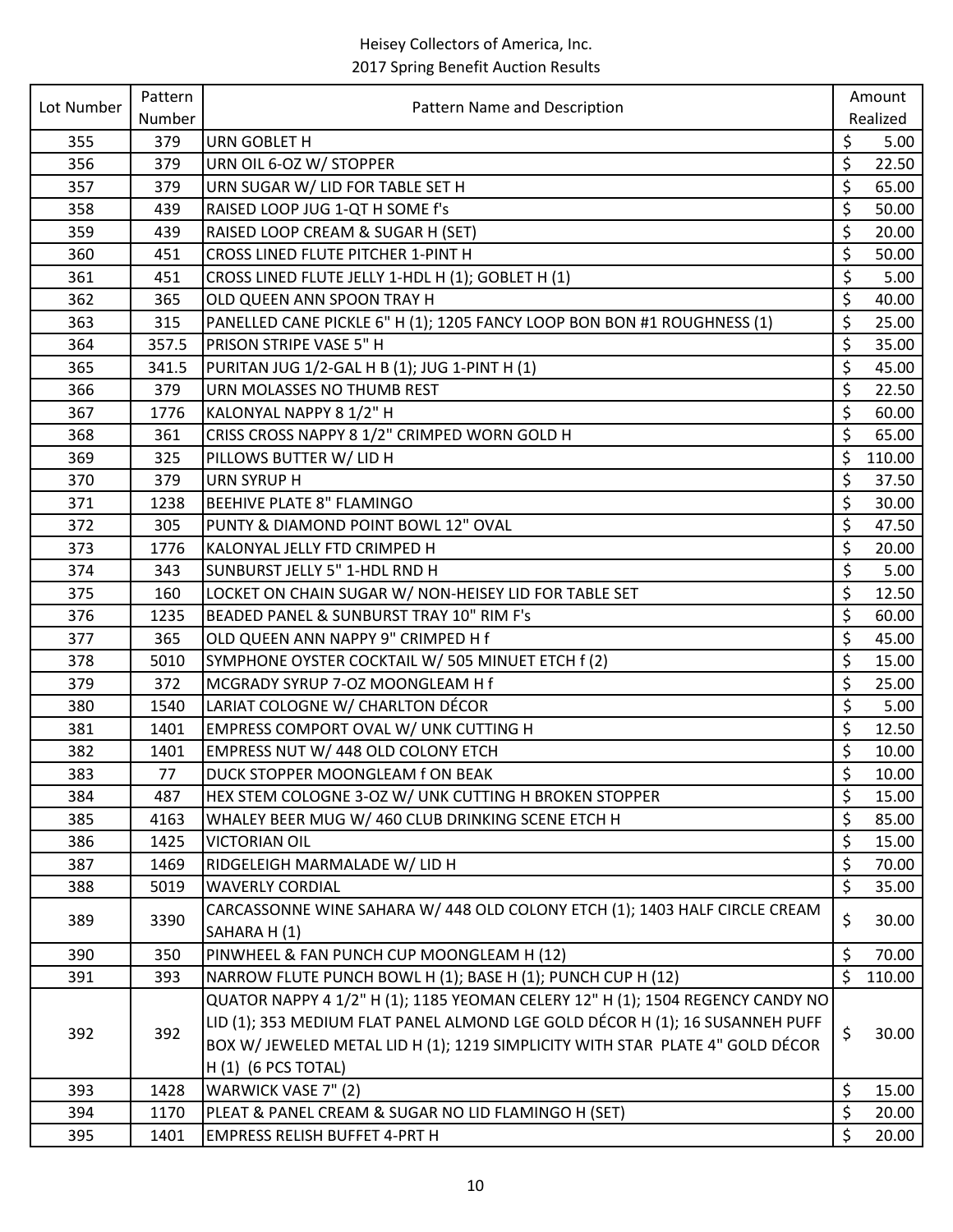| Lot Number | Pattern | Pattern Name and Description                                                        |         | Amount   |
|------------|---------|-------------------------------------------------------------------------------------|---------|----------|
|            | Number  |                                                                                     |         | Realized |
| 396        | 40      | SALT & PEPPER W/ UNK CUTTING 1-B (PR)                                               | \$      | 10.00    |
| 397        | 1503    | <b>CRYSTOLITE TUMBLER H (2)</b>                                                     | \$      | 20.00    |
| 398        | 10      | OAK LEAF COASTER MOONGLEAM (1); COASTER FLAMINGO (1)                                | \$      | 40.00    |
| 399        | 341     | PURITAN SALT & PEPPER (PR)                                                          | \$      | 10.00    |
| 400        | 1495    | FERN PLATE 8" (1); MAYO TWIN (1)                                                    | \$      | 5.00     |
| 401        | 1495    | FERN NAPPY 4 1/2" (1); PLATE 6" W/ UNK CUTTING (1)                                  | \$      | 12.50    |
| 402        | 516     | FAIRACRE COLOGNE FLAMINGO H                                                         | $\zeta$ | 80.00    |
| 403        | 4220    | JANICE VASE 4" SAHARA                                                               | \$      | 100.00   |
| 404        | 406     | COARSE RIB SUGAR W/ LID MOONGLEAM H (1); 1231 RIBBED OCTAGON SUGAR HOTEL            | \$      | 25.00    |
|            |         | MOONGLEAM H(1)                                                                      |         |          |
| 405        | 1425    | VICTORIAN CONDIMENT SET: SALT & PEPPER 1 LID f - TRAY - MUSTARD W/ LID - 10         | \$      | 25.00    |
|            |         | PADDLE H (5-PCS)                                                                    |         |          |
| 406        | 1447    | ROCOCO CHEESE COMPORT W/ 497 ROSALIE ETCH                                           | \$      | 7.50     |
| 407        | 1428    | WARWICK VASE 9" H (1); VASE 5" H (1)                                                | \$      | 10.00    |
| 408        | 1540    | LARIAT BOWL 9" FLORAL H                                                             | \$      | 12.50    |
| 409        | 1951    | CABOCHON BUTTER W/ LID 1/4-LB W/ 515 HEISEY ROSE ETCH H                             | $\zeta$ | 35.00    |
| 410        | 1519    | WAVERLY PLATE SANDWICH CTR HDL W/ 507 ORCHID ETCH (1); 1509 QUEEN ANN PLATE         | \$      | 35.00    |
|            |         | 15" SANDWICH W/ 507 ORCHID ETCH (1)                                                 |         |          |
| 411        | 1205    | RAINDROP CANDLESTICK FLAMINGO H (PR)                                                | \$      | 35.00    |
| 412        | 1252    | TWIST TUMBLER FLAMINGO H                                                            | $\zeta$ | 25.00    |
| 413        | 1401    | <b>EMPRESS NAPPY 4" FLAMINGO H (4)</b>                                              | \$      | 25.00    |
| 414        | 1500    | <b>ASHTRAY H</b>                                                                    | \$      | 30.00    |
| 415        | 1503    | <b>CRYSTOLITE RELISH 13" SHELL 5-PRT</b>                                            | \$      | 25.00    |
| 416        | 1203    | FLAT PANELED OCTAGON BOWL 12" FLORAL FLAMINGO H                                     | \$      | 12.50    |
| 417        | 501     | FOGG FLOWER BOX NO INSERT FLAMINGO H                                                | $\zeta$ | 35.00    |
| 418        | 1519    | WAVERLY VASE VIOLET W/ 507 ORCHID ETCH H                                            | \$      | 15.00    |
| 419        | 393     | NARROW FLUTE DOMINO SUGAR FTD                                                       | \$      | 10.00    |
| 420        | 411     | TUDOR SHERBET H (11)                                                                | \$      | 7.50     |
| 421        | 411     | TUDOR OYSTER COCKTAIL H (5)                                                         | \$      | 5.00     |
| 422        | 411     | TUDOR GOBLET H (1); ICE TEA FTD HDLD H (1)                                          | \$      | 7.50     |
| 423        | 411     | <b>TUDOR SODA 12-OZ (3)</b>                                                         | \$      | 5.00     |
| 424        | 413     | TUDOR SODA 10 1/2-OZ FTD H                                                          | \$      | 5.00     |
| 425        | 417     | DOUBLE RIB & PANEL SUGAR W/ LID H                                                   | \$      | 12.50    |
| 426        | 395     | NARROW FLUTE SHERBET LOW FTD H (5)                                                  | \$      | 10.00    |
| 427        | 201     | TUMBLER 8-OZ H (6)                                                                  | \$      | 10.00    |
| 428        | 417     | DOUBLE RIB & PANEL MUSTARD W/ LID NON-HEISEY SPOON H                                | \$      | 10.00    |
| 429        | 300     | PEERLESS SCHOEPPEN 9-OZ STRAIGHT H (1); SCHOEPPEN 5-OZ FLARED (2)                   | \$      | 10.00    |
| 430        | 5025    | TYROLEAN COCKTAIL W/ 507 ORCHID ETCH (3); OYSTER COCKTAIL W/ 507 ORCHID ETCH<br>(1) | \$      | 5.00     |
| 431        | 5025    | TYROLEAN GOBLET W/ 507 ORCHID ETCH (6)                                              | $\zeta$ | 55.00    |
| 432        | 3484    | DONNA PITCHER W/ 507 ORCHID ETCH HDL NON FILL                                       | \$      | 70.00    |
| 433        | 339     | <b>CONTINENTAL SHERBET H (4)</b>                                                    | \$      | 5.00     |
| 434        | 333     | WALDORF ASTORIA DECANTER                                                            | $\zeta$ | 20.00    |
| 435        | 1430    | ARISTOCRAT CANDY LO FTD NO LID H                                                    | \$      | 10.00    |
| 436        | 1184    | YEOMAN FRENCH DRESSING W/ UNDERPLATE MOONGLEAM H (2-PCS)                            | $\zeta$ | 55.00    |
|            |         |                                                                                     |         |          |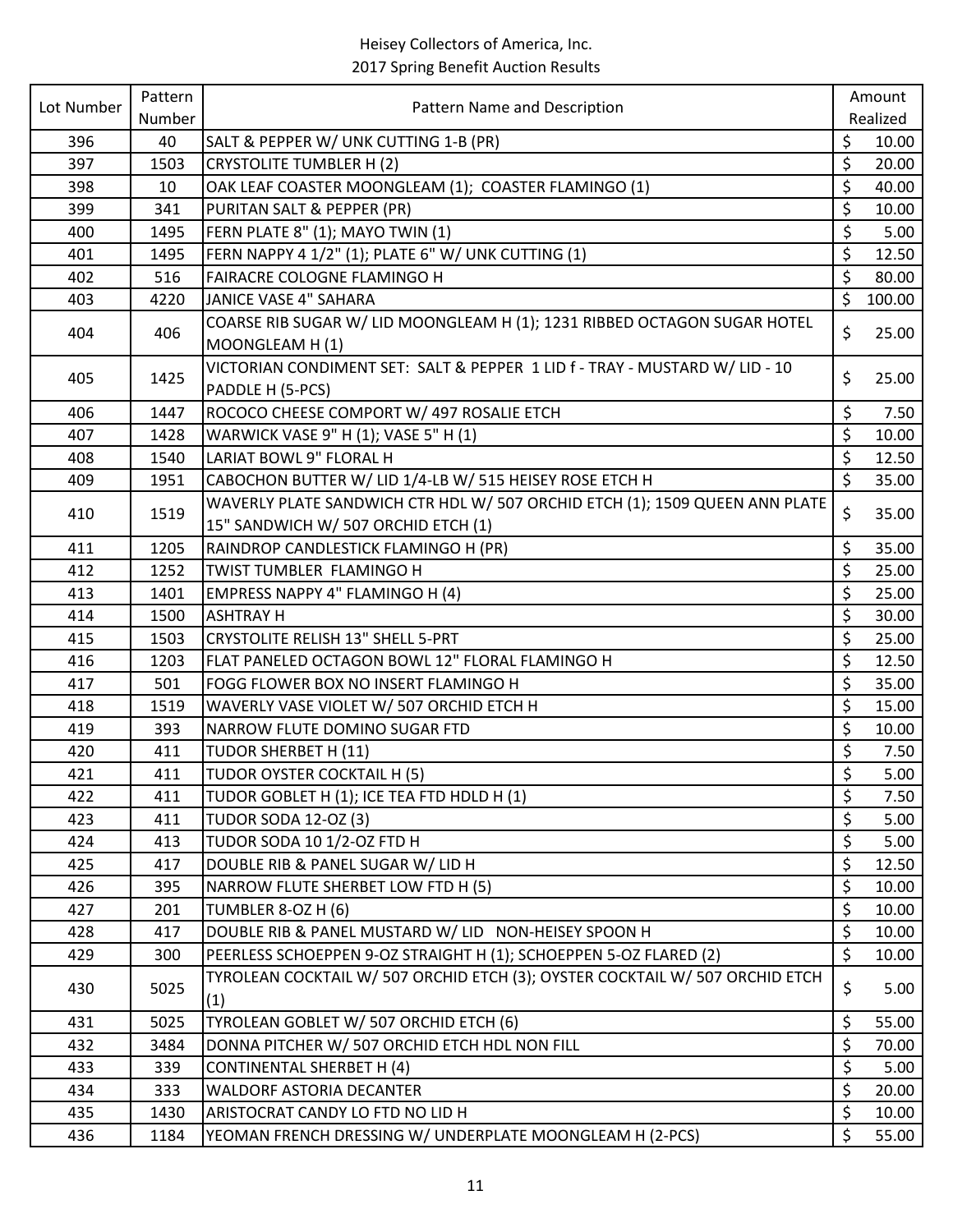| Lot Number | Pattern | Pattern Name and Description                                                    |         | Amount   |
|------------|---------|---------------------------------------------------------------------------------|---------|----------|
|            | Number  |                                                                                 |         | Realized |
| 437        | 333     | WALDORF ASTORIA CRUET 6-OZ SLIGHTLY CLOUDY (1); 353 MEDIUM FLAT PANEL CRUET     | \$      | 30.00    |
|            |         | 3-OZ H STOPPER B (1); 341 PURITAN CRUET 4-OZ STOPPER UNFINISHED (1)             |         |          |
| 438        | 1540    | <b>LARIAT CANDY BOX LGE RND</b>                                                 | \$      | 35.00    |
| 439        | 1428    | <b>WARWICK VASE 5" H</b>                                                        | \$      | 5.00     |
| 440        | 3       | <b>GOOSE WINGS UP</b>                                                           | \$      | 10.00    |
| 441        | 393     | NARROW FLUTE PLATE 7" H (1); BOWL 9" FLORAL FLARED H (1)                        | \$      | 5.00     |
| 442        | 1513    | BAROQUE CANDLESTICK 2-LITE NO BOBECHES - NO PRISMS - NO VASE (1)                | \$      | 7.50     |
| 443        | 135     | <b>EMPRESS CANDLESTICK 1-LITE SAHARA H (1)</b>                                  | \$      | 20.00    |
| 444        | 1205    | FANCY LOOP BOWL 11" OVAL                                                        | \$      | 12.50    |
| 445        | 100     | CENTENNIAL CANDLESTICK 6" W/ GOLD & BLACK DÉCOR H (1)                           | \$      | 5.00     |
| 446        | V8621   | PINE CONE BOWL 6"                                                               | \$      | 15.00    |
| 447        | 301     | OLD WILLIAMSBURG CANDELABRA - BASE ONLY NO FERRULE PEG H (1)                    | \$      | 5.00     |
| 448        | 1483    | STANHOPE CELERY 12" NO KNOBS                                                    | \$      | 5.00     |
| 449        | 1205    | FANCY LOOP PUNCH CUP WORN GOLD (1); PUNCH CUP (1); SUGAR NO LID WORN GOLD       | \$      | 5.00     |
|            |         | (1)                                                                             |         |          |
| 450        | 1225    | PLAIN BAND CREAM HOTEL                                                          | \$      | 5.00     |
| 451        | 393     | NARROW FLUTE BOSTON EGG CUP H                                                   | \$      | 12.50    |
| 452        | 134     | TRIDENT CANDLESTICK 2-LITE FLAMINGO H (1)                                       | \$      | 55.00    |
| 453        | 128     | LIBERTY CANDLESTICK H (1)                                                       | \$      | 30.00    |
| 454        | 1519    | WAVERLY MAYO FTD W/ 515 HEISEY ROSE ETCH H                                      | \$      | 15.00    |
| 455        | 1242    | FINGER BOWL W/ UNK CUTTING H RIM F                                              | \$      | 5.00     |
| 456        | 341     | OLD WILLIAMSBURG EPERNETTE H (1)                                                | \$      | 5.00     |
| 457        | 354     | WIDE FLAT PANEL SUGAR W/ UNK CUTTING H (1); 393 NARROW FLUTE LEMON DISH NO      | \$      | 5.00     |
|            |         | LID H (1); 359 COLONIAL CHAMPAGNE H (1)                                         |         |          |
| 458        | 433     | GREEK KEY SUGAR RND (1); SUGAR RND TABLE (1)                                    | \$      | 15.00    |
| 459        | 350     | PINWHEEL & FAN NAPPY 8" H                                                       | \$      | 30.00    |
| 460        | 473     | NARROW FLUTE W/ RIM DICED SUGAR W/ CREAM MOONGLEAM H (2-PC)                     | \$      | 135.00   |
| 461        | 1205    | FANCY LOOP ROSE BOWL 4"                                                         | \$      | 40.00    |
| 462        | 1184    | YEOMAN SAUCER D.O. FLAMINGO H (5)                                               | $\zeta$ | 7.50     |
| 463        | 411     | TUDOR BOWL 10" FRUIT DEEP H BASE ROUGHNESS                                      | \$      | 10.00    |
| 464        | 411     | TUDOR NAPPY 8 1/2" H SHOWS WEAR                                                 | \$      | 5.00     |
| 465        | 411     | TUDOR CHEESE PLATE 2 HDL H (1); MINT 2 HDL W/ UNK CUTTING H (1)                 | \$      | 12.50    |
| 466        | 1201    | FANDANGO NAPPY 10" SHALLOW                                                      | \$      | 20.00    |
| 467        | 359     | PRISON STRIPE NAPPY 8" H                                                        | \$      | 35.00    |
| 468        | 393     | NARROW FLUTE NAPPY 8" SHALLOW W/ UNK CUTTING H                                  | \$      | 40.00    |
| 469        | 473     | NARROW FLUTE W/ RIM NUT MASTER 5 1/2" H                                         | \$      | 15.00    |
| 470        | 1184    | YEOMAN GOBLET FLAMINGO H (8)                                                    | $\zeta$ | 50.00    |
| 471        | 393     | NARROW FLUTE CHAMPAGNE TALL H (2); SHERBET H (1); EGG CUP H (2); NAPPY 4 1/2" H | \$      | 7.50     |
|            |         | (2) (7-PCS TOTAL)                                                               |         |          |
| 472        | 411     | TUDOR PLATE 6" MOONGLEAM H (4)                                                  | \$      | 7.50     |
| 473        | 350     | PINWHEEL & FAN PUNCH CUP H (12)                                                 | \$      | 25.00    |
| 474        | 1184    | YEOMAN SAUCER D.O. MOONGLEAM H (5)                                              | \$      | 15.00    |
| 475        | 1184    | YEOMAN SAUCER NO OPTIC FLAMINGO H (7)                                           | \$      | 10.00    |
| 476        | 393     | NARROW FLUTE TRAY ONLY OVAL FOR SALT & PEPPER & CRUETS H                        | \$      | 5.00     |
| 477        | 1201    | FANDANGO NAPPY 5 1/2" SHALLOW (1); SUGAR HOTEL (1)                              | \$      | 5.00     |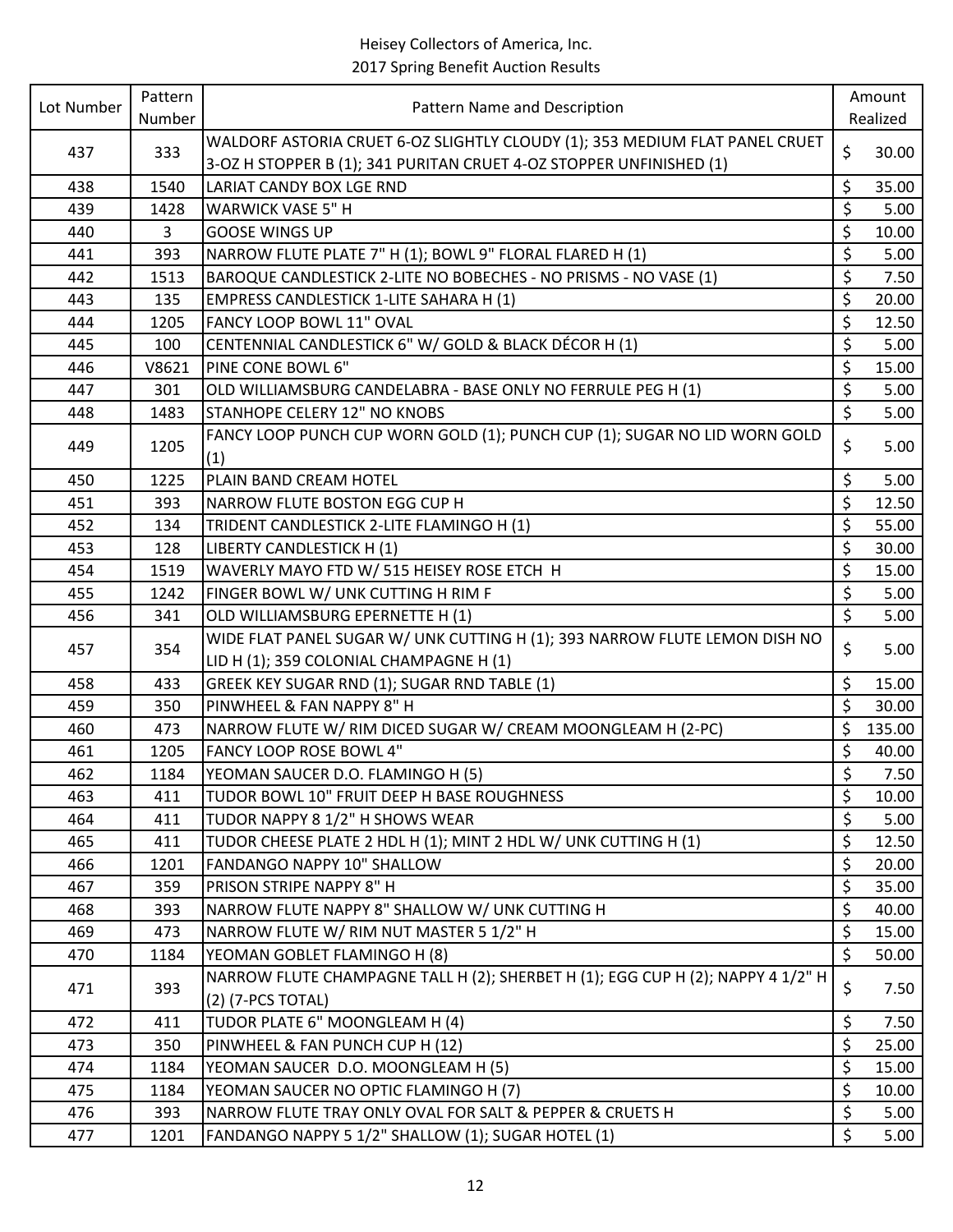| Lot Number | Pattern      | Pattern Name and Description                                           |                      | Amount   |
|------------|--------------|------------------------------------------------------------------------|----------------------|----------|
|            | Number       |                                                                        |                      | Realized |
| 478        | 393          | NARROW FLUTE JELLY 1-HDL H (1); JELLY 2-HDL (1)                        | \$                   | 5.00     |
| 479        | 351          | PRISCILLA CRUET W/ STOPPER f (1); 339 CONTINENTAL NAPPY 4" RIM f (1)   | \$                   | 20.00    |
| 480        | 393          | NARROW FLUTE NAPPY 5" H (1); PLATE 5 1/2" H (1); PLATE 4 1/2" H (6)    | \$                   | 10.00    |
| 481        | 352          | FLAT PANEL CANDY TRAY 5 1/2" X 8" H (2)                                | $\overline{\xi}$     | 15.00    |
| 482        | 1184         | YEOMAN SHERBET D.O. H (5) FLAMINGO                                     | \$                   | 12.50    |
| 483        | 1184         | YEOMAN LEMON DISH W/ LID D.O. H                                        | $\boldsymbol{\zeta}$ | 27.50    |
| 484        | 350          | PINWHEEL & FAN NAPPY 4 1/2" H (3)                                      | \$                   | 7.50     |
| 485        | 393          | NARROW FLUTE JUICE FTD H (4)                                           | \$                   | 12.50    |
| 486        | 393          | NARROW FLUTE CREAM & SUGAR FTD H (SET)                                 | \$                   | 35.00    |
| 487        | 1503         | <b>CRYSTOLITE CRUET</b>                                                | $\zeta$              | 10.00    |
| 488        | 1504         | <b>REGENCY CANDLESTICK 2-LITE (1)</b>                                  | \$                   | 20.00    |
| 489        | 15           | <b>FLORAL BLOCK 5"</b>                                                 | \$                   | 7.50     |
| 490        | 1485         | SATURN SODA 10-OZ H (6)                                                | $\boldsymbol{\zeta}$ | 50.00    |
| 491        | 5003         | CRYSTOLITE SODA 12-OZ 1-PAPER LABEL (7)                                | \$                   | 45.00    |
| 492        | 1567         | PLANTATION ICE TEA FTD (5)                                             | \$                   | 55.00    |
| 493        | 1540         | LARIAT CONDIMENT TRAY (1); SUGAR (2)                                   | \$                   | 5.00     |
| 494        | 3380         | OLD DOMINION CHAMPAGNE TALL SAHARA PAPER LABEL (2)                     | $\overline{\xi}$     | 7.50     |
|            |              | LARIAT SUGAR W/980 MOONGLO CUTTING H (2); CREAM W/980 MOONGLO CUTTING  |                      |          |
| 495        | 1540         | H (1); 1183 REVERE PLATE 8" (1) (4-PCS TOTAL)                          | \$                   | 5.00     |
| 496        | 1519         | WAVERLY RELISH 2-PRT RND (1); 411 TUDOR CHAMPAGNE W/ UNK CUTTING H (1) | \$                   | 5.00     |
| 497        | 393          | NARROW FLUTE SUGAR W/ LID HOTEL (1); CREAM & SUGAR INDV H (SET)        | \$                   | 5.00     |
| 498        | 1567         | PLANTATION PLATE 10"                                                   | \$                   | 15.00    |
| 499        | 1567         | PLANTATION PLATE 7 1/2" (4)                                            | \$                   | 10.00    |
| 500        | 1567         | PLANTATION MARMALADE NO LID H (2)                                      | \$                   | 5.00     |
| 501        | 1567         | PLANTATION PLATE 8" (4)                                                | $\boldsymbol{\zeta}$ | 10.00    |
| 502        | 1503         | CRYSTOLITE JAM W/ LID H                                                | \$                   | 5.00     |
| 503        | 341          | OLD WILLIAMSBURG RELISH 13" OVAL 5-PRT H                               | \$                   | 25.00    |
| 504        | 1567         | PLANTATION GOBLET (2)                                                  | \$                   | 15.00    |
| 505        | 1567         | <b>PLANTATION CLARET (2)</b>                                           | \$                   | 15.00    |
| 506        | 1567         | PLANTATION WINE (4)                                                    | \$                   | 22.50    |
| 507        | 1567         | PLANTATION JUICE (4)                                                   | \$                   | 10.00    |
| 508        | 1567         | PLANTATION OYSTER COCKTAIL (2)                                         | \$                   | 5.00     |
| 509        | 1567         | PLANTATION SHERBET (1)                                                 | \$                   | 5.00     |
| 510D       | 350          | PINWHEEL & FAN NAPPY 8" H                                              | \$                   | 12.50    |
| 511D       | 1401         | EMPRESS ICE BUCKET D.F. SILVER OVERLAY W/ HANDLE & TONGS               | \$                   | 27.50    |
| 512        | 1519         | <b>WAVERLY PLATE 15" SANDWICH CTR HDL</b>                              | \$                   | 12.50    |
| 513        | 341.5        | PURITAN JUG 1-PINT H                                                   | \$                   | 25.00    |
| 514        | 1404         | OLD SANDWICH CONSOLE SET: BOWL FLORAL H W/ FROG (1); CANDLESTICKS (PR) | \$                   | 35.00    |
| 515        | 1519         | WAVERLY COMPORT FTD W/ 515 HEISEY ROSE ETCH                            | $\boldsymbol{\zeta}$ | 17.50    |
| 516        | 1776         | KALONYAL SPOON TRAY H                                                  | \$                   | 20.00    |
| 517        | 465          | RECESSED PANEL CANDY W/ LID 1-LB W/ UNK STAR CUTTING H                 | $\zeta$              | 45.00    |
| 518        | 480          | DAISY & LEAVES BASKET OVERCUT H                                        | $\zeta$              | 30.00    |
| 519        | 1540         | LARIAT BASKET 8 1/2"                                                   | \$                   | 17.50    |
| 520        | $\mathbf{1}$ | <b>GEORGIAN CANDLESTICK 9 1/2" (PR)</b>                                | \$                   | 30.00    |
| 521        | 1485         | SATURN CANDLEBLOCK 2-LITE (1)                                          | $\zeta$              | 15.00    |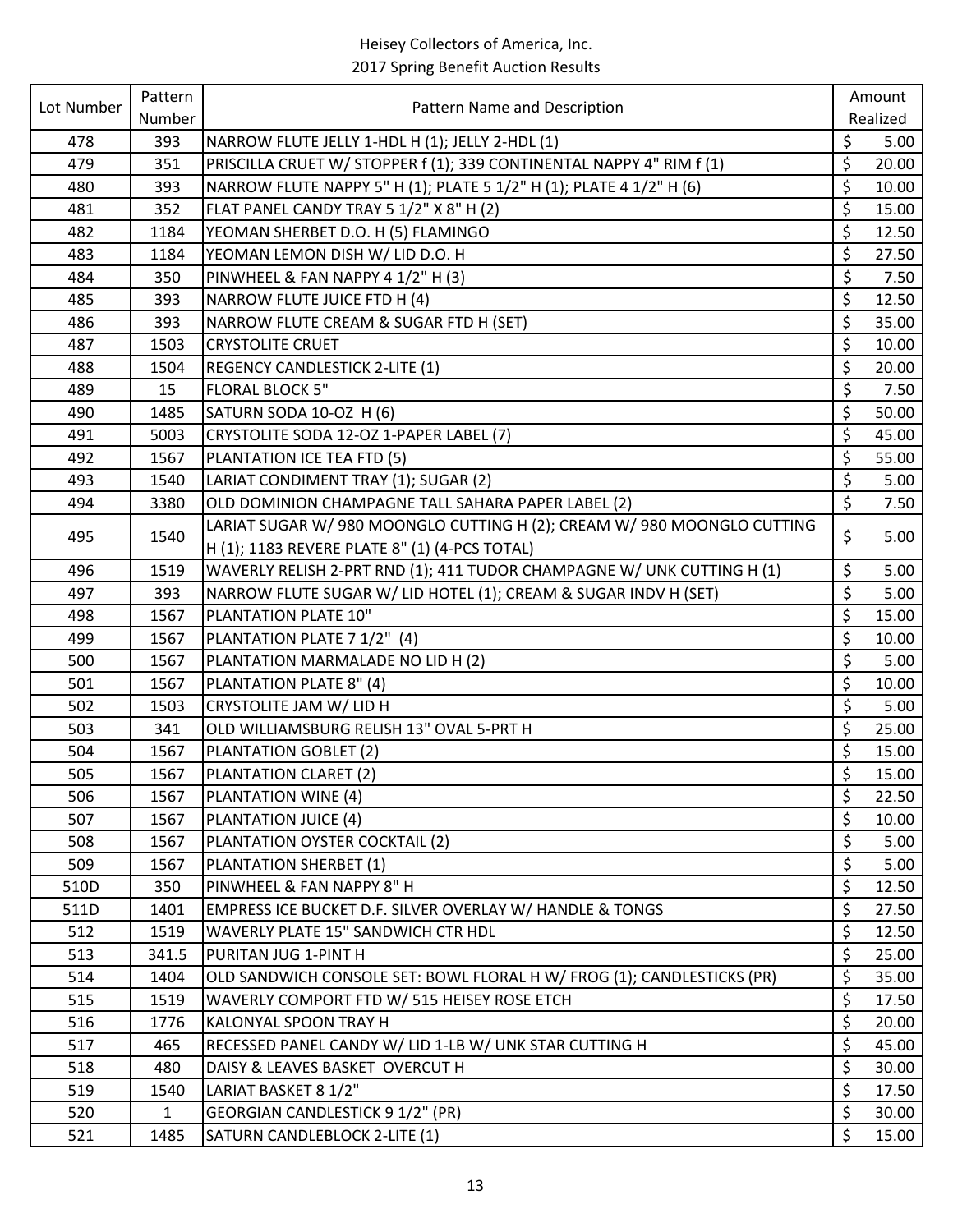| Lot Number | Pattern | Pattern Name and Description                                                                                                         |         | Amount   |
|------------|---------|--------------------------------------------------------------------------------------------------------------------------------------|---------|----------|
|            | Number  |                                                                                                                                      |         | Realized |
| 522        | 1541    | ATHENA CANDLESTICK 2-LITE (1)                                                                                                        | \$      | 10.00    |
| 523        | 1506    | PROVINCIAL MAYO W/ UNDERPLATE AND LADLE (3-PCS)                                                                                      | \$      | 32.50    |
| 524        | 5003    | CRYSTOLITE SODA 12-OZ (6)                                                                                                            | \$      | 15.00    |
| 525        | 1295    | BEADED SWAG TABLE SET: SUGAR - SPOONER - BUTTER W/ LID OPAL W/ CORNFLOWER                                                            |         | 30.00    |
|            |         | DÉCOR GOLD TRIM                                                                                                                      | $\zeta$ |          |
| 526        | 5003    | <b>CRYSTOLITE GOBLET H (6)</b>                                                                                                       | \$      | 7.50     |
| 527        | 1519    | WAVERLY MAYO W/ UNDERPLATE W/ 515 HEISEY ROSE ETCH                                                                                   | \$      | 5.00     |
| 528        | 1554    | FISH BOOKEND (1)                                                                                                                     | \$      | 20.00    |
| 529        | 1401    | <b>EMPRESS PICKLE-OLIVE 2-PRT SAHARA</b>                                                                                             | \$      | 12.50    |
| 530        | 150     | BANDED FLUTE MOLASSES DAMAGED LID H                                                                                                  | \$      | 20.00    |
| 531        | 1280    | WINGED SCROLL TRINKET BOX EMERALD SOUV "RUTH NORMAN 1908" GOLD DÉCOR                                                                 | \$      | 5.00     |
| 532        | 325     | PILLOWS SPOONER WORN GOLD H (1); 1255 PINEAPPLE & FAN SPOONER GOOD GOLD<br>(1)                                                       | \$      | 15.00    |
| 533        | 1295    | <b>BEADED SWAG TOOTHPICK RUBY STAIN</b>                                                                                              | $\zeta$ | 12.50    |
|            |         | FERN BON BON W/ 497 ROSALIE ETCH (1); 1180 REVERE MARMALADE NO LID W/ UNK                                                            |         |          |
| 534        | 1495    | CUTTING (1)                                                                                                                          | \$      | 5.00     |
| 535        | 1503    | CRYSTOLITE UNDERPLATE FOR PUNCH BOWL H                                                                                               | \$      | 27.50    |
| 536        | 1469    | RIDGELEIGH UNDERPLATE FOR PUNCH BOWL H                                                                                               | \$      | 25.00    |
| 537        | 4225    | COBEL COCKTAIL SHAKER 2-QT MONO "LKL" W/ 467 TALLY HO ETCH                                                                           | \$      | 37.50    |
| 538        | 1250    | <b>GROOVE &amp; SLASH SUGAR NO LID</b>                                                                                               | \$      | 5.00     |
| 539        | 433     | <b>GREEK KEY PUNCH CUP H (2)</b>                                                                                                     | \$      | 32.50    |
| 540        | 1401    | EMPRESS PLATE 10 1/2" RND SAHARA H (2)                                                                                               | \$      | 10.00    |
| 541        | 150     | BANDED FLUTE PUNCH BOWL H (1); BASE H (1)                                                                                            | \$      | 32.50    |
| 542        | 1615    | FLAME CANDLESTICK H (PR)                                                                                                             | $\zeta$ | 70.00    |
| 543        | 1503.5  | <b>CRYSTOLITE PITCHER SWAN HDL H</b>                                                                                                 | \$      | 110.00   |
| 544        | 5072    | ROSE STEM JUICE FTD W/ 515 HEISEY ROSE ETCH H (1); CLARET W/ 515 HEISEY ROSE<br>ETCH $H(1)$                                          | $\zeta$ | 10.00    |
| 545        | 5057    | SUEZ ICE TEA FTD SULTANA STEM                                                                                                        | $\zeta$ | 65.00    |
| 546        | 3411    | MONTE CRISTO GOBLET W/ 458 OLYMPIAD ETCH                                                                                             | \$      | 10.00    |
| 547        | 515     | TAPER COLOGNE FLAMINGO H                                                                                                             | \$      | 35.00    |
| 548        | 3368    | ALBEMARLE GOBLET (1); 5013 SHASTA GOBLET (1); 4044 NEW ERA GOBLET (1)                                                                | \$      | 70.00    |
| 549        | 351     | PRISCILLA GOBLET H (1); 395 COLONIAL GOBLET H (1)                                                                                    | \$      | 5.00     |
| 550        | 4091    | KIMBERLY GOBLET W/895 WATERFORD CUTTING                                                                                              | \$      | 25.00    |
| 551        | 5010    | SYMPHONE GOBLET W/ 921 DANISH PRINCESS CUTTING                                                                                       | \$      | 5.00     |
| 552        | 5042    | CORINTHIAN GOBLET W/ UNK CUTTING (1); 3389 DUQUESNE GOBLET W/ UNK CUTTING<br>(1)                                                     | \$      | 70.00    |
| 553        | 3380    | OLD DOMINION GOBLET W/ UNK CUTTING (1); 3389 ALBEMARLE GOBLET W/ UNK<br>CUTTING (1)                                                  | \$      | 10.00    |
| 554        | 1540    | LARIAT SAUCER (1); 341 PURITAN PLATE 5" H (1); 1219 SIMPLICITY WITH STAR PLATE 7<br>$1/2$ " (2)                                      | \$      | 7.50     |
| 555D       | 5077    | LEGIONNAIRE SHERBET W/ 1025 ARCADIA CUTTING (1); JUICE FTD W/ 1025 ARCADIA<br>CUTTING (2); 1609 PLATE 8" W/ 1025 ARCADIA CUTTING (1) | \$      | 7.50     |
| 556        | 1401    | <b>EMPRESS PLATE 6" TANGERINE H</b>                                                                                                  | \$      | 60.00    |
| 557        | 3404    | SPANISH GOBLET TANGERINE BOWL C (1); CHAMPAGNE TANGERINE BOWL (1)                                                                    | \$      | 140.00   |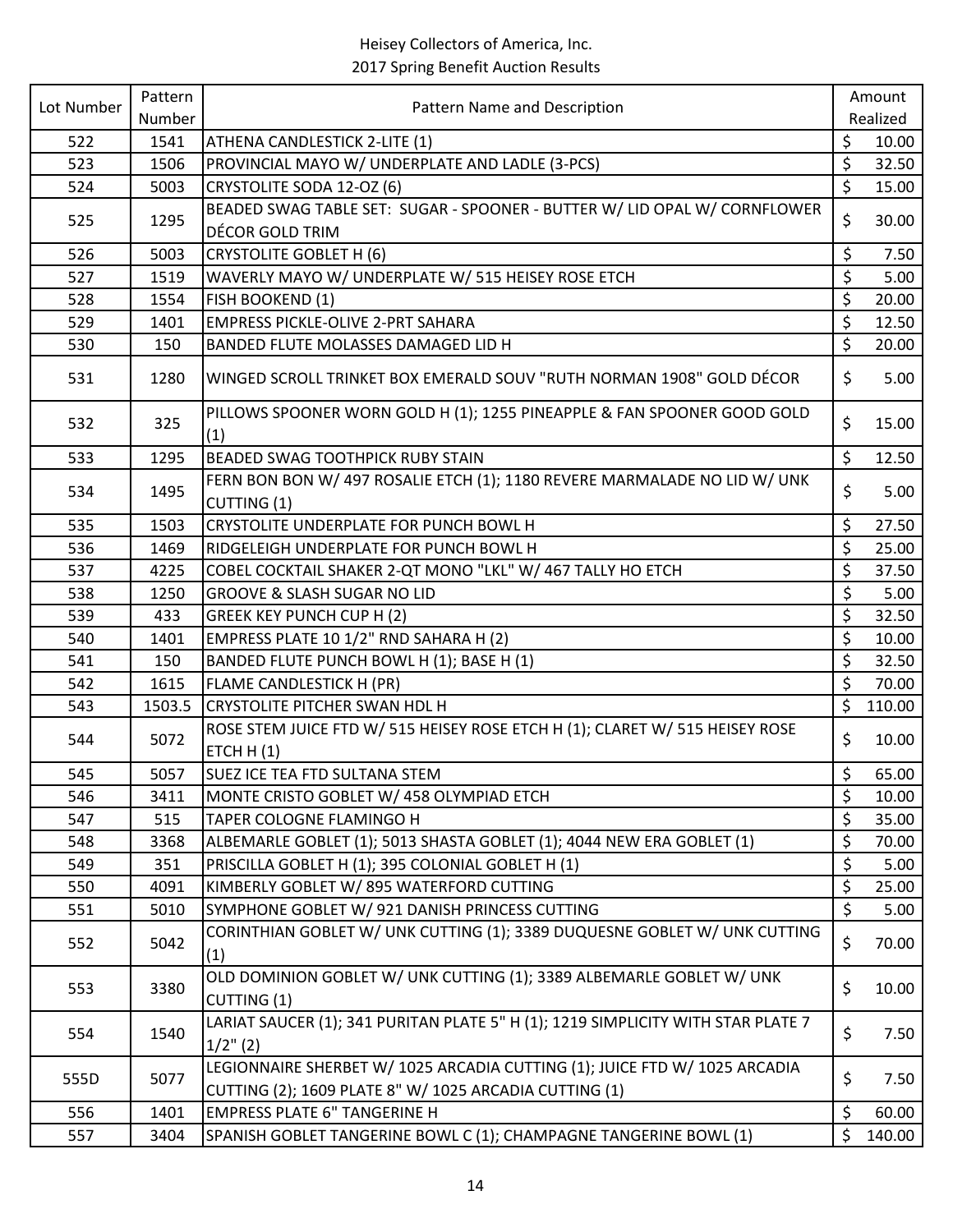| Lot Number | Pattern | Pattern Name and Description                                             |                      | Amount   |
|------------|---------|--------------------------------------------------------------------------|----------------------|----------|
|            | Number  |                                                                          |                      | Realized |
| 558        | 1413    | CATHEDRAL VASE W/ UNK CUTTING                                            | \$                   | 70.00    |
| 559        | 4085    | KOHNIOOR JUICE FTD TRIAL BLUE BOWL GLUED TO STEM                         | \$                   | 220.00   |
| 560        | 310     | RING BAND CREAM & SUGAR TABLE CUSTARD WORN GOLD ROSE DÉCOR H (SET)       | \$                   | 15.00    |
| 561        | 1255    | PINEAPPLE & FAN MUG EMERALD FAIR GOLD                                    | \$                   | 70.00    |
| 562        | 1405    | IPSWICH CANDLE VASE NO INSERT H (PR)                                     | \$                   | 15.00    |
| 563        | 15      | FLORAL FROG NO INSERT FLAMINGO                                           | $\zeta$              | 40.00    |
| 564        | 4027    | CHRISTOS DECANTER W/ 467 TALLY HO ETCH STOPPER B                         | \$                   | 125.00   |
| 565        | 150     | <b>BANDED FLUTE HORSERADISH</b>                                          | \$                   | 15.00    |
| 566        | 411     | TUDOR PRESERVE W/ 9034 ST LUKES COMMANDERY ETCH H                        | \$                   | 5.00     |
| 567        | 3390    | CARCASSONNE ICE TEA FTD W/ 9833 HOUSTON POST ETCH                        | \$                   | 5.00     |
| 568        | 3390    | CARCASSONNE GOBLET HI FTD W/ 451 LAFAYETTE ETCH (2)                      | \$                   | 20.00    |
| 569        | 2351    | NEWTON SODA 6-OZ W/ 9077 PERCIVAL ETCH                                   | \$                   | 10.00    |
| 570        | 4052    | NATIONAL GOBLET W/ 9023 FRED HARVEY ETCH                                 | \$                   | 10.00    |
| 571        | 2401    | OAKWOOD SODA 5-OZ W/366 PEACOCK ETCH (2)                                 | \$                   | 55.00    |
| 572        | 1485    | SATURN PLATE 16 1/2" TORTE W/ 481 LANCASTER ETCH SOME SCRATCHES          | $\zeta$              | 65.00    |
| 573        | 5066    | <b>HORSEHEAD COCKTAIL</b>                                                | \$                   | 320.00   |
| 574        | 5065    | <b>COLT STEM COCKTAIL</b>                                                | \$                   | 250.00   |
| 575        | 5063    | <b>BANTAM ROOSTER COCKTAIL</b>                                           | \$                   | 140.00   |
| 576        | 3390    | CARCASSONNE DECANTER SAHARA W/ LOTUS BUTTERFLY ETCH                      | $\zeta$              | 210.00   |
| 577        | 4203    | EMOGENE VASE MOONGLEAM WATER STAIN                                       | $\zeta$              | 160.00   |
| 578        | 4163    | WHALEY TANKARD 108-OZ METAL MOUNTING W/ 460 CLUB DRINKING SCENE ETCH     | \$                   | 85.00    |
| 579        | 393     | NARROW FLUTE BUTTER W/ LID H                                             | \$                   | 30.00    |
| 580        | 150     | BANDED FLUTE PUNCH CUP H (7)                                             | \$                   | 12.50    |
| 581        | 341     | PURITAN BUTTER W/ LID H                                                  | $\zeta$              | 40.00    |
| 582        | 112     | <b>MERCURY CANDLESTICK (PR)</b>                                          | \$                   | 5.00     |
|            |         | NARROW FLUTE CANDY W/ LID INNER RIM F FTD GOLD DÉCOR H (1); PARFAIT (1); |                      |          |
| 583        | 393     | SHERBET H (1); CREAM INDV H (1) (4-PCS TOTAL)                            | \$                   | 15.00    |
| 584        | 1469    | RIDGELEIGH COCKTAIL REST / COASTER H (2)                                 | \$                   | 5.00     |
| 585        | 1469    | RIDGELEIGH CANDLEBLOCK 4" GOLD FILIGREE (PR)                             | \$                   | 40.00    |
| 586        | 411     | TUDOR FINGER BOWL H (4)                                                  | \$                   | 5.00     |
| 587        | 1503    | <b>CRYSTOLITE CONSERVE 2-PRT H</b>                                       | \$                   | 10.00    |
| 588        | 29      | SANFORD CANDLESTICK 7" W/ UNK CUTTING H (1)                              | \$                   | 5.00     |
| 589        | 1184    | YEOMAN FRENCH DRESSING BOAT FLAMINGO H                                   | \$                   | 15.00    |
| 590        | 1184    | YEOMAN CREAM HAWTHORNE H                                                 | $\zeta$              | 15.00    |
| 591        | 1255    | PINEAPPLE & FAN BOWL 10" BERRY OVAL                                      | \$                   | 12.50    |
| 592        | 393     | NARROW FLUTE CREAM & SUGAR INDV H (SET)                                  | $\boldsymbol{\zeta}$ | 7.50     |
| 593        | 16      | CLASSIC CANDLESTICK 7" (PR)                                              | \$                   | 35.00    |
| 594        | 1513    | BAROQUE CANDELABRA W/ VASES (PR)                                         | \$                   | 95.00    |
| 595        | 1506    | PROVINCIAL PLATE 13" TORTE H (1); RELISH 11" 4-PRT (1)                   | \$                   | 17.50    |
| 596        | 353     | MEDIUM FLAT PANEL PITCHER 1-QT H                                         | $\zeta$              | 10.00    |
| 597        | 337     | TOURAINE BOWL 10" OVAL H                                                 | \$                   | 5.00     |
| 598        | 5067    | PLANTATION WINE (2)                                                      | $\zeta$              | 10.00    |
| 599        | 353     | MEDIUM FLAT PANEL VASE 10" STAR BOTTOM H                                 | $\zeta$              | 12.50    |
| 600        | 353     | MEDIUM FLAT PANEL VASE 12" PLAIN BOTTOM H                                | \$                   | 15.00    |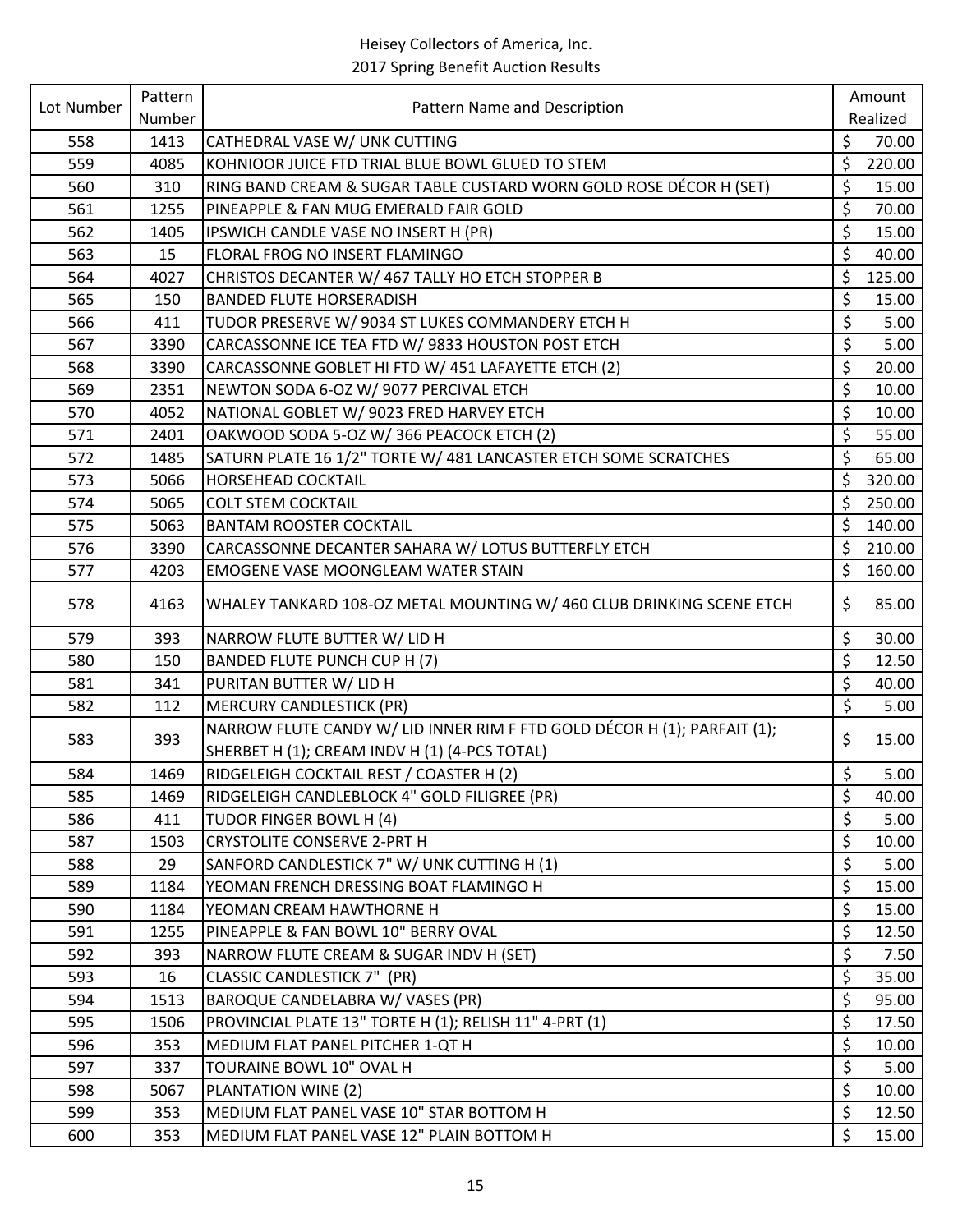| Lot Number | Pattern | Pattern Name and Description                                               |         | Amount   |
|------------|---------|----------------------------------------------------------------------------|---------|----------|
|            | Number  |                                                                            |         | Realized |
| 601        | 472     | NARROW FLUTE W/ RIM PICKLE TRAY 7" H                                       | \$      | 27.50    |
| 602        | 473     | NARROW FLUTE W/ RIM PUFF BOX W/ LID GOLD & ENAMEL DÉCOR H                  | \$      | 10.00    |
| 603        | 433     | GREEK KEY CELERY 12" H (2)                                                 | \$      | 12.50    |
| 604        | 31      | JACK-BE-NIMBLE CANDLESTICK TOY H (PR)                                      | \$      | 12.50    |
| 605        | 1540    | LARIAT BOWL 12" FLORAL SILVER OVERLAY                                      | \$      | 10.00    |
| 606        | 160     | LOCKET ON CHAIN BOWL 7" SHALLOW                                            | \$      | 25.00    |
| 607        | 160     | LOCKET ON CHAIN WINE (1)                                                   | \$      | 10.00    |
| 608        | 1503    | <b>CRYSTOLITE BOWL 13" GARDENIA</b>                                        | \$      | 5.00     |
| 609        | 1413    | <b>CATHEDRAL VASE H</b>                                                    | \$      | 15.00    |
| 610        | 1201    | <b>FANDANGO NAPPY 9" TRI-CORNER</b>                                        | \$      | 25.00    |
| 611        | 1184    | YEOMAN FRENCH DRESSING BOAT MOONGLEAM H                                    | \$      | 22.50    |
| 612        | 1184    | YEOMAN WAFER TRAY 5" X 8" H                                                | \$      | 5.00     |
| 613        | 103     | <b>CUPPED SAUCER CANDLESTICK H (PR)</b>                                    | $\zeta$ | 20.00    |
| 614        | 1567    | PLANTATION BOWL 11" FLORAL CRIMPED W/ 516 PLANTATION IVY ETCH              | \$      | 5.00     |
| 615        | 339     | CONTINENTAL JELLY FTD H                                                    | \$      | 5.00     |
| 616        | 1401    | <b>EMPRESS COMPORT OVAL SAHARA H</b>                                       | \$      | 25.00    |
| 617        | 1469    | RIDGELEIGH MAYO W/ UNDERPLATE W/ #6 SPOON (3-PCS)                          | \$      | 10.00    |
| 618        | 1509    | QUEEN ANN BOWL 11" FLORAL D.F. FT C                                        | \$      | 5.00     |
|            |         | PLAIN PANEL RECESS TUMBLER H (1); 246 TUMBLER H (2); 1219 BROOKVILLE PUNCH |         |          |
| 619        | 429     | CUP FTD H (1)                                                              | \$      | 5.00     |
| 620        | 1252    | TWIST CANDLESTICK H (PR)                                                   | \$      | 5.00     |
| 621        | 1535    | OVAL IN DIAMOND POINT BOWL 12" GARDENIA MOUNTED ON SILVER BASE             | \$      | 10.00    |
|            |         | SATURN HOSTESS SET: ICE BOWL 12" H f (1); BOWL SAUCE FTD (1); CLIPS (3);   |         |          |
| 622        | 1485    | TOOTHPICKS (2); (7-PCS TOTAL)                                              | \$      | 17.50    |
| 623        | 1255    | PINEAPPLE & FAN BOWL 10" BERRY OVAL                                        | \$      | 5.00     |
|            |         | BEADED SWAG TUMBLER OPAL FLORAL DÉCOR WORN GOLD (1); 310 RING BAND         |         |          |
| 624        | 1295    | TUMBLER CUSTARD ROSE DÉCOR WORN GOLD H (1)                                 | \$      | 10.00    |
| 625        | 310     | RING BAND TOOTHPICK CUSTARD FAIR GOLD H                                    | \$      | 17.50    |
| 626        | 134     | TRIDENT CANDLESTICK W/ 506 ORCHID ETCH (PR)                                | \$      | 5.00     |
| 627        | 2323    | <b>NAVY PLATE 8" COBALT CENTER</b>                                         | \$      | 100.00   |
| 628        | 2323    | NAVY BAR COBALT BASE                                                       | \$      | 175.00   |
| 629        | 1509    | QUEEN ANN CONDIMENT TRAY W/ 517 HEISEY ROSE ETCH                           | \$      | 15.00    |
| 630        | 300     | PEERLESS BUTTER W/ LID H WORN GOLD                                         | \$      | 5.00     |
| 631        | 1503    | CRYSTOLITE NUT SWAN INDV (4)                                               | \$      | 17.50    |
| 632        | 3481    | GLENFORD BAR FLAMINGO (6)                                                  | \$      | 65.00    |
| 633        | 1632    | LODESTAR ASHTRAY DAWN H                                                    | $\zeta$ | 40.00    |
| 634        | 1280    | WINGED SCROLL SPOONER EMERALD WORN GOLD                                    | \$      | 10.00    |
| 635        | 1536    | MILITARY CAP ASHTRAY                                                       | \$      | 7.50     |
| 636        | 1469    | RIDGELEIGH CIGARETTE HOLDER RND ZIRCON (1); ASHTRAY 2 1/2" SQ ZIRCON H (1) | \$      | 85.00    |
| 637        | 1183    | REVERE CREAM & SUGAR FTD OVAL W/ UNK ROSE CUTTING H (SET)                  | \$      | 5.00     |
| 638        | 1235    | BEADED PANEL & SUNBURST MUSTARD W/ LID GOLD DÉCOR                          | \$      | 12.50    |
|            |         | COARSE RIB MUSTARD W/ LID IN METAL HOLDER NON-HEISEY PLASTIC SPOON         |         |          |
| 639        | 407     | MARIGOLD FLASH                                                             | \$      | 17.50    |
| 640        | 406     | COARSE RIB CREAM & SUGAR W/ LID HAWTHORNE H (SET)                          | \$      | 110.00   |
| 641        | 201     | TUMBLER HARVEY AMBER H                                                     | $\zeta$ | 70.00    |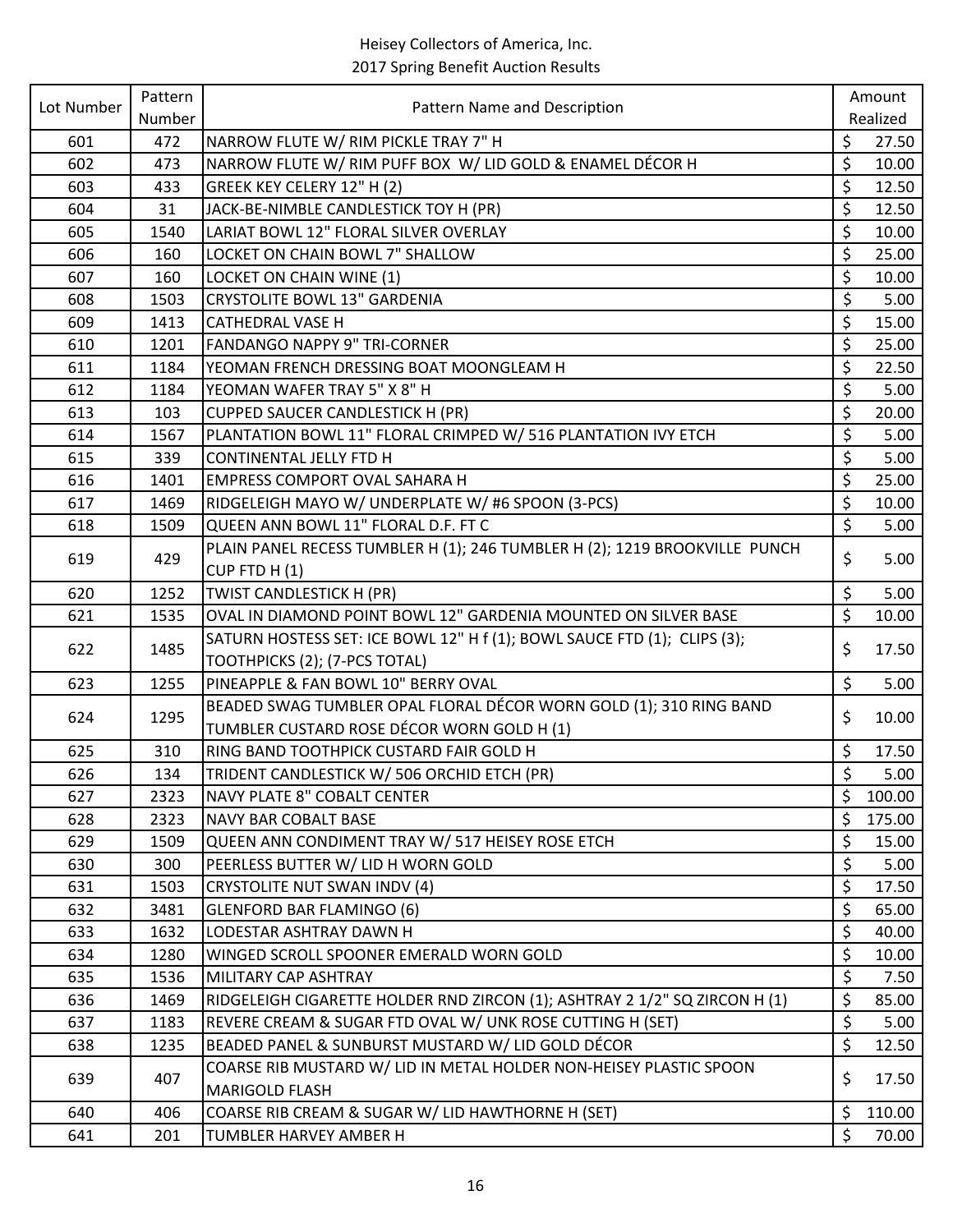| Lot Number<br>Pattern Name and Description<br>Number<br>Realized<br>\$<br>NARROW FLUTE W/ RIM DICE SUGAR & CREAM W/ UNK CUTTING H (1-SET)<br>642<br>473<br>30.00<br>\$<br>643<br>1024<br>EILEEN SUGAR W/ LID UNK CUTTING H<br>\$<br>PRISCILLA BAR H (1); 3481 GLENFORD BAR FLAMINGO (1)<br>22.50<br>644<br>351<br>\$<br>645<br>VICTORIAN PLATE 7" H (9)<br>1425<br>10.00<br>VICTORIAN PLATE 8" H (1); FINGER BOWL H (1); SUGAR H (1); PLATE 11 1/2" TORTE H (1)<br>\$<br>10.00<br>646<br>1425<br>\$<br>647<br>1425<br>VICTORIAN SHERBET (4); TUMBLER (1)<br>\$<br>648<br>300<br>PEERLESS CORDIAL H (3)<br>\$<br>649<br>TWIST BOWL NASTURTIUM SAHARA H<br>35.00<br>1252<br>\$<br><b>EMPRESS CUP &amp; SAUCER RND SAHARA H (1-SET)</b><br>650<br>1401<br>\$<br>651<br>DUQUESNE COCKTAIL TANGERINE BOWL (2), f STEM (1)<br>100.00<br>3389<br>\$<br>652<br>DUQUESNE SHERBET TANGERINE BOWL (1)<br>70.00<br>3389<br>\$<br>12.50<br>653<br>1201<br><b>FANDANGO PUNCH CUP FTD (2)</b><br>\$<br><b>SUNBURST GOBLET</b><br>654<br>343<br>20.00<br>\$<br>OMEGA CHAMPAGNE W/ 1097 WILDFLOWER CUTTING H (12)<br>655<br>1E92<br>10.00 | Amount |
|--------------------------------------------------------------------------------------------------------------------------------------------------------------------------------------------------------------------------------------------------------------------------------------------------------------------------------------------------------------------------------------------------------------------------------------------------------------------------------------------------------------------------------------------------------------------------------------------------------------------------------------------------------------------------------------------------------------------------------------------------------------------------------------------------------------------------------------------------------------------------------------------------------------------------------------------------------------------------------------------------------------------------------------------------------------------------------------------------------------------------|--------|
|                                                                                                                                                                                                                                                                                                                                                                                                                                                                                                                                                                                                                                                                                                                                                                                                                                                                                                                                                                                                                                                                                                                          |        |
|                                                                                                                                                                                                                                                                                                                                                                                                                                                                                                                                                                                                                                                                                                                                                                                                                                                                                                                                                                                                                                                                                                                          |        |
|                                                                                                                                                                                                                                                                                                                                                                                                                                                                                                                                                                                                                                                                                                                                                                                                                                                                                                                                                                                                                                                                                                                          | 5.00   |
|                                                                                                                                                                                                                                                                                                                                                                                                                                                                                                                                                                                                                                                                                                                                                                                                                                                                                                                                                                                                                                                                                                                          |        |
|                                                                                                                                                                                                                                                                                                                                                                                                                                                                                                                                                                                                                                                                                                                                                                                                                                                                                                                                                                                                                                                                                                                          |        |
|                                                                                                                                                                                                                                                                                                                                                                                                                                                                                                                                                                                                                                                                                                                                                                                                                                                                                                                                                                                                                                                                                                                          |        |
|                                                                                                                                                                                                                                                                                                                                                                                                                                                                                                                                                                                                                                                                                                                                                                                                                                                                                                                                                                                                                                                                                                                          | 5.00   |
|                                                                                                                                                                                                                                                                                                                                                                                                                                                                                                                                                                                                                                                                                                                                                                                                                                                                                                                                                                                                                                                                                                                          | 5.00   |
|                                                                                                                                                                                                                                                                                                                                                                                                                                                                                                                                                                                                                                                                                                                                                                                                                                                                                                                                                                                                                                                                                                                          |        |
|                                                                                                                                                                                                                                                                                                                                                                                                                                                                                                                                                                                                                                                                                                                                                                                                                                                                                                                                                                                                                                                                                                                          | 5.00   |
|                                                                                                                                                                                                                                                                                                                                                                                                                                                                                                                                                                                                                                                                                                                                                                                                                                                                                                                                                                                                                                                                                                                          |        |
|                                                                                                                                                                                                                                                                                                                                                                                                                                                                                                                                                                                                                                                                                                                                                                                                                                                                                                                                                                                                                                                                                                                          |        |
|                                                                                                                                                                                                                                                                                                                                                                                                                                                                                                                                                                                                                                                                                                                                                                                                                                                                                                                                                                                                                                                                                                                          |        |
|                                                                                                                                                                                                                                                                                                                                                                                                                                                                                                                                                                                                                                                                                                                                                                                                                                                                                                                                                                                                                                                                                                                          |        |
|                                                                                                                                                                                                                                                                                                                                                                                                                                                                                                                                                                                                                                                                                                                                                                                                                                                                                                                                                                                                                                                                                                                          |        |
| \$<br>656<br>OMEGA GOBLET W/ 1097 WILDFLOWER CUTTING H (8)<br>12.50<br>1E92                                                                                                                                                                                                                                                                                                                                                                                                                                                                                                                                                                                                                                                                                                                                                                                                                                                                                                                                                                                                                                              |        |
| \$<br>OMEGA COCKTAIL W/ 1097 WILDFLOWER CUTTING H (12)<br>657<br>10.00<br>1E92                                                                                                                                                                                                                                                                                                                                                                                                                                                                                                                                                                                                                                                                                                                                                                                                                                                                                                                                                                                                                                           |        |
| \$<br>OMEGA ICE TEA FTD W/ 1097 WILDFLOWER CUTTING H (10)<br>658<br>1E92<br>10.00                                                                                                                                                                                                                                                                                                                                                                                                                                                                                                                                                                                                                                                                                                                                                                                                                                                                                                                                                                                                                                        |        |
| \$<br>659<br>TRIDENT CANDLESTICK 2-LITE (PR)<br>134                                                                                                                                                                                                                                                                                                                                                                                                                                                                                                                                                                                                                                                                                                                                                                                                                                                                                                                                                                                                                                                                      | 5.00   |
| \$<br>35.00<br>660<br>465<br>RECESSED PANEL BASKET 7" H                                                                                                                                                                                                                                                                                                                                                                                                                                                                                                                                                                                                                                                                                                                                                                                                                                                                                                                                                                                                                                                                  |        |
| \$<br>661<br>DOUBLE RIB & PANEL BASKET FLAMINGO H<br>50.00<br>417                                                                                                                                                                                                                                                                                                                                                                                                                                                                                                                                                                                                                                                                                                                                                                                                                                                                                                                                                                                                                                                        |        |
| \$<br>662<br>260.00<br>$\mathbf{1}$<br><b>HORSEHEAD BOOKEND (PR)</b>                                                                                                                                                                                                                                                                                                                                                                                                                                                                                                                                                                                                                                                                                                                                                                                                                                                                                                                                                                                                                                                     |        |
| \$<br>663<br>5025<br>TYROLEAN BELL W/ 507 ORCHID ETCH<br>30.00                                                                                                                                                                                                                                                                                                                                                                                                                                                                                                                                                                                                                                                                                                                                                                                                                                                                                                                                                                                                                                                           |        |
| \$<br>1519<br>WAVERLY PLATE 8" W/ 507 ORCHID ETCH (8)<br>45.00<br>664                                                                                                                                                                                                                                                                                                                                                                                                                                                                                                                                                                                                                                                                                                                                                                                                                                                                                                                                                                                                                                                    |        |
| \$<br>RIDGELEIGH NAPPY 4 1/2" SQ H (6)<br>665<br>1469<br>15.00                                                                                                                                                                                                                                                                                                                                                                                                                                                                                                                                                                                                                                                                                                                                                                                                                                                                                                                                                                                                                                                           |        |
| \$<br>666<br>QUEEN ANN JELLY FTD 2-HDL H<br>12.50<br>1509                                                                                                                                                                                                                                                                                                                                                                                                                                                                                                                                                                                                                                                                                                                                                                                                                                                                                                                                                                                                                                                                |        |
| \$<br>667<br>1401<br><b>EMPRESS JELLY FTD 2-HDL FLAMINGO H</b><br>25.00                                                                                                                                                                                                                                                                                                                                                                                                                                                                                                                                                                                                                                                                                                                                                                                                                                                                                                                                                                                                                                                  |        |
| \$<br>EMPRESS CREAM & SUGAR D.F. FLAMINGO H (SET)<br>668<br>22.50<br>1401                                                                                                                                                                                                                                                                                                                                                                                                                                                                                                                                                                                                                                                                                                                                                                                                                                                                                                                                                                                                                                                |        |
| TUDOR PLATE 4" H (1); 1184 YEOMAN JELLY 1-HDL W/ UNK CUTTING H (1); 1184                                                                                                                                                                                                                                                                                                                                                                                                                                                                                                                                                                                                                                                                                                                                                                                                                                                                                                                                                                                                                                                 |        |
| \$<br>669<br>411<br>YEOMAN LEMON DISH NO LID W/ SILVER DÉCOR H (1)                                                                                                                                                                                                                                                                                                                                                                                                                                                                                                                                                                                                                                                                                                                                                                                                                                                                                                                                                                                                                                                       | 5.00   |
| \$<br>OAKWOOD SODA 10-OZ W/ 454 ANTARCTIC ETCH H (6)<br>85.00<br>670<br>2401                                                                                                                                                                                                                                                                                                                                                                                                                                                                                                                                                                                                                                                                                                                                                                                                                                                                                                                                                                                                                                             |        |
| \$<br>671<br>1401<br><b>EMPRESS RELISH 2-PRT FLAMINGO</b><br>12.50                                                                                                                                                                                                                                                                                                                                                                                                                                                                                                                                                                                                                                                                                                                                                                                                                                                                                                                                                                                                                                                       |        |
| \$<br>672<br>SATURN MAYO H (2)<br>1485<br>22.50                                                                                                                                                                                                                                                                                                                                                                                                                                                                                                                                                                                                                                                                                                                                                                                                                                                                                                                                                                                                                                                                          |        |
| \$<br>PEERLESS WINE H (6)<br>673<br>300<br>20.00                                                                                                                                                                                                                                                                                                                                                                                                                                                                                                                                                                                                                                                                                                                                                                                                                                                                                                                                                                                                                                                                         |        |
| \$<br>674<br>COLONIAL WINE H (1); 351 PRISCILLA WINE H (3)<br>359<br>12.50                                                                                                                                                                                                                                                                                                                                                                                                                                                                                                                                                                                                                                                                                                                                                                                                                                                                                                                                                                                                                                               |        |
| \$<br>675<br><b>VICTORIAN SHERBET H (6)</b><br>1425                                                                                                                                                                                                                                                                                                                                                                                                                                                                                                                                                                                                                                                                                                                                                                                                                                                                                                                                                                                                                                                                      | 5.00   |
| \$<br>676<br>1553<br>35.00<br>SPARROW                                                                                                                                                                                                                                                                                                                                                                                                                                                                                                                                                                                                                                                                                                                                                                                                                                                                                                                                                                                                                                                                                    |        |
| \$<br>677<br>1553<br>SPARROW<br>25.00                                                                                                                                                                                                                                                                                                                                                                                                                                                                                                                                                                                                                                                                                                                                                                                                                                                                                                                                                                                                                                                                                    |        |
| \$<br>678<br>1553<br>SPARROW<br>30.00                                                                                                                                                                                                                                                                                                                                                                                                                                                                                                                                                                                                                                                                                                                                                                                                                                                                                                                                                                                                                                                                                    |        |
| \$<br>679<br>30.00<br>1404<br>OLD SANDWICH PITCHER NO ICE LIP H                                                                                                                                                                                                                                                                                                                                                                                                                                                                                                                                                                                                                                                                                                                                                                                                                                                                                                                                                                                                                                                          |        |
| \$<br>100.00<br>680<br>433.5<br><b>GREEK KEY PITCHER 1/2-GAL H</b>                                                                                                                                                                                                                                                                                                                                                                                                                                                                                                                                                                                                                                                                                                                                                                                                                                                                                                                                                                                                                                                       |        |
| \$<br>681<br>339<br>CONTINENTAL PITCHER 1/2-GAL H<br>30.00                                                                                                                                                                                                                                                                                                                                                                                                                                                                                                                                                                                                                                                                                                                                                                                                                                                                                                                                                                                                                                                               |        |
| \$<br>682<br><b>BANDED FLUTE PITCHER 1/2-GAL H</b><br>150<br>50.00                                                                                                                                                                                                                                                                                                                                                                                                                                                                                                                                                                                                                                                                                                                                                                                                                                                                                                                                                                                                                                                       |        |
| \$<br>BEADED SWAG PITCHER 1/2-GAL OPAL FLORAL DÉCOR WORN GOLD<br>683<br>1295<br>60.00                                                                                                                                                                                                                                                                                                                                                                                                                                                                                                                                                                                                                                                                                                                                                                                                                                                                                                                                                                                                                                    |        |
| \$<br>684<br>BEADED SWAG TANKARD 1/2-GAL OPAL<br>20.00<br>1295                                                                                                                                                                                                                                                                                                                                                                                                                                                                                                                                                                                                                                                                                                                                                                                                                                                                                                                                                                                                                                                           |        |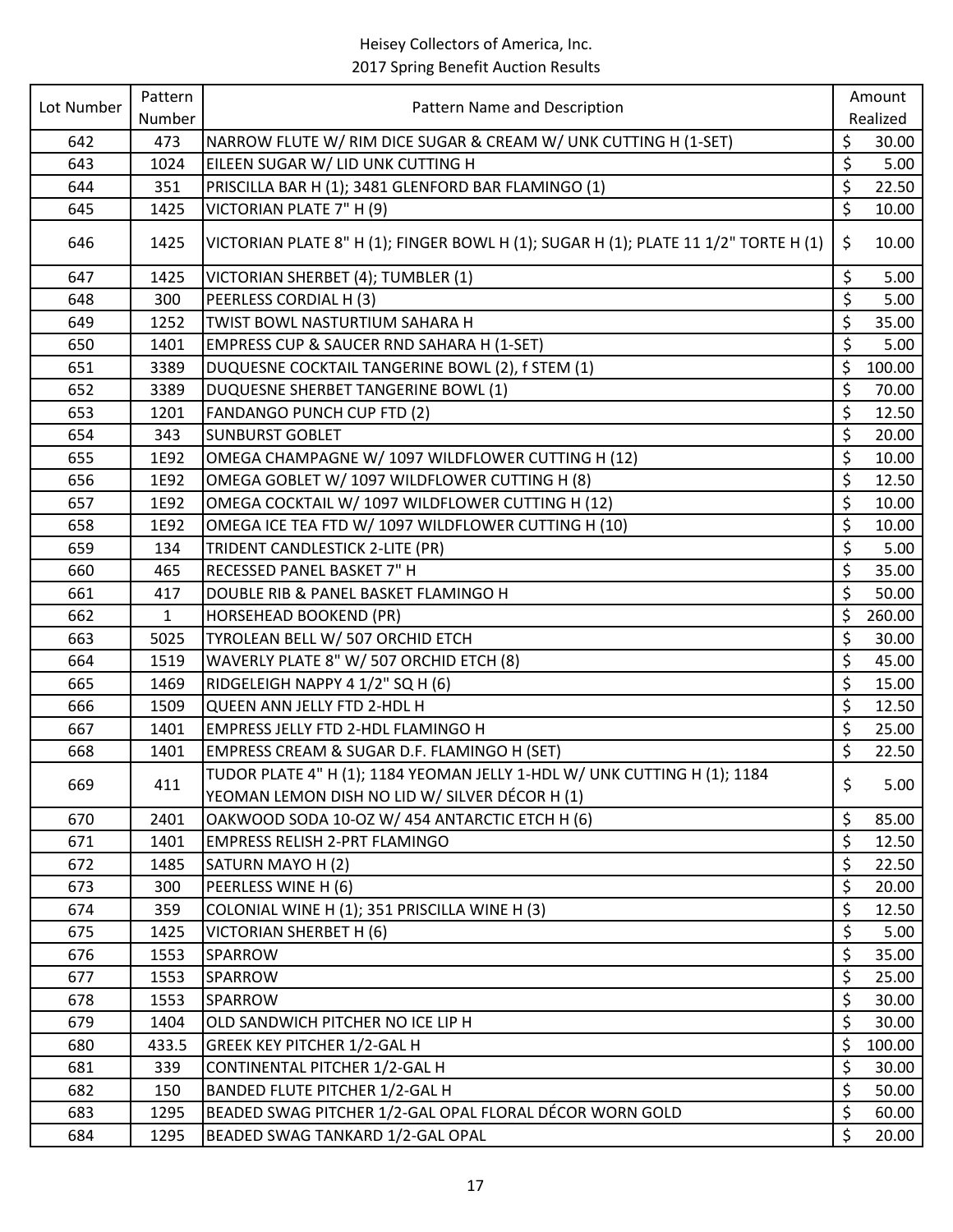| Lot Number | Pattern        | Pattern Name and Description                                                  |         | Amount   |
|------------|----------------|-------------------------------------------------------------------------------|---------|----------|
|            | Number         |                                                                               |         | Realized |
| 685        | 300            | PEERLESS GOBLET H (6)                                                         | \$      | 12.50    |
| 686        | 300            | PEERLESS CLARET H (3)                                                         | \$      | 5.00     |
| 687        | 300            | PEERLESS VASE 8" f STEM                                                       | \$      | 40.00    |
| 688        | 391            | VASE 8" H                                                                     | \$      | 40.00    |
| 689        | 353            | MEDIUM FLAT PANEL VASE 12" PLAIN BOTTOM H                                     | \$      | 22.50    |
| 690        | 1205           | <b>FANCY LOOP CHAMPAGNE</b>                                                   | \$      | 7.50     |
| 691        | 3390           | <b>CARCASSONNE CHAMPAGNE SAHARA</b>                                           | \$      | 5.00     |
| 692        | 433            | <b>GREEK KEY CHAMPAGNE H</b>                                                  | \$      | 17.50    |
| 693        | 3389           | DUQUESNE CHAMPAGNE W/ 450 CHINTZ ETCH (1); 5038 ROOSTER STEM FROM             | \$      | 5.00     |
|            |                | <b>COCKTAIL MADE INTO RING HOLDER (1)</b>                                     |         |          |
| 694        | 1405           | IPSWICH FINGER BOWL H (1); 5 PATRICIAN CANDLESTICK TOY H (1)                  | \$      | 7.50     |
| 695        | 300            | PEERLESS NAPPY 4" POOR GOLD (2); 341 PURITAN CORDIAL H (1); 1201 FANDANGO #2  | \$      | 12.50    |
|            |                | BON BON (1)                                                                   |         |          |
| 696        | 1404           | OLD SANDWICH GOBLET SAHARA (1); TUMBLER FTD SAHARA H (1); ICE TEA FLAT SAHARA | \$      | 15.00    |
|            |                | H(1)                                                                          |         |          |
| 697        | 1404           | OLD SANDWICH GOBLET (1); TUMBLER FTD H (1); TODDY H (1)                       | \$      | 10.00    |
| 698        | 1404           | OLD SANDWICH GOBLET FLAMINGO                                                  | \$      | 10.00    |
| 699        | 1567           | PLANTATION CLARET                                                             | \$      | 5.00     |
| 700        | 1115           | BRADBURY BITTERS BOTTLE W/ 467 TALLY HO ETCH                                  | \$      | 180.00   |
| 701        | 1469           | RIDGELEIGH CANDELABRA 7" MISSING 1 PRISM (1)                                  | $\zeta$ | 30.00    |
| 702        | 1              | ELEPHANT LARGE NON FILL ON BASE (1); 2 ELEPHANT MEDIUM (1); 3 ELEPHANT SMALL  | \$      | 210.00   |
|            |                | (1)                                                                           |         |          |
| 703        | 1541           | <b>SCOTTY DOG</b>                                                             | \$      | 35.00    |
| 704        | 5              | <b>SHOW HORSE</b>                                                             | \$      | 325.00   |
| 705        | $\overline{2}$ | <b>CLYDESDALE</b>                                                             | \$      | 140.00   |
| 706        | 1557           | <b>FIGHTING ROOSTER</b>                                                       | \$      | 65.00    |
| 707        | $\mathbf{1}$   | RINGNECK PHEASANT                                                             | \$      | 25.00    |
| 708        | 100            | <b>ASIATIC PHEASANT H</b>                                                     | \$      | 100.00   |
| 709        | $\mathbf{1}$   | <b>DONKEY H</b>                                                               | \$      | 80.00    |
| 710        | 1522           | COLT STANDING (1); 1529 COLT KICKING (1)                                      | \$      | 35.00    |
| 711        | 1540           | PLUG HORSE (OSCAR) H                                                          | $\zeta$ | 35.00    |
| 712        | 21             | WOOD DUCKLING FLOATING H NON FILL BY TAIL (1); 22 WOOD DUCKLING STANDING (1)  | \$      | 75.00    |
| 713        | 22             | WOOD DUCKLING STANDING BASE R                                                 | \$      | 50.00    |
| 714        | 3              | PIGLET SITTING (1); 2 PIGLET STANDING H (1)                                   | \$      | 90.00    |
| 715        | $\mathbf{1}$   | <b>MINUET GIRL</b>                                                            | \$      | 20.00    |
| 716        | $\overline{2}$ | GOOSE WINGS HALF (1); 1557 ROOSTER VASE (1)                                   | \$      | 35.00    |
| 717        | 1541           | <b>SCOTTY DOG</b>                                                             | \$      | 35.00    |
| 718        |                | <b>HEISEY MIRROR SIGN</b>                                                     | \$      | 250.00   |
| 719        | 341.5          | PURITAN JUG 1-PINT W/ SILVER OVERLAY H                                        | \$      | 25.00    |
| 720        | 1503           | <b>CRYSTOLITE PITCHER</b>                                                     | \$      | 25.00    |
| 721        | 300.5          | PEERLESS PITCHER 1/2-GAL H W/ UNK ETCH H                                      | $\zeta$ | 45.00    |
| 722        | 300            | PEERLESS PITCHER-JUG 1/2-GAL H                                                | \$      | 20.00    |
| 723        | 4163           | WHALEY TANKARD 54-OZ W/366 PEACOCK ETCH                                       | \$      | 250.00   |
| 724        | 3350           | WABASH TANKARD W/ 439 PIED PIPER ETCH                                         | \$      | 100.00   |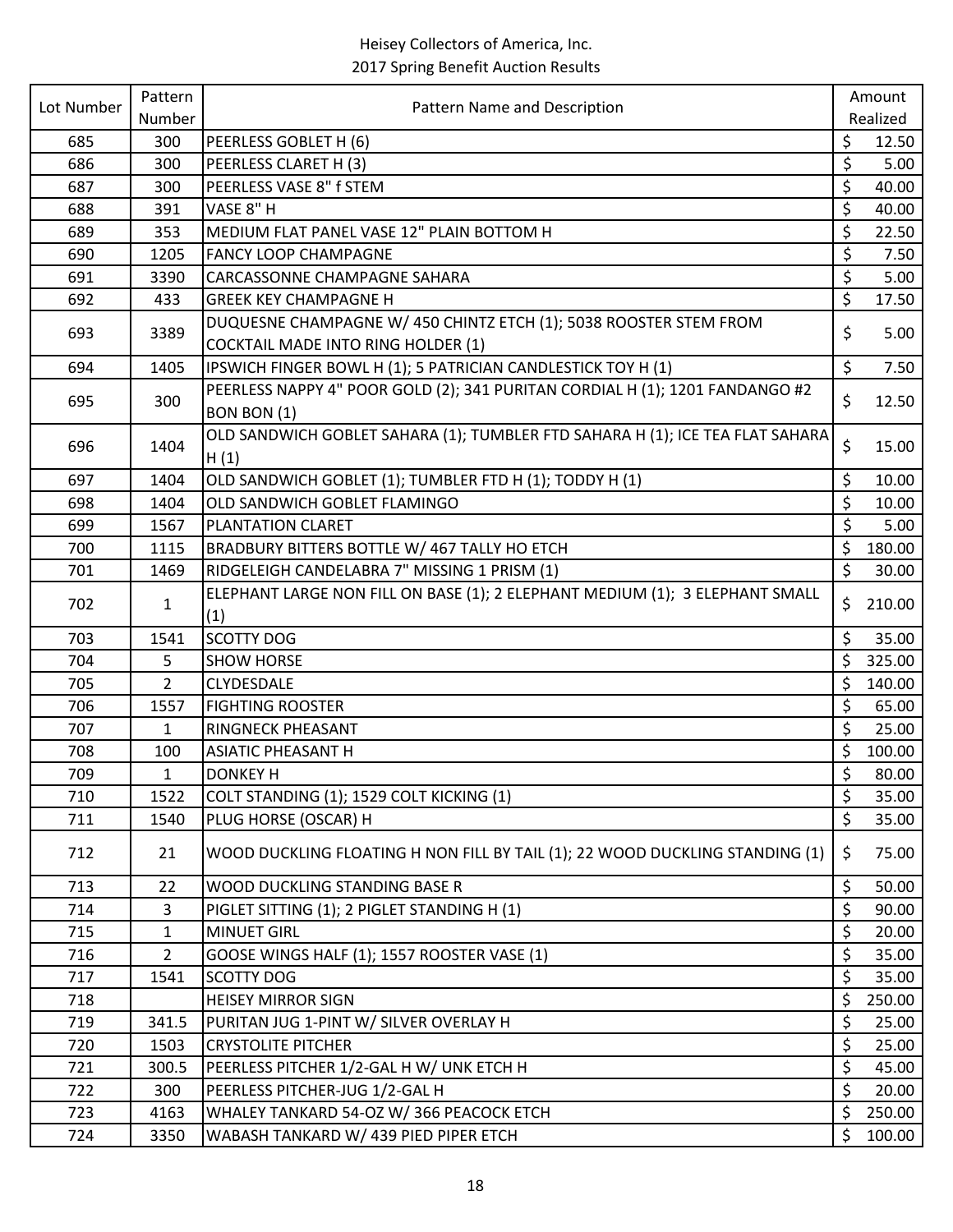| Lot Number | Pattern | Pattern Name and Description                                                |         | Amount        |
|------------|---------|-----------------------------------------------------------------------------|---------|---------------|
|            | Number  |                                                                             |         | Realized      |
| 725        | 3304    | UNIVERSAL SHRIMP COCKTAIL W/ LINER W/ 507 ORCHID ETCH 1-LINER X (2 SETS)    | \$      | 75.00         |
| 726        | 1519    | WAVERLY CANDLESTICK 2-LITE W/ 507 ORCHID ETCH (PR)                          | \$      | 20.00         |
| 727        | 1509    | QUEEN ANN CUP & SAUCER W/ 507 ORCHID ETCH H (2-SETS)                        | \$      | 20.00         |
| 728        | 1519    | WAVERLY PLATE 7" W/ 507 ORCHID ETCH (2)                                     | \$      | 20.00         |
| 729        | 5025    | TYROLEAN CHAMPAGNE W/ 507 ORCHID ETCH (2)                                   | \$      | 10.00         |
| 730        | 5025    | TYROLEAN JUICE FTD W/ 507 ORCHID ETCH (2)                                   | \$      | 25.00         |
| 731        | 5025    | TYROLEAN COCKTAIL W/ 507 ORCHID ETCH (2)                                    | \$      | 30.00         |
| 732        | 5025    | TYROLEAN GOBLET LUNCHEON W/ 507 ORCHID ETCH H                               |         | <b>PULLED</b> |
| 733        | 1472    | PARALLEL QUARTER CONSOLE SET: FLORAL BOWL H (1); CANDLESTICK (PR)           | \$      | 20.00         |
| 734        | 1506    | PROVINCIAL CANDLESTICK 3-LITE ORIGINAL DESIGN (PR)                          | \$      | 30.00         |
| 735        | 1506    | PROVINCIAL CANDLESTICK 2-LITE H (1); CANDLESTIDK 3-LITE RE-DESIGN (1)       | \$      | 45.00         |
| 736        | 100     | CENTENNIAL CANDLESTICK 6" H (1); CANDLESTICK 8" H (1); CANDLESTICK 9" H (1) | \$      | 55.00         |
| 737        | 29      | SANFORD CANDLESTICK 8" H (PR)                                               | \$      | 20.00         |
| 738        | 1552    | FOUR LEAF CANDLEBLOCK 1-b (PR)                                              | \$      | 20.00         |
| 739        | 1519    | WAVERLY CANDLEBLOCK BASE ROUGH (PR)                                         | \$      | 30.00         |
| 740        | 134     | TRIDENT CANDLESTICK 2-LITE W/ 511 GARDENIA ETCH (PR)                        | \$      | 10.00         |
| 741        | 1519    | WAVERLY CANDLESTICK 2-LIGHT f (PR)                                          | \$      | 25.00         |
| 742        | 126     | TROPHY CANDLESTICK (PR)                                                     | \$      | 110.00        |
| 743        | 7000    | <b>SUNFLOWER CANDLESTICK (PR)</b>                                           | \$      | 5.00          |
| 744        | 1951    | CABOCHON CANDLESTICK 2-LITE H (PR)                                          | \$      | 30.00         |
| 745        | 1567    | PLANTATION CANDLESTICK 2-LITE (PR)                                          | \$      | 30.00         |
| 746        | 1433    | THUMBPRINT & PANEL CANDLESTICK 2-LITE 1-ROUGH (PR)                          | \$      | 5.00          |
| 747        | 1570    | LOTUS LEAF CANDLEBLOCK 1-LITE H (PR)                                        | \$      | 25.00         |
| 748        | 120     | OVERLAPPING SWIRL CANDLESTICK 1-LITE H (PR)                                 | \$      | 10.00         |
| 749        | 120     | OVERLAPPING SWIRL CANDLESTICK 1-LITE FLAMINGO H (PR)                        | \$      | 35.00         |
| 750        | 120     | OVERLAPPING SWIRL CANDLESTICK 1-LITE H MOONGLEAM (PR)                       | \$      | 30.00         |
| 751        | 118     | MISS MUFFET CANDLESTICK 1-LITE D.O. FLAMINGO (PR)                           | \$      | 5.00          |
| 752        | 1504    | <b>REGENCY CANDLEBLOCK (PR)</b>                                             | \$      | 10.00         |
| 753        | 118     | MISS MUFFET CANDLESTICK NO OPTIC (PR)                                       | \$      | 15.00         |
| 754        | 1566    | <b>BANDED CRYSTOLITE CANDLEBOCK (PR)</b>                                    | \$      | 17.50         |
| 755        | 1504    | REGENCY CANDLESTICK 2-LITE (PR)                                             | \$      | 20.00         |
| 756        | 114     | PLUTO CANDLESTICK 1-LITE (PR)                                               | \$      | 10.00         |
| 757        | 118     | MISS MUFFET CANDLESTICK 1-LITE NO OPTIC FLAMINGO (1)                        | \$      | 25.00         |
| 758        | 1469    | RIDGELEIGH CANDLE VASE (PR)                                                 | \$      | 20.00         |
| 759        | 114     | PLUTO CANDLESTICK FLAMINGO (PR)                                             | \$      | 20.00         |
| 760        | 114     | PLUTO CANDLESTICK HAWTHORNE 1-B (PR)                                        | \$      | 30.00         |
| 761        | 1485    | SATURN CANDLESTICK 1-LITE (PR)                                              | \$      | 110.00        |
| 762        | 150     | BANDED FLUTE CHAMBERSTICK 4" H (PR)                                         | \$      | 15.00         |
| 763        | 128     | LIBERTY CANDLESTICK (PR)                                                    | \$      | 12.50         |
| 764        | 128     | LIBERTY CANDLESTICK MOONGLEAM (PR)                                          | \$      | 30.00         |
| 765        | 1428    | <b>WARWICK CANDLESTICK 1-LITE (PR)</b>                                      | \$      | 15.00         |
| 766        | 5019    | WAVERLY CREAM & SUGAR INDV W/ 507 ORCHID ETCH (SET)                         | $\zeta$ | 15.00         |
| 767        | 1170    | PLEAT & PANEL COMPORT 6" NO LID FLAMINGO                                    | $\zeta$ | 30.00         |
| 768        | 1519    | WAVERLY CHOCOLATE BOX W/ LID W/ 507 ORCHID ETCH                             | \$      | 45.00         |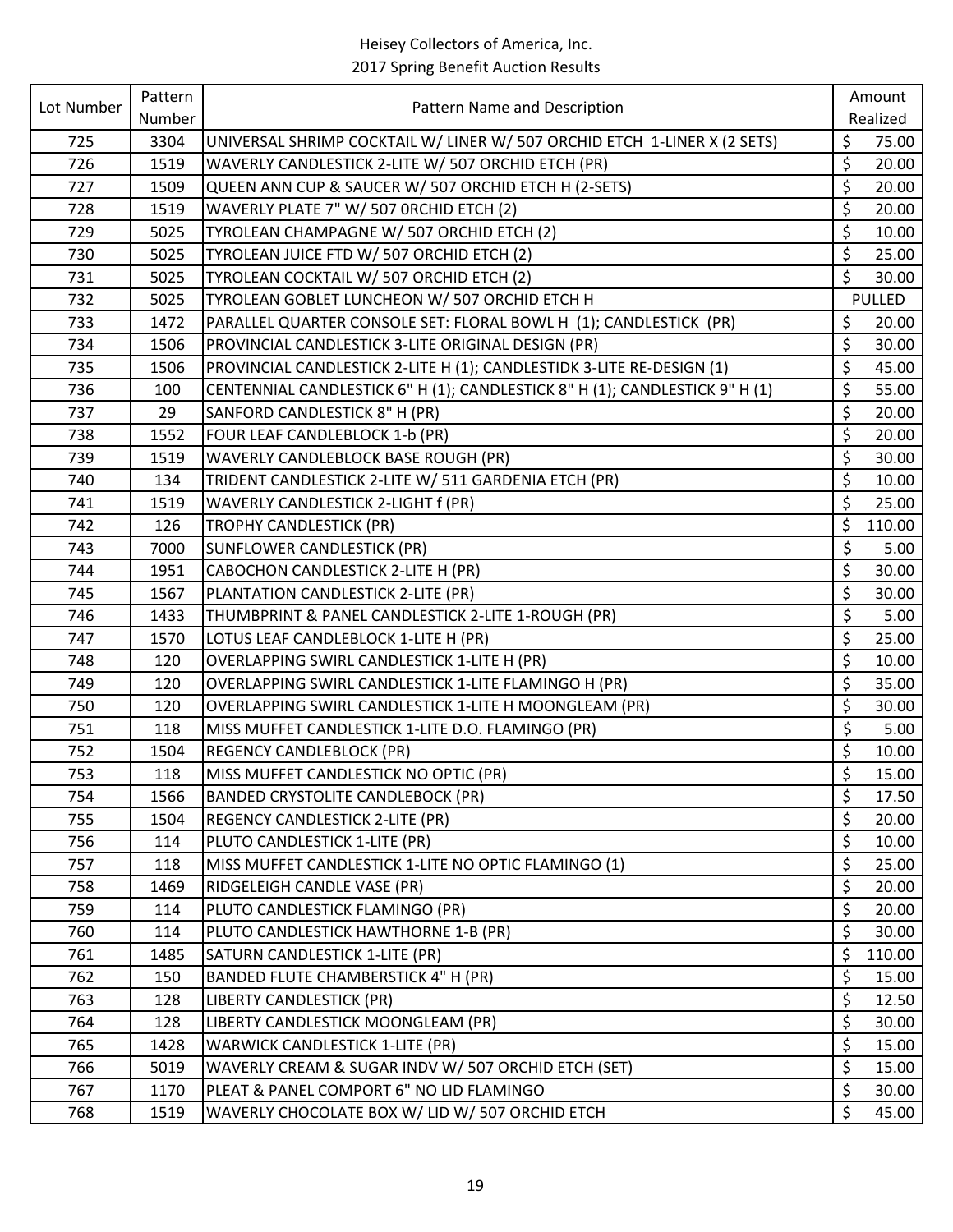| Lot Number | Pattern | Pattern Name and Description                                                   |          | Amount          |
|------------|---------|--------------------------------------------------------------------------------|----------|-----------------|
|            | Number  |                                                                                |          | Realized        |
| 769        | 1401    | EMPRESS NUT INDV W/ UNK CUTTING (1); NUT INDV SAHARA (1); NUT INDV             | \$       | 35.00           |
|            |         | MOONGLEAM (1); NUT INDV FLAMINGO (1) (4-PCS TOTAL)                             |          |                 |
| 770        | 7002    | RAMS HEAD STOPPER NOT GOUND IN                                                 | \$       | 110.00          |
| 771        | 5058    | GOOSE STOPPER NOT GROUND IN ON WOODEN STAND                                    | \$       | 50.00           |
| 772        | 116     | PENGUIN STOPPER NOT GROUND IN                                                  | \$       | 55.00           |
| 773        | 1503    | CRYSTOLITE NUT SWAN MASTER (1); NUT SWAN INDV (4)                              | \$       | 40.00           |
| 774        | 1401    | EMPRESS NAPPY 4 1/2" SAHARA H (1); NAPPY 4 1/2" FLAMINGO H (1); NAPPY 4 1/2"   | \$       | 30.00           |
|            |         | MOONGLEAM H(1)                                                                 |          |                 |
| 775        | 1504    | REGENCY CANDLESTICK 2-LITE (PR)                                                | \$<br>\$ | 7.50            |
| 776<br>777 | 586     | HARVEY HOUSE SODA 12-OZ HARVEY AMBER H<br>FANCY LOOP TUMBLER EMERALD POOR GOLD | \$       | 130.00<br>10.00 |
|            | 1205    |                                                                                |          |                 |
| 778        | 1205    | FANCY LOOP NAPPY 4 1/2" SQ EMERALD                                             | \$       | 100.00          |
| 779        | 325     | PILLOWS NAPPY 8" H (1); NAPPY 4 1/2" CRIMPED H (6) f ON ALL                    | \$       | 12.50           |
| 780        | 372     | MCGRADY SYRUP 7-OZ                                                             | \$       | 15.00           |
| 781        | 362     | EARNSHAW SYRUP 7-OZ W/ UNK CUTTING                                             | \$       | 45.00           |
| 782        | 1184    | YEOMAN MINT 8" 3-PRT CTR HDLD MOONGLEAM H                                      | \$       | 45.00           |
| 783        | 1401    | EMPRESS RELISH 10" 3-PRT SAHARA H                                              | \$       | 40.00           |
| 784        | 3304    | UNIVERSAL CHAMPAGNE HOLLOW STEM CUT FLUTES W/ UNK CUTTING (4)                  | \$       | 260.00          |
| 785        | 5011    | YORKTOWN GOBLET W/ 929 TICONDEROGA CUTTING                                     | \$       | 150.00          |
| 786        | 1200    | <b>CUT BLOCK TUMBLER</b>                                                       | \$       | 105.00          |
| 787        | 1553    | SPARROW                                                                        | \$       | 40.00           |
| 788        | 353     | MEDIUM FLAT PANEL NUT INDV (1); NUT INDV MOONGLEAM (1)                         | \$       | 10.00           |
| 789        | 5024    | OXFORD GOBLET W/964 MARYLAND CUTTING PAPER LABEL (3)                           | \$       | 15.00           |
| 790        | 1205    | <b>FANCY LOOP COCKTAIL</b>                                                     | \$       | 10.00           |
| 791        | 1495    | FERN MAYO 2-PRT                                                                | \$       | 15.00           |
| 792        | 325     | PILLOWS TUMBLER H                                                              | \$       | 55.00           |
| 793        | 352     | FLAT PANEL GRAPEFRUIT H (6)                                                    | \$       | 30.00           |
| 794        | 1401    | EMPRESS PLATE 7" SQ SAHARA H (8)                                               | \$       | 20.00           |
| 795        | 1229    | OCTAGON CHEESE PLATE 2-HDL D.O. BASE f's SAHARA (5)                            | \$       | 15.00           |
| 796        | 1225    | PLAIN BAND COMPORT 7" CRIMPED                                                  | \$       | 20.00           |
| 797        | 112     | MERCURY CANDLESTICK FLAMINGO (PR)                                              | \$       | 10.00           |
| 798        | 1205    | FANCY LOOP NAPPY 4" SQ                                                         | \$       | 10.00           |
| 799        | 1560    | VICTORIAN BELLE BELL FROSTED                                                   | \$       | 10.00           |
| 800        | 5024    | OXFORD ICE TEA W/ 1069 LILYVALE CUTTING PAPER LABEL (1); COCKTAIL W/ 1069      | \$       | 5.00            |
|            |         | LILYVALE CUTTING H (1)                                                         |          |                 |
| 800AD      |         | HEISEY DELIVERY TRUCK - FOR 1-YR LEASE                                         | \$       | 125.00          |
| 801        | 341     | PURITAN COMPORT 7"                                                             | \$       | 30.00           |
| 802        | 1184    | YEOMAN CUP & SAUCER MARIGOLD W/ 447 EMPRESS ETCH H (2 SETS)                    | \$       | 25.00           |
| 803        | 1541    | ATHENA MAYO W/ UNDERPLATE (2-PCS)                                              | \$       | 20.00           |
| 804        | 3368    | ALBEMARLE GOBLET IRIDIZED                                                      | \$       | 15.00           |
| 805        | 3390    | CARCASSONNE GOBLET HI BLUE FLASH                                               | \$       | 10.00           |
| 806        | 9       | GIBSON GIRL BOWL 8" FLORAL FLAMINGO H                                          | \$       | 27.50           |
| 807        | 2052    | BAR 2 1/2-OZ W/ 467 TALLY HO ETCH f RIM                                        | \$       | 15.00           |
| 808        | 480     | DAISY & LEAVES BASKET 8" CUT NOTCHES H                                         | \$       | 35.00           |
| 809        | 1445    | GRAPE CLUSTER CANDELABRUM H (1)                                                | \$       | 30.00           |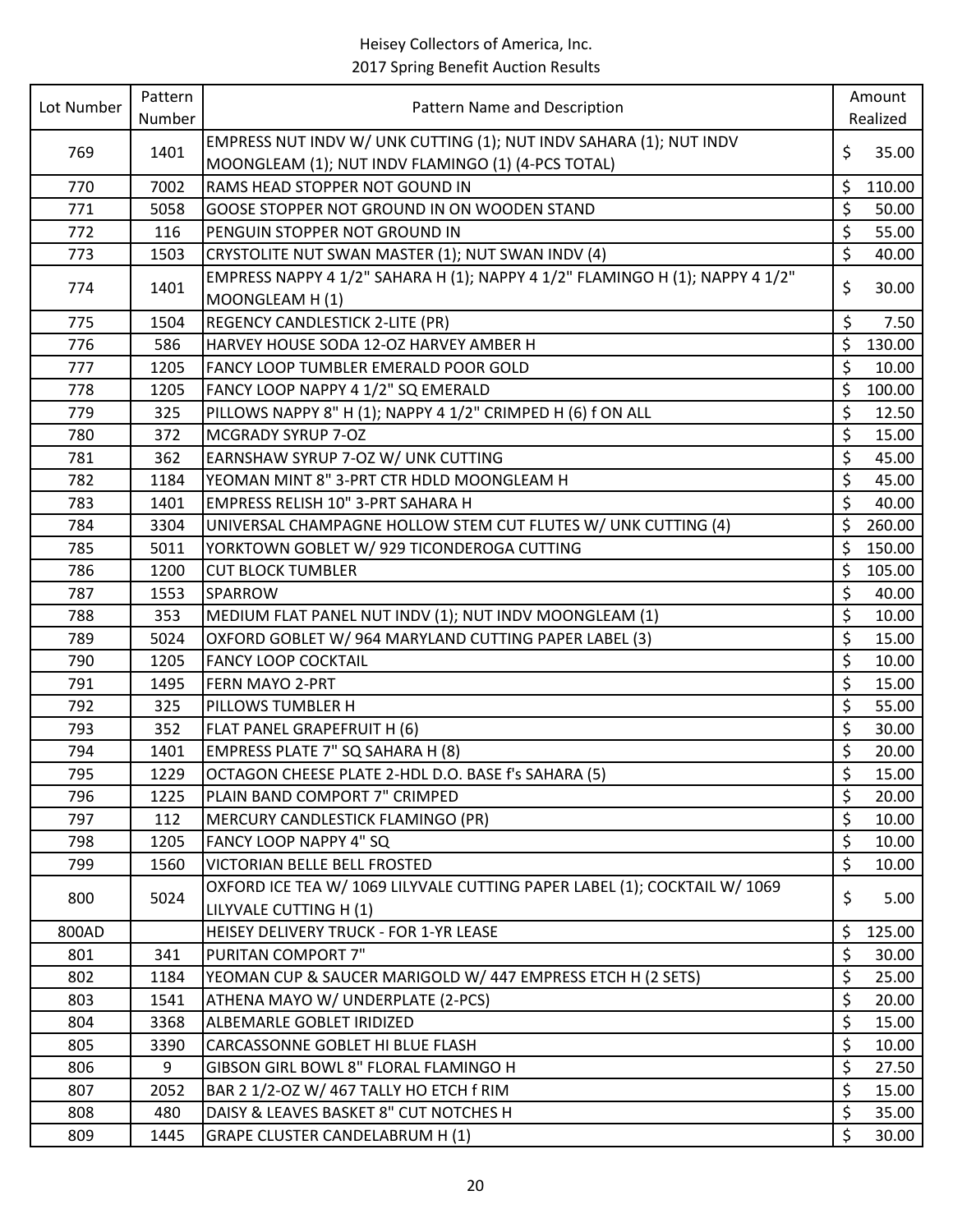| Lot Number | Pattern      | Pattern Name and Description                                                                                                                             |                      | Amount         |
|------------|--------------|----------------------------------------------------------------------------------------------------------------------------------------------------------|----------------------|----------------|
|            | Number       |                                                                                                                                                          |                      | Realized       |
| 810        | 537          | PRISON STRIPE TOOTH PICK H                                                                                                                               | $\zeta$              | 200.00         |
| 811        | 462          | PLAIN HEXAGON BASKET W/ LEWIS & NESBIT CUTTING H R                                                                                                       | \$                   | 125.00         |
| 812        | 4052         | NATIONAL BAR 1 1/2-OZ W/ 467 TALLY HO ETCH (4)                                                                                                           | \$                   | 65.00          |
| 813        | 4058         | ROOSTER HEAD COCKTAIL W/ 467 TALLY HO ETCH (6)                                                                                                           | \$                   | 175.00         |
| 814        | 4225         | COBEL COCKTAIL SHAKER 1-QT W/ 467 TALLY HO ETCH                                                                                                          | \$                   | 65.00          |
| 815        | 1401         | <b>EMPRESS BOWL NASTURTIUM FLAMINGO H</b>                                                                                                                | \$                   | 65.00          |
| 816        | 357          | DUCK ASHTRAY FLAMINGO H                                                                                                                                  | \$                   | 35.00          |
| 817        | 1201         | FROG CHEESE PLATE FLAMINGO BASE f                                                                                                                        | \$                   | 50.00          |
| 818        | 402          | <b>GOTHIC CANDELABRUM H (PR)</b>                                                                                                                         | \$                   | 125.00         |
| 819        | 467          | HELMET BASKET FLAMINGO H                                                                                                                                 | \$                   | 360.00         |
| 820        |              | TIN ADVERTISING SIGN "CHOICE OF HOME LOVERS ABOUT HEISEY'S FLAMINGO"                                                                                     |                      | \$1,000.00     |
| 821        | 1428         | WARWICK BOWL FLORAL SAHARA H                                                                                                                             | \$                   | 25.00          |
| 822        | 1428         | WARWICK CANDLESTICK 2-LITE SAHARA H (PR)                                                                                                                 | \$                   | 25.00          |
| 823        | 4083         | STANHOPE WINE ZIRCON BOWL & FT                                                                                                                           | \$                   | 95.00          |
| 824        | 417          | DOUBLE RIB & PANEL BASKET FLAMINGO H                                                                                                                     | \$                   | 55.00          |
| 825        | 1401         | EMPRESS PLATE 12" SANDWICH 2-HDL ALEXANDRITE H                                                                                                           | \$                   | 200.00         |
| 826        | 1485         | SATURN CRUET EARLY DESIGN ZIRCON H                                                                                                                       | \$                   | 200.00         |
| 827        | 5063         | <b>BANTAM ROOSTER COCKTAIL BASE f</b>                                                                                                                    | \$                   | 45.00          |
| 828        | 1567         | PLANTATION PLATE 8" (4)                                                                                                                                  | \$                   | 10.00          |
| 829        | 1567         | PLANTATION PLATE 7 1/2" (4)                                                                                                                              | \$                   | 12.50          |
| 830        | 1567         | PLANTATION MAYO ROLLED FT W/ 980 MOONGLO CUTTING (1); LADLE F'S (1)                                                                                      | \$                   | 20.00          |
| 831        | 1567         | PLANTATION MAYO W/ UNDERPLATE H (2-PCS)                                                                                                                  | \$                   | 20.00          |
| 832        | 1567         | PLANTATION SALT & PEPPER (PR)                                                                                                                            | \$                   | 17.50          |
| 833        | 1567         | PLANTATION CREAM & SUGAR W/ TRAY (3-PCS)                                                                                                                 | \$                   | 12.50          |
| 834        | 1567         | PLANTATION OIL BOTTLE STOPPER X                                                                                                                          | \$                   | 20.00          |
| 835        | 1567         | PLANTATION TRAY 13" CELERY / OLIVE H                                                                                                                     | \$                   | 12.50          |
| 836        | 1567         | PLANTATION RELISH 11" 3-PRT H                                                                                                                            | \$                   | 20.00          |
| 837        | 1567         | PLANTATION BUTTER W/ LID 1/4-LB H                                                                                                                        | \$                   | 42.50          |
| 838<br>839 | 1567         | PLANTATION SYRUP W/ YELLOW BAKELITE HDL<br>PLANTATION MARMALADE JAR W/ LID H                                                                             | \$                   | 37.50          |
| 840        | 1567<br>1567 | PLANTATION CONDIMENT TRAY                                                                                                                                | \$<br>\$             | 37.50<br>20.00 |
|            |              | PLANTATION COMPORT HONEY H                                                                                                                               | \$                   |                |
| 841        | 1567         |                                                                                                                                                          | \$                   | 17.50          |
| 842<br>843 | 1567<br>1567 | PLANTATION CANDY FTD W/ LID                                                                                                                              |                      | 62.50          |
|            |              | PLANTATION CHAMPAGNE H (6)<br>PLANTATION JUICE FTD (6)                                                                                                   | \$<br>\$             | 25.00          |
| 844        | 1567         | PLANTATION BOWL 9" FLORAL CRIMPED                                                                                                                        | \$                   | 20.00          |
| 845        | 1567         |                                                                                                                                                          | \$                   | 10.00          |
| 846        | 1567         | PLANTATION CUP & SAUCER H (9-SETS)                                                                                                                       |                      | 50.00          |
| 847        | 1567         | PLANTATION PLATE 12" DEMI TORTE                                                                                                                          | \$                   | 20.00          |
| 848        | 1567         | PLANTATION JELLY FTD H                                                                                                                                   | $\boldsymbol{\zeta}$ | 35.00          |
| 849        | 3389         | DUQUESNE CHAMPAGNE W/ 480 NORMANDIE ETCH (7)                                                                                                             | \$                   | 15.00          |
| 850        | 1447         | ROCOCO PLATES "LAND OF LEGEND" SET OF 6: CRYSTAL (1), ULTRA BLUE (1), NUT<br>BROWN (1), VERDE GREEN (1), BLUE HAZE (1), AMBERGLO (1) FOR HCA BY IMPERIAL | \$                   | 32.50          |
| 851        | 1503.5       | CRYSTOLITE PITCHER SWAN HDL STIEGEL GREEN HEISEY-BY-IMPERIAL LIG                                                                                         | \$                   | 32.50          |
| 852        | 1567         | PLANTATION MARMALADE W/ LID MILK GLASS HEISEY-BY-IMPERIAL                                                                                                | \$                   | 15.00          |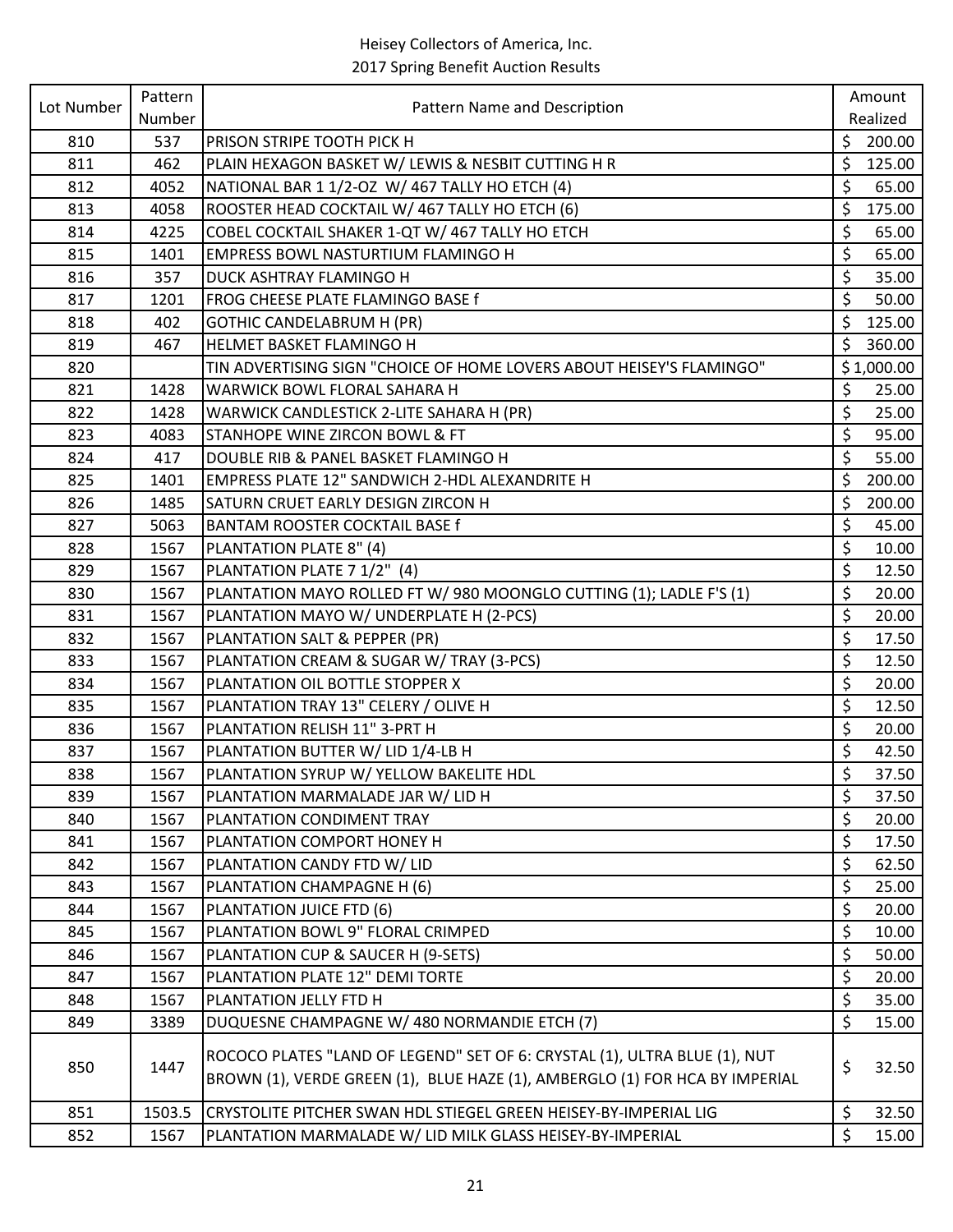| Lot Number | Pattern        |                                                                                 |                          | Amount   |
|------------|----------------|---------------------------------------------------------------------------------|--------------------------|----------|
|            | Number         | Pattern Name and Description                                                    |                          | Realized |
| 853        | 7081           | CABOCHON DISPLAY SIGN WILLOW BLUE HCA 2001 BY MOSSER                            | \$                       | 17.50    |
| 854        | $\mathbf{1}$   | FILLY HEAD FORWARD FROSTED HEISEY-BY-IMPERIAL AIG BRUISES                       | \$                       | 17.50    |
| 855        | 1506           | PROVINCIAL CREAM & SUGAR AMBER HEISEY-BY-IMPERIAL H (SET)                       | \$                       | 10.00    |
| 856        | 20             | WOOD DUCK CARAMEL SLAG HEISEY-BY-IMPERIAL IG                                    | \$                       | 7.50     |
| 857        | 11             | MALLARD WINGS HALF CARAMEL SLAG HEISEY-BY-IMPERIAL IG PAPER LABEL (1); 12       | \$                       | 10.00    |
|            |                | MALLARD WINGS UP CARAMEL SLAG HEISEY-BY-IMPERIAL IG (1)                         |                          |          |
| 858        | $\overline{2}$ | ELEPHANT MEDIUM CARAMEL SLAG HEISEY-BY-IMPERIAL IG                              | \$                       | 17.50    |
| 859        | $\mathbf{1}$   | DONKEY CARAMEL SLAG HEISEY-BY-IMPERIAL IG PAPER LABEL                           | \$                       | 10.00    |
| 860        | 1567           | PLANTATION COCKTAIL AMBER STEM HEISEY-BY-IMPERIAL MADE FOR KAHIKI               | \$                       | 10.00    |
|            |                | RESTAURANT                                                                      |                          |          |
| 861        | 1              | MINUET GIRL ROSE PINK HEISEY-BY-IMPERIAL LIG                                    | \$                       | 7.50     |
| 862        | $\mathbf{1}$   | DONKEY CARMEL SLAG HEISEY-BY-IMPERIAL IG                                        | \$                       | 10.00    |
| 863        | 10             | MALLARD WINGS DOWN (1); 11 WINGS HALF (1); 12 WINGS UP ALL HORIZON BLUE         | \$                       | 22.50    |
|            |                | SATIN HEISEY-BY-IMPERIAL IG                                                     |                          |          |
|            |                | MALLARD WINGS DOWN (1); 11 WINGS HALF (1); 12 WINGS UP ALL HORIZON BLUE         | \$                       |          |
| 864        | 10             | HEISEY-BY-IMPERIAL IG                                                           |                          | 27.50    |
| 865        | 5              | CYGNET HORIZON BLUE SATIN HEISEY-BY-IMPERIAL IG                                 | \$                       | 5.00     |
| 866        | 5              | CYGNET HORIZON BLUE HEISEY-BY-IMPERIAL IG                                       | \$                       | 7.50     |
| 867        | 1529           | COLT BALKING HORIZON BLUE HCA 1979 BY IMPERIAL IG                               | \$                       | 15.00    |
| 868        | 1591           | STORYBOOK MUG HEISEY-BY-IMPERIAL IG                                             | \$                       | 10.00    |
| 869        | 1591           | STORYBOOK MUG JADE SLAG SATIN HEISEY-BY-IMPERIAL IG PAPER LABEL                 | \$                       | 5.00     |
| 870        | $\overline{2}$ | HEN MILK GLASS HCA 1978 BY IMPERIAL IG                                          | $\overline{\mathcal{S}}$ | 5.00     |
| 871        | $\overline{2}$ | HEN MILK GLASS HCA 1978 BY IMPERIAL IG (1); 4 CHICK HEAD DOWN MILK GLASS HCA    | \$                       | 15.00    |
|            |                | BY IMPERIAL (1)                                                                 |                          |          |
| 872        | $\overline{2}$ | BUNNY HEAD DOWN MILK GLASS HCA 1978 BY IMPERIAL (1); 3 BUNNY HEAD UP MILK       | \$                       | 12.50    |
|            |                | GLASS HCA 1978 BY IMPERIAL (1)                                                  |                          |          |
| 873        | 1538           | RABBIT PAPERWEIGHT MILK GLASS HCA 1977 BY IMPERIAL IG                           | \$                       | 5.00     |
| 874        | $\mathbf{1}$   | RABBIT MILK GLASS HCA 1977 BY IMPERIAL IG                                       | \$                       | 17.50    |
| 875        | 1541           | SCOTTY DOG MILK GLASS HCA 1978 BY IMPERIAL IG (2)                               | $\zeta$                  | 20.00    |
| 876        | 3              | WAX CANDLE MADE FROM #3 SMALL ELEPHANT MOLD                                     | \$                       | 10.00    |
| 877        |                | CUP PLATE COBALT IN BOX MUSEUM MOTIF BY PAIRPOINT                               | \$                       | 5.00     |
| 878        |                | CUP PLATE GREEN IN BOX MUSEUM MOTIF BY PAIRPOINT                                | \$                       | 5.00     |
| 879        | 525            | SLEEPING FOX ASHTRAY LAVENDER ICE SATIN FOX B BY DALZELL FOR MUSEUM             | \$                       | 5.00     |
|            |                | <b>DEDICATION</b>                                                               |                          |          |
| 880        | $\overline{2}$ | HEN MILK GLASS HEISEY-BY-IMPERIAL IG (1); 4 CHICK HEAD DOWN MILK GLASS HEISEY-  | \$                       | 25.00    |
|            |                | BY-IMPERIAL (1)                                                                 |                          |          |
| 881        | $\overline{2}$ | HEN MILK GLASS HEISEY-BY-IMPERIAL IG (1); 4 CHICK HEAD DOWN MILK GLASS HEISEY-  | \$                       | 22.50    |
|            |                | BY-IMPERIAL (1)                                                                 |                          |          |
| 882        | 1183           | REVERE TRIANGLE ASHTRAY RUBY H HCA 1983 BY VIKING                               | \$                       | 10.00    |
| 883        | 1590           | ZODIAC COMPORT 5 1/2" HEISEY-BY-IMPERIAL IG                                     | \$                       | 10.00    |
| 884        | 1183           | REVERE TRIANGLE ASHTRAY COBALT H HCA 1983 BY VIKING (2)                         | \$                       | 10.00    |
| 885        | 5              | CYGNET ROSALENE "SAMPLE" FOR HCA BY FENTON                                      | \$                       | 32.50    |
|            |                | AIRDALE (1); 104 GAZELLE (1); 22 WOOD DUCKLING STANDING (1); 2 HEN (1); 1538    |                          |          |
| 886        | $\mathbf{1}$   | RABBIT (1); 1 SOW (1); 1 FILLY (1) ALL ROSALENE FOR HCA BY FENTON MARKED #54 OF | \$.                      | 240.00   |
|            |                | 450 (7 PCS TOTAL)                                                               |                          |          |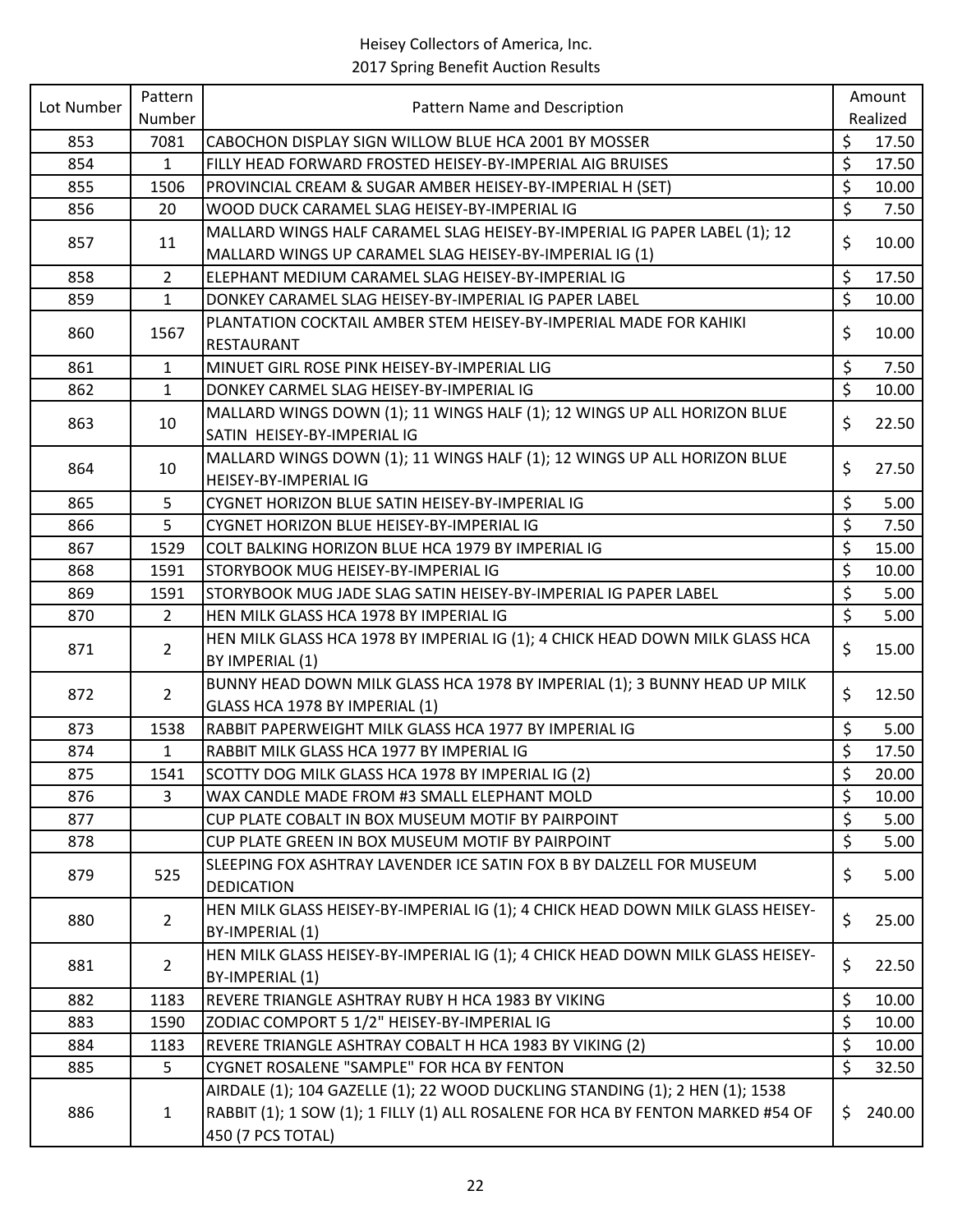| Lot Number | Pattern        | Pattern Name and Description                                                      |                          | Amount   |
|------------|----------------|-----------------------------------------------------------------------------------|--------------------------|----------|
|            | Number         |                                                                                   |                          | Realized |
| 887        | 1522           | COLT STANDING ROSALENE "SAMPLE" FOR HCA BY FENTON                                 | \$                       | 30.00    |
| 888        | $\overline{2}$ | HEN CHARCOAL SATIN HEISEY-BY-IMPERIAL IG                                          | \$                       | 25.00    |
| 889        | $\overline{2}$ | ELEPHANT MEDIUM CARAMEL FLAG HEISEY-BY-IMPERIAL IG PAPER LABEL                    | \$                       | 15.00    |
| 890        | 20             | WOOD DUCK CARAMEL SLAG HEISEY-BY-IMPERIAL IG                                      | \$                       | 10.00    |
| 891        | 1541           | SCOTTY DOG MILK GLASS HEISEY-BY-IMPERIAL IG                                       | \$                       | 5.00     |
| 892D       | 5              | SHOW HORSE LAVENDER ICE FOR HCA 1993 BY DALZELL MARKED #426 OF 450                | $\zeta$                  | 65.00    |
| 893D       | $\mathbf{1}$   | FLYING MARE LAVENDER ICE FOR HCA 1993 BY DALZELL                                  | \$                       | 325.00   |
|            |                | PIGLET STANDNG (1); 3 PIGLET SITTING (1); 2 PIGLET STANDING SATIN (1); 3 PIGLET   |                          |          |
| 894        | $\overline{2}$ | SITTING SATIN (1); 2 PIGLET STANDING AMBER (1); 3 PIGLET SITTING AMBER (1) (6-PCS | \$                       | 25.00    |
|            |                | TOTAL)                                                                            |                          |          |
| 895        | 341            | OLD WILLIAMSBURG PLATE 9" AMBER H HEISEY-BY-IMPERIAL (5)                          | \$                       | 5.00     |
| 896        | 1540           | PLUG HORSE (OSCAR) CARAMEL SLAG HEISEY-BY-IMPERIAL IG                             | \$                       | 7.50     |
| 897        | 20             | WOOD DUCK CARAMEL SLAG HEISEY-BY-IMPERIAL IG PAPER LABEL                          | \$                       | 5.00     |
| 898        | $\overline{2}$ | ELEPHANT MEDIUM CARAMEL SLAG HEISEY-BY-IMPERIAL IG PAPER LABEL                    | $\zeta$                  | 10.00    |
|            |                | COLT KICKING ULTRA BLUE HEISEY-BY-IMPERIAL IG (1); 1529 COLT BALKING ULTRA BLUE   | \$                       |          |
| 899        | 1527           | HEISEY-BY-IMPERIAL IG (1)                                                         |                          | 35.00    |
|            |                | WOOD DUCKLING FLOATING SUNSHINE YELLOW HEISEY-BY-IMPERIAL IG (1); 22 WOOD         |                          |          |
| 900        | 21             | DUCKLING STANDING SUNSHINE YELLOW HEISEY-BY-IMPERIAL IG (1)                       | $\zeta$                  | 10.00    |
| 901        | 1519           | WAVERLY CREAM & SUGAR (SET) HEISEY-BY-IMPERIAL                                    | \$                       | 5.00     |
| 902        | 1567           | PLANTATION MARMALADE NO LID MILK GLASS HEISEY-BY-IMPERIAL                         | \$                       | 5.00     |
| 903        | $\overline{2}$ | ELEPHANT MEDIUM CARAMEL SLAG HEISEY-BY-IMPERIAL IG                                | $\zeta$                  | 10.00    |
|            |                | STORYBOOK MUG HEISEY-BY-IMPERIAL IG (1); ROSALENE HCA 1990 BY IMPERIAL (1);       |                          |          |
| 904        | 1591           | TEAL HCA 1989 BY FENTON (1); FERN GREEN FOR 1895 HEISEY 1985 EWR BY IMPERIAL IG   | \$                       | 20.00    |
|            |                | H(1)                                                                              |                          |          |
|            |                | STORYBOOK MUG NUT BROWN HEISEY-BY-IMPERIAL IG (1); MEADOW GREEN CARNIVAL          |                          |          |
| 905        | 1591           | HEISEY-BY-IMPERIAL LIG BASE F (1); WILLOW BLUE HCA 2001 BY MOSSER (1); PINK HCA   | \$                       | 12.50    |
|            |                | 1997 BY DALZELL (1)                                                               |                          |          |
| 906        | 1560           | VICTORIAN GIRL BELL MILK GLASS HEISEY-BY-IMPERIAL IG                              | $\zeta$                  | 5.00     |
| 907        | $2^{\circ}$    | HEN MILK GLASS HEISEY-BY-IMPERIAL IG (1); 3 CHICK HEAD UP MILK GLASS HEISEY-BY-   | \$                       | 17.50    |
|            |                | IMPERIAL (1); 4 CHICK HEAD DOWN MILK GLASS HEISEY-BY-IMPERIAL (1)                 |                          |          |
| 908        | 1591           | STORYBOOK MUG HEISEY-BY-IMPERIAL PAPER LABEL                                      | $\zeta$                  | 5.00     |
| 909        | 1522           | COLT STANDING CARAMEL SLAG HEISEY-BY-IMPERIAL IG PAPER LABEL                      | \$                       | 7.50     |
| 910        | 5              | CYGNET CARAMEL SLAG HEISEY-BY-IMPERIAL AIG                                        | $\zeta$                  | 5.00     |
| 911        | $\overline{2}$ | BUNNY HEAD DOWN MILK GLASS HEISEY-BY-IMPERIAL IG (1); 3 BUNNY HEAD UP MILK        | \$                       | 5.00     |
|            |                | GLASS HEISEY-BY-IMPERIAL IG (1)                                                   |                          |          |
|            | 1601           | SLEEPING FOX ASHTRAY LAVENDER ICE SATIN FOX B BY DALZELL FOR MUSEUM               | \$                       | 7.50     |
| 912        |                | <b>DEDICATION</b>                                                                 |                          |          |
| 913        | $\mathbf{1}$   | AIRDALE CARAMEL SLAG HEISEY-BY-IMPERIAL IG PAPER LABEL                            | \$                       | 10.00    |
| 914        | 103            | TIGER PAPERWEIGHT CARAMEL SLAG HEISEY-BY-IMPERIAL AIG                             | \$                       | 37.50    |
| 915        | 1541           | SCOTTY DOG CARAMEL SLAG HEISEY-BY-IMPERIAL                                        | \$                       | 12.50    |
| 916        | 7081           | CABACHON DISPLAY SIGN SUNSHINE YELLOW HCA 1986 BY IMPERIAL                        | \$                       | 17.50    |
| 917        | 5              | <b>CYGNET PINK HCA BY DALZELL</b>                                                 | \$                       | 7.50     |
| 918        | $\mathbf{1}$   | DONKEY MEADOW GREEN HEISEY-BY-IMPERIAL IG                                         | \$                       | 10.00    |
| 919        | $\overline{2}$ | HEN CHARCOAL SATIN HEISEY-BY-IMPERIAL IG                                          | $\overline{\mathcal{L}}$ | 17.50    |
| 920        | $\overline{2}$ | PIGLET STANDING AMBER (1); 3 PIGLET SITTING AMBER (1)                             | \$                       | 15.00    |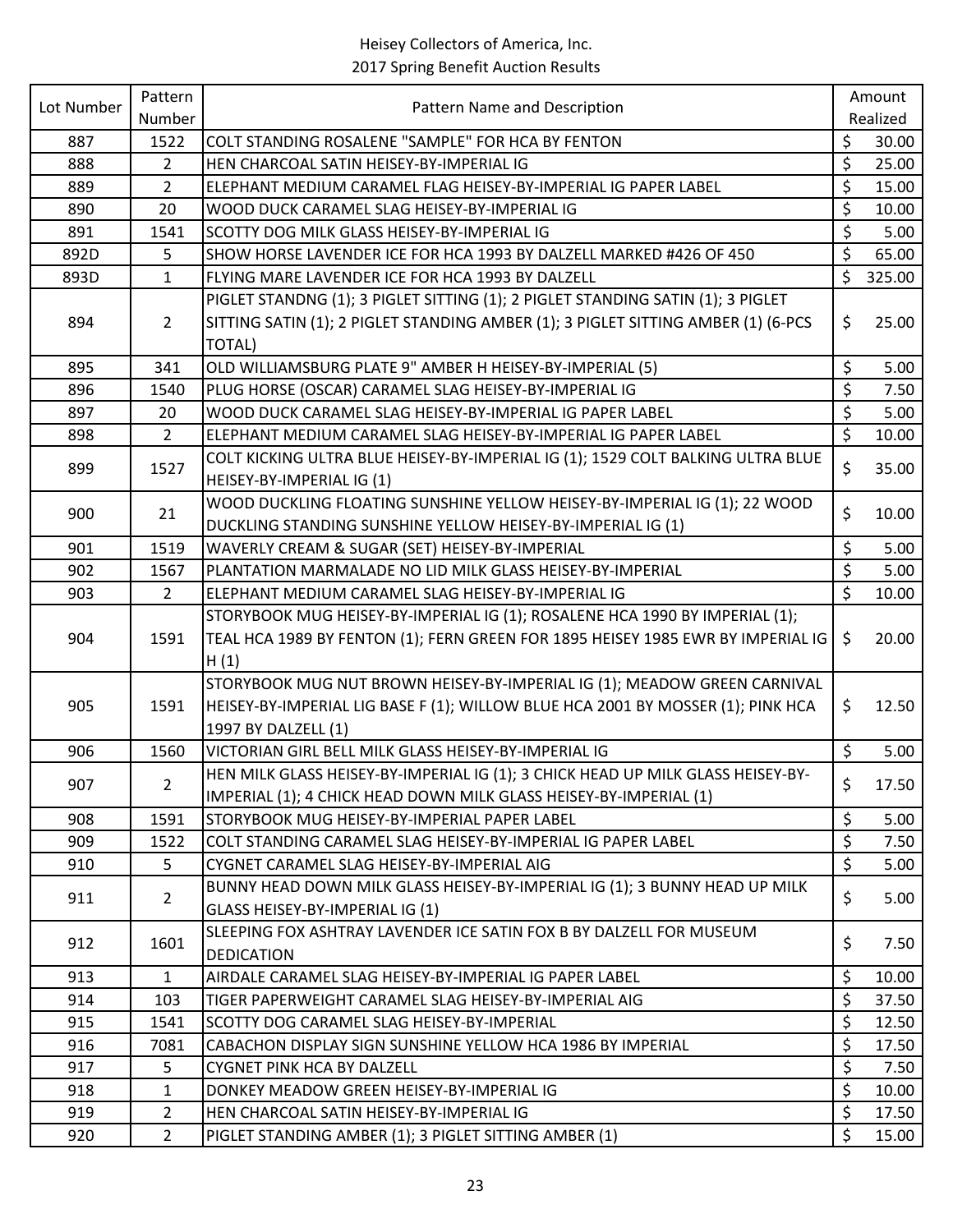| Lot Number | Pattern        | Pattern Name and Description                                                    | Amount       |
|------------|----------------|---------------------------------------------------------------------------------|--------------|
|            | Number         |                                                                                 | Realized     |
| 921        | $\overline{2}$ | PIGLET STANDING RED IRIDIZED (1); 3 PIGLET SITTING RED IRIDIZED (1)             | \$<br>10.00  |
| 922        | $\overline{3}$ | CHICK HEAD UP MILK GLASS HEISEY-BY-IMPERIAL (1); 4 CHICK HEAD DOWN MILK GLASS   | \$<br>5.00   |
|            |                | HEISEY-BY-IMPERIAL (1)                                                          |              |
| 923        | 5067           | PLANTATION CORDIAL W/ 516 PLANTATION IVY ETCH                                   | \$<br>35.00  |
| 924        | 1205           | <b>FANCY LOOP SHERRY</b>                                                        | \$<br>25.00  |
| 925        | 1183           | REVERE CREAM W/ UNK CUTTING H (1); CREAM W/ UNK FLORAL CUTTING (1)              | \$<br>5.00   |
| 926        | 20             | WOOD DUCK SUNSHINE YELLOW HEISEY-BY-IMPERIAL IG                                 | \$<br>20.00  |
| 927        | 1488           | KOHINOOR BOWL FLORAL H BASE f                                                   | \$<br>12.50  |
| 928        | 1495           | FERN CREAM & SUGAR INDV H (SET)                                                 | \$<br>42.50  |
| 929        | 393            | NARROW FLUTE PLATE 10" H                                                        | \$<br>5.00   |
|            |                | SATURN CONDIMENT SET ON WOODEN MAHOGANY HOLDER: CRUET W/ STOPPER W/             |              |
| 930        | 1485           | SILVER DÉCOR (2); SALT & PEPPER W/ STERLING LIDS (PR); MUSTARD W/ LID W/ SILVER | \$<br>75.00  |
|            |                | KNOB (1) (6 PCS TOTAL)                                                          |              |
| 931D       | 1632           | LODESTAR CANDLE CENTERPIECE 1-LITE DAWN H (PR)                                  | \$<br>60.00  |
| 932D       | 347            | FIFTH AVENUE COLONIAL COCKTAIL 3-OZ H (4)                                       | \$<br>7.50   |
| 933D       | 1951           | CABOCHON JELLY HDLD H (2)                                                       | \$<br>5.00   |
| 934D       | 351            | PRISCILLA DECANTER W/ NON-HEISEY STOPPER                                        | \$<br>25.00  |
| 935D       | 1503           | CRYSTOLITE HURRICANE BLOCK W/ NON-HEISEY CHIMNEY (1)                            | \$<br>12.50  |
| 936        | 1509           | QUEEN ANN SAUCER CANDLEBASE 3" (PR)                                             | \$<br>5.00   |
|            |                | PATRICIAN CANDLESTICK 5" H (1); 5 PATRICIAN CANDLESTICK TOY H (1); 31 JACK-BE-  |              |
| 937        | 5              | NIMBLE CANDLESTICK TOY H (1); 30 TOM THUMB CANDLESTICK TOY H (1); 33 SKIRTED    | \$<br>10.00  |
|            |                | PANEL CANDLESTICK TOY H (1) (5 PCS TOTAL)                                       |              |
| 938        | 99             | LITTLE SQUATTER CANDLEBLOCK (PR); 1503 CRYSTOLITE CANDLEBLOCK (1)               | \$<br>7.50   |
| 939        | 16             | SUSANNEH PUFF BOX W/ METAL LID H (1); 16 HAIR RECEIVER H (1)                    | \$<br>25.00  |
| 940        | 1529           | <b>COLT BALKING</b>                                                             | \$<br>32.50  |
| 941        | 352            | FLAT PANEL LAVENDER JAR 3-OZ W/ UNK ETCH H                                      | \$<br>25.00  |
| 942        |                | <b>HEISEY MIRROR SIGN</b>                                                       | \$<br>230.00 |
| 943        | 1184           | YEOMAN COLOGNE 2-OZ W/ UNK CUTTING H                                            | \$<br>25.00  |
| 944        | 150            | BANDED FLUTE BAR 2 1/2-OZ W/ SHAM H (1); BAR 3-OZ NO SHAM H (1)                 | \$<br>110.00 |
| 945        | 1590           | ZODIAC CREAM & SUGAR HEISEY-BY-IMPERIAL (SET)                                   | \$<br>10.00  |
| 946        | 433            | GREEK KEY SALT SHAKER W/ SANITARY TOP                                           | \$<br>10.00  |
| 947        | $\overline{2}$ | SALAD FORK & SPOON BEADED HDL H (PR)                                            | \$<br>170.00 |
| 948        | 12             | MAYO SPOON H (2)                                                                | \$<br>45.00  |
| 949        | 6              | MAYO SPOON FLAMINGO H                                                           | \$<br>45.00  |
| 950        | 150            | <b>BANDED FLUTE CORDIAL H (5)</b>                                               | \$<br>60.00  |
| 951        | 1184           | YEOMAN MUSTARD W/ LID SAHARA H                                                  | \$<br>25.00  |
| 952        | 465            | RECESSED PANEL CANDY JAR 1-LB W/ UNK CUTTING H (2)                              | \$<br>100.00 |
| 953        | 5              | PATRICIAN CANDLESTICK 9" (PR)                                                   | \$<br>30.00  |
| 954        | 1              | <b>GEORGIAN CANDLESTICK 9" (1)</b>                                              | \$<br>20.00  |
| 955        | 1235           | BEADED PANEL & SUNBURST WINE (2)                                                | \$<br>25.00  |
| 956        | 4044           | NEW ERA CANDLESTICK (PR)                                                        | \$<br>30.00  |
| 957        | 134            | TRIDENT CANDLESTICK W/ 515 HEISEY ROSE ETCH (PR)                                | \$<br>25.00  |
| 958        | 1519           | WAVERLY CREAM & SUGAR W/ 515 HEISEY ROSE ETCH (SET)                             | \$<br>5.00   |
| 959        | 1519           | WAVERLY CREAM & SUGAR W/ 507 ORCHID ETCH (SET)                                  | \$<br>10.00  |
| 960        | 1519           | WAVERLY NUT COMPORT OVAL W/ 507 ORCHID ETCH                                     | \$<br>30.00  |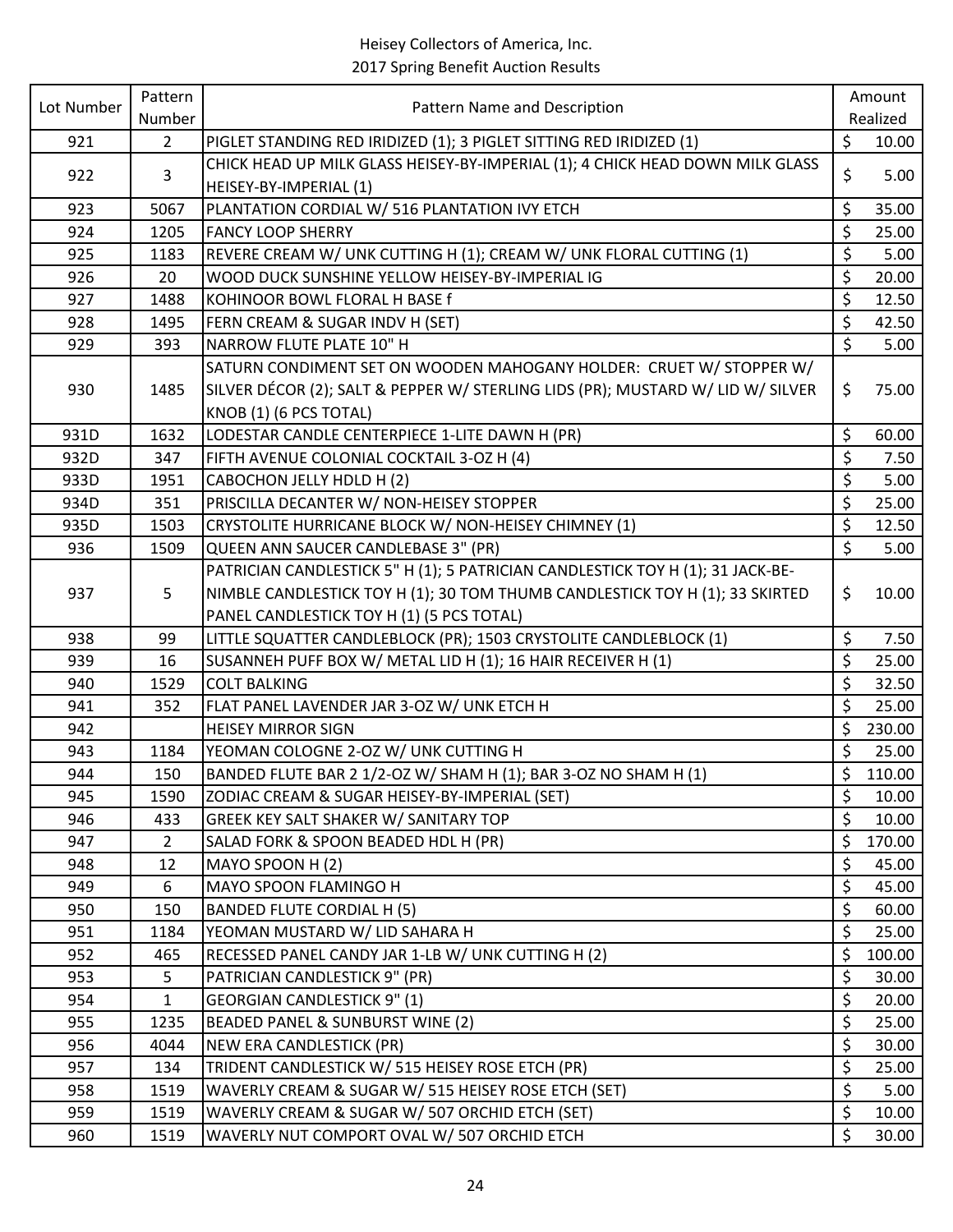| Lot Number | Pattern | Pattern Name and Description                                                               | Amount |          |
|------------|---------|--------------------------------------------------------------------------------------------|--------|----------|
|            | Number  |                                                                                            |        | Realized |
| 961        | 1255    | PINEAPPLE & FAN JELLY FTD GOLD DÉCOR                                                       | \$     | 22.50    |
| 962        | 351     | PRISCILLA VASE VIOLET FLARED H                                                             | \$     | 10.00    |
| 963        | 351     | PRISCILLA MUSTARD NO LID H (1); 341 PURITAN OLIVE OVAL 9" H (1)                            | \$     | 15.00    |
| 964        | 1201    | <b>FANDANGO PUNCH CUP H (6)</b>                                                            | \$     | 5.00     |
| 965        | 1519    | WAVERLY CREAM & SUGAR GOLD DÉCOR H (SET); 31 JACK-BE-NIMBLE CANDLESTICK<br>GOLD WASH H (1) | \$     | 30.00    |
| 966        | 353     | MEDIUM FLAT PANEL CRUET W/ #8 STOPPER H                                                    | \$     | 10.00    |
| 967        | 1540    | LARIAT PLATE 14" SANDWICH                                                                  | \$     | 22.50    |
| 968        | 1447    | ROCOCO BOWL FLORAL OVAL H                                                                  | \$     | 10.00    |
| 969        | 1469    | RIDGELEIGH CREAM & SUGAR INDV H (SET)                                                      | \$     | 5.00     |
| 970        | 1469.5  | RIDGELEIGH CANDELABRUM MISSING 1 PRISM (1)                                                 | \$     | 30.00    |
| 971        | 1503    | <b>CRYSTOLITE RELISH 10" 5-PRT</b>                                                         | \$     | 12.50    |
| 972        | 1540    | PLUG HORSE (OSCAR)                                                                         | \$     | 22.50    |
| 973        | 339     | <b>CONTINENTAL NAPPY 8" H</b>                                                              | \$     | 10.00    |
| 974        | 393     | NARROW FLUTE SHERRY W/ UNK CUTTING H (4)                                                   | \$     | 10.00    |
| 975        | 341     | PURITAN COMPORT FTD H                                                                      | \$     | 20.00    |
|            |         |                                                                                            | \$     |          |
| 976        | 1557    | ROOSTER VASE (2)                                                                           |        | 35.00    |
| 977        | 393     | NARROW FLUTE CHAMPAGNE 4 1/2-OZ HOLLOW STEM STRAIGHT H POOR MARIGOLD                       | \$     | 7.50     |
|            |         | STAIN (1); 1533 WAMPUM ASHTRAY H (1)                                                       |        |          |
| 978        | 1401    | EMPRESS COMPORT 7" OVAL W/ UNK CUTTING H (2)                                               | \$     | 10.00    |
| 979        | 341     | PURITAN PUNCH BOWL H SHOWS WEAR NO BASE                                                    | \$     | 20.00    |
| 980        | 1205    | FANCY LOOP CRACKER JAR NO LID                                                              | \$     | 20.00    |
| 981        | 4225    | <b>COBEL COCKTAIL SHAKER 1-PINT MONO "DMH"</b>                                             | \$     | 15.00    |
| 982        | 355     | QUATOR CREAM & SUGAR W/ UNK CUTTING H (SET)                                                | \$     | 10.00    |
| 983        | 393     | NARROW FLUTE DOMINO SUGAR FTD H                                                            | \$     | 22.50    |
| 984        | 1401    | EMPRESS BOWL 11" FLORAL D.F. SAHARA                                                        | \$     | 20.00    |
| 985        | 2401    | OAKWOOD OLD FASHION W/ 495 POLO PLAYER ETCH                                                | \$     | 25.00    |
| 986        | 352     | FLAT PANEL LAVENDER JAR W/ LID 1 1/2-OZ H                                                  | \$     | 10.00    |
| 987        | 114     | PLUTO CANDLESTICK FLAMINGO MIS-MATCH COLOR (PR)                                            | \$     | 12.50    |
| 988        | 465     | RECESSED PANEL CANDY JAR 5-LB NO LID CRANBERRY WASH MOLD NON-FILL                          | \$     | 40.00    |
| 989        | 407     | <b>COARSE RIB CELERY 9" OVAL H</b>                                                         | \$     | 10.00    |
| 990        | 1428    | WARWICK CANDLESTICK 2-LITE 1-RIM f's (PR)                                                  | \$     | 10.00    |
| 991        | 21      | ARISTOCRAT CANDLESTICK DESK H (PR)                                                         | \$     | 150.00   |
| 992        | 113     | MARS CANDLESTICK H (PR)                                                                    | \$     | 10.00    |
| 993        | 112     | <b>MERCURY CANDLESTICK MOONGLEAM (3)</b>                                                   | \$     | 30.00    |
| 994        | 112     | <b>MERCURY CANDLESTICK FLAMINGO (3)</b>                                                    | \$     | 25.00    |
| 995        | 112     | MERCURY CANDLESTICK SAHARA (PR)                                                            | \$     | 10.00    |
| 996        | 112     | MERCURY CANDLESTICK (1); 122 ZIG ZAG CANDLESTICK (1); 121 PINWHEEL CANDLESTICK<br>(1)      | \$     | 5.00     |
| 997        | 112     | MERCURY CANDLESTICK HAWTHORNE 1-BASE B (PR)                                                | \$     | 12.50    |
| 998        | 1565    | LEAF CANDLESTICK (PR)                                                                      | \$     | 7.50     |
| 999        | 33      | SKIRTED PANEL CANDLESTICK H (PR)                                                           | \$     | 10.00    |
| 1000       | 1231    | RIBBED OCTAGON CANDLESTICK MOONGLEAM (3)                                                   | \$     | 12.50    |
| 1001       | 1252    | TWIST CANDLESTICK FLAMINGO (1); 1231 RIBBED OCTAGON CANDLESTICK FLAMINGO<br>(1)            | \$     | 5.00     |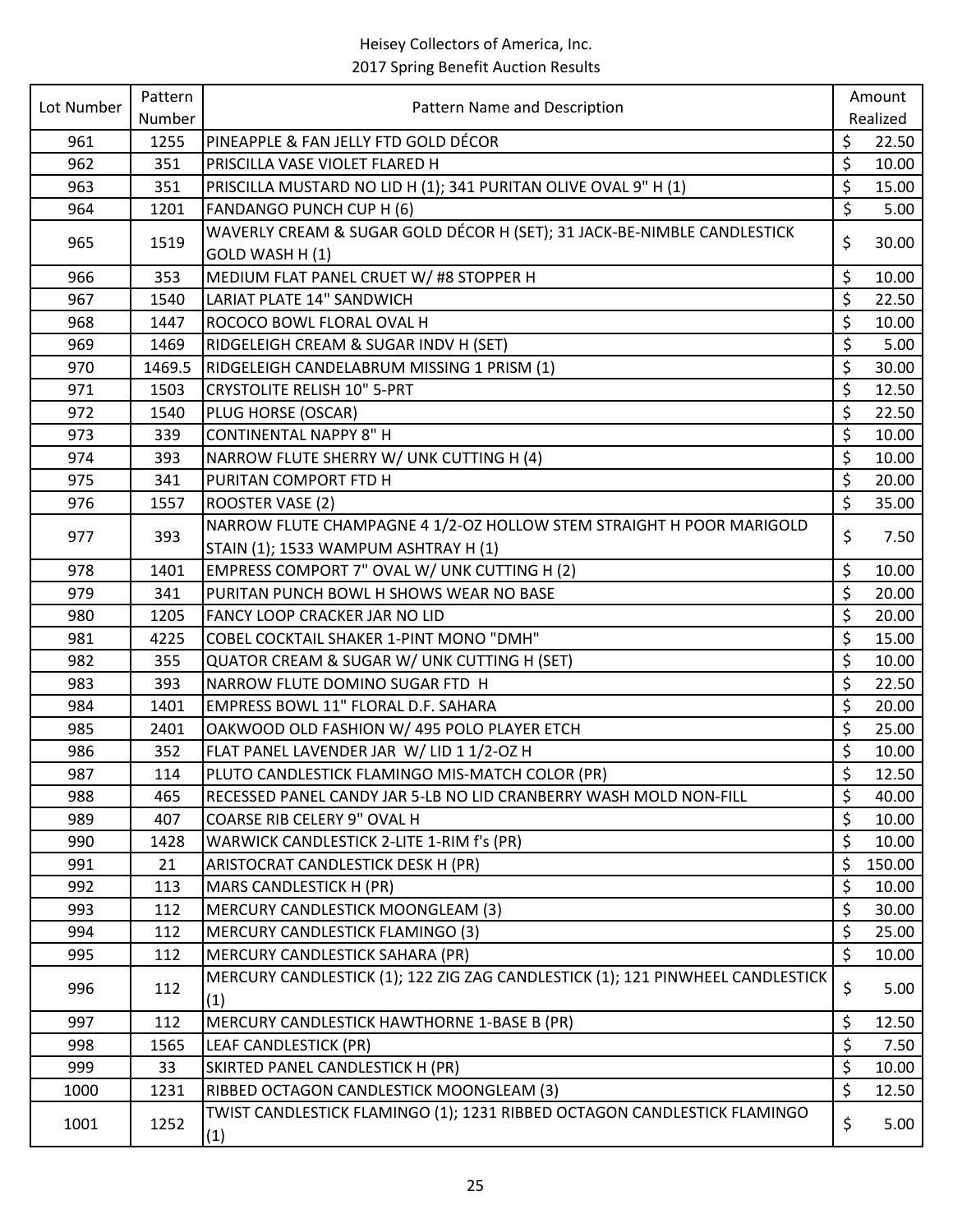| Lot Number<br>Pattern Name and Description<br>Number                                     |         |          |
|------------------------------------------------------------------------------------------|---------|----------|
|                                                                                          |         | Realized |
| PINWHEEL CANDLESTICK HAWTHORNE (PR)<br>1002<br>121                                       | \$      | 25.00    |
| 1003<br>121<br>PINWHEEL CANDLESTICK FLAMINGO (1); 1205 RAINDROP CANDLESTICK FLAMINGO (1) | \$      | 15.00    |
| 1004<br>1205<br>RAINDROP CANDLESTICK MOONGLEAM (PR)                                      | \$      | 50.00    |
| 1005<br>1205<br>RAINDROP CANDLESTICK (PR)                                                | \$      | 10.00    |
| TWIST CANDLESTICK MARIGOLD H (PR)<br>1006<br>1252                                        | \$      | 35.00    |
| 1007<br>1252<br>TWIST CANDLESTICK H (PR)                                                 | \$      | 5.00     |
| FISH CANDLESTICK (PR)<br>1008<br>1550                                                    | \$      | 260.00   |
| TRICORN CANDLESTICK 3-LITE W/ UNK CUTTING (1)<br>1009<br>129                             | \$      | 10.00    |
| 1010<br>132<br><b>SUNBURST CANDLESTICK (PR)</b>                                          | \$      | 10.00    |
| WAMPUM CANDLESTICK (1); 1533 WAMPUM CANDLESTICK VARIANT (1)<br>1011<br>1533              | \$      | 110.00   |
| 1012<br>1533<br>WAMPUM CANDLESTICK (PR)                                                  | \$      | 10.00    |
| 1013<br>SQUARE HANDLE CHAMBERSTICK H (PR)<br>600                                         | \$      | 10.00    |
| OLD SANDWICH CANDLESTICK 1-LITE (PR)<br>1014<br>1404                                     | \$      | 15.00    |
| 1015<br>BANDED FLUTE CHAMBERSTICK 1-RIM f (PR)<br>150                                    | \$      | 5.00     |
| BAROQUE CANDLESTICK 2-LITE W/ BOBECHE & PRISMS NO VASE (1)<br>1016<br>1513               | \$      | 5.00     |
| REVERE CANDLEVASE W/ INSERT W/ COBALT PRISMS (1)<br>1017<br>1183                         | \$      | 45.00    |
| 1018<br>QUEEN ANN SAUCER CANDLESTICK D.F. H (PR)<br>1509                                 | \$      | 10.00    |
| 1019<br>EMPRESS SAUCER CANDLESTICK PEG LEG H (PR)<br>1401                                | \$      | 5.00     |
| PITCHER W/ LID 1-QT FLORAL & ENAMEL DÉCOR H (1); 585 SODA 5-OZ FLORAL &                  |         |          |
| 515<br>1020<br><b>ENAMEL DÉCOR H (1)</b>                                                 | \$      | 135.00   |
| OAK LEAF CANDLESTICK W/ FLAMINGO CANDLECUP FROSTED LEAVES (PR)<br>1021<br>116            | \$      | 30.00    |
| OAK LEAF CANDLESTICK W/ FLAMINGO BASE FROSTED LEAVES (1); 116 OAK LEAF                   |         |          |
| 116<br>1022<br>CANDLESTICK W/ MOONGLEAM BASE FROSTED LEAVES (1)                          | \$      | 35.00    |
| RIDGELEIGH CANDLEBLOCK 3" RND (PR)<br>1023<br>1469.5                                     | \$      | 5.00     |
| 1024<br>122<br>ZIG ZAG CANDLESTICK FLAMINGO (PR)                                         | \$      | 30.00    |
| 335<br>PRINCE OF WALES PLUMES TUMBLER H (2)<br>1025                                      | \$      | 35.00    |
| 1026<br>352<br>FLAT PANEL CRUET W/ #1 STOPPER 4-OZ H                                     | \$      | 20.00    |
| EMPRESS PLATE 6" SAHARA W/ 448 OLD COLONY ETCH H (3)<br>1027<br>1401                     | \$      | 5.00     |
| 1028<br>1184<br>YEOMAN CAKE SALVER 10" FTD H                                             | \$      | 95.00    |
| 1029<br>1280<br>WINGED SCROLL TANKARD CUSTARD                                            | \$      | 60.00    |
| 1030<br>1255<br>PINEAPPLE & FAN ROSE BOWL 5" GOOD GOLD                                   | \$      | 20.00    |
| 1031<br>1433<br>THUMBPRINT & PANEL VASE H                                                | \$      | 35.00    |
| 1032<br>433<br><b>GREEK KEY BANANA SPLIT FTD H</b>                                       | \$      | 17.50    |
| 1033<br>343<br>SUNBURST JELLY FTD H                                                      | \$      | 17.50    |
| FERN CANDLESTICK 2-LITE W/ 508 FLORAL ETCH (PR)<br>1034<br>1495                          | $\zeta$ | 5.00     |
| GREEK KEY JELLY 5 1/2" HI FTD SHALLOW H<br>1035<br>433                                   | \$      | 22.50    |
| 1036<br>417<br>DOUBLE RIB & PANEL BASKET YELLOW IRIDIZED WASH H                          | \$      | 30.00    |
| 1235<br>BEADED PANEL & SUNBURST TUMBLER GOOD GOLD<br>1037                                | \$      | 25.00    |
| 1038<br>335<br>PRINCE OF WALES PLUMES TUMBLER GOOD GOLD                                  | \$      | 22.50    |
| 1039<br>1560<br>VICTORIAN BELLE BELL FROSTED                                             | \$      | 10.00    |
| 1040<br>341<br>PURITAN LID FOR 1-PINT TANKARD H                                          | \$      | 7.50     |
| WAVERLY EPERNETTE 5" (3); EPERNETTE 6" (1)<br>1041<br>1519                               | \$      | 10.00    |
| PLUTO CANDLESTICK FLAMINGO W/ UNK CUTTING (PR)<br>1042<br>114                            | \$      | 35.00    |
| 1043<br>PLANTATION BOWL SALAD 7 "W/ 517 PLANTATION IVY ETCH<br>1567                      | \$      | 22.50    |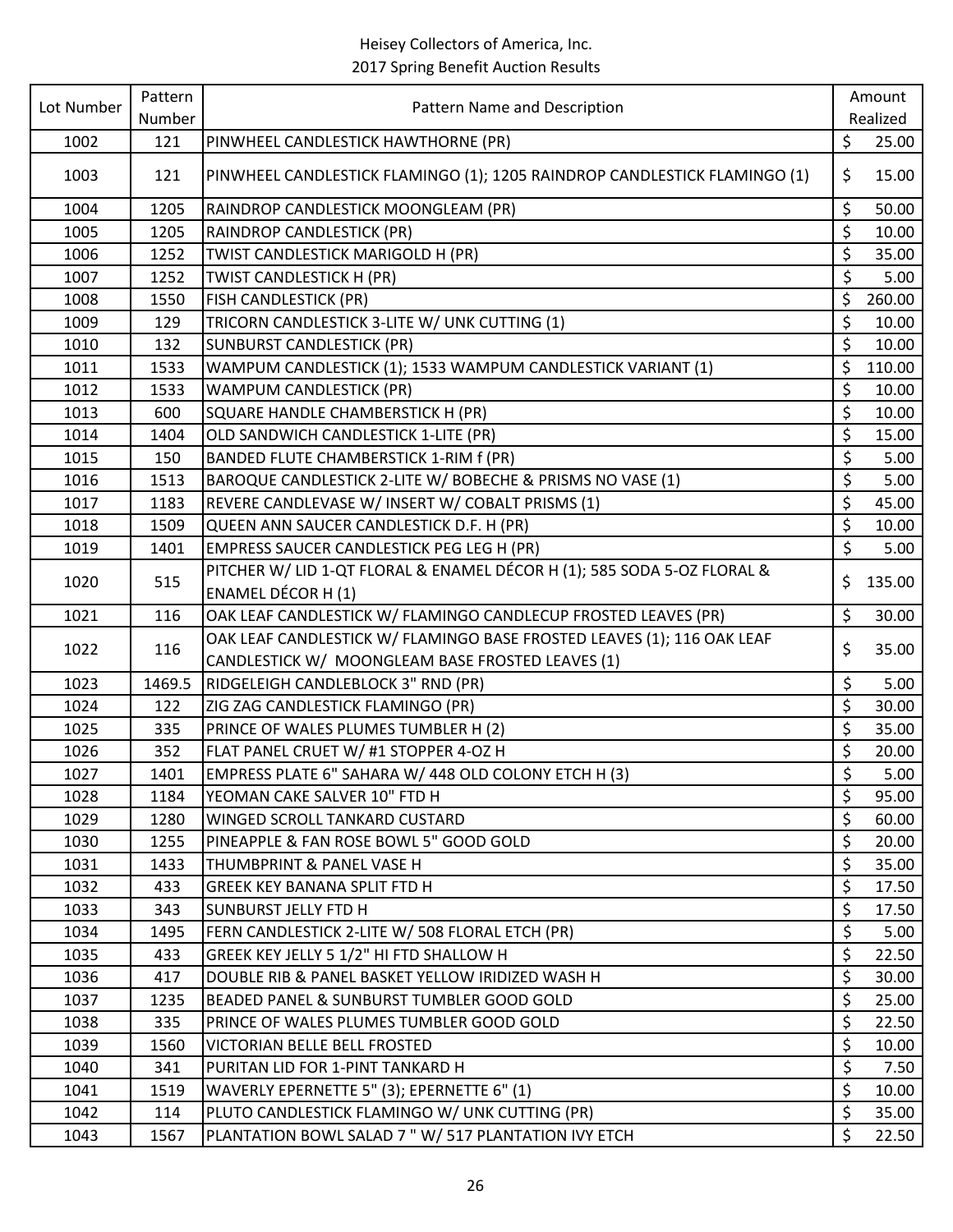| Lot Number | Pattern | Pattern Name and Description                                                                                                                       |         | Amount   |
|------------|---------|----------------------------------------------------------------------------------------------------------------------------------------------------|---------|----------|
|            | Number  |                                                                                                                                                    |         | Realized |
| 1044       | 479     | PETAL CREAM & SUGAR FLAMINGO H (SET)                                                                                                               | \$      | 15.00    |
| 1045       | 1401    | <b>EMPRESS TUMBLER FLAT FLAMINGO H (2)</b>                                                                                                         | \$      | 25.00    |
| 1046       | 1486    | COLEPORT OLD FASHION DOUBLE DAWN 1-BASE f (4)                                                                                                      | \$      | 55.00    |
| 1047       | 1503    | CRYSTOLITE PUFF BOX W/ LID H                                                                                                                       | \$      | 25.00    |
| 1048       | 1503    | <b>CRYSTOLITE CANDLESTICK 2-LITE (PR)</b>                                                                                                          | \$      | 5.00     |
| 1049       | 1503    | CRYSTOLITE CUP H & SAUCER (4-SETS)                                                                                                                 | \$      | 5.00     |
| 1050       | 1503    | <b>CRYSTOLITE JUICE FTD (6)</b>                                                                                                                    | \$      | 12.50    |
| 1051       | 1184    | YEOMAN CREAM SOUP D.O. SAHARA (5); UNDERPLATE D.O. SAHARA (6)                                                                                      | \$      | 35.00    |
| 1052       | 353     | MEDIUM FLAT PANEL MUSHROOM COVER 5" H                                                                                                              | \$      | 7.50     |
| 1053       | 1415    | TWENTIETH CENTURY SHERBET FLAMINGO H                                                                                                               | \$      | 5.00     |
| 1054       | 300     | PEERLESS SHERBET FLAMINGO H (2)                                                                                                                    | \$      | 7.50     |
| 1055       | 1469    | RIDGELEIGH CUP & SAUCER H (5-SETS)                                                                                                                 | \$      | 15.00    |
| 1056       | 1509    | QUEEN ANN CANDELABRA 1-LITE W/ 507 ORCHID ETCH (PR)                                                                                                | \$      | 40.00    |
| 1057       | 393     | NARROW FLUTE SHERRY W/ GOLD & ENAMEL DÉCOR H (6)                                                                                                   | \$      | 67.50    |
| 1058       | 1404    | OLD SANDWICH BEER MUG 12-OZ MOONGLEAM H                                                                                                            | \$      | 180.00   |
| 1059       |         | DOOR KNOB MOUNTED W/ CROSS HATCH                                                                                                                   | \$      | 75.00    |
| 1060       | 1489    | PURITAN BITTERS BOTTLE W/ SPOUT ENAMEL HORSE DÉCOR                                                                                                 | \$      | 35.00    |
| 1061       | 1469    | RIDGELEIGH BRIDGE ASHTRAY SET OF 4                                                                                                                 | \$      | 10.00    |
| 1062       | 411     | TUDOR JELLY FTD HAWTHORNE H                                                                                                                        | \$      | 40.00    |
| 1063       | 1205    | <b>FANCY LOOP TOOTHPICK WORN GOLD</b>                                                                                                              | \$      | 22.50    |
| 1064       | 1205    | <b>FANCY LOOP TOOTHPICK</b>                                                                                                                        | \$      | 20.00    |
| 1065       | 1225    | PLAIN BAND TOOTHPICK                                                                                                                               | \$      | 25.00    |
| 1066       | 310     | RING BAND TOOTHPICK CUSTARD W/ ROSE DÉCOR                                                                                                          | \$      | 40.00    |
| 1067       | 1235    | BEADED PANEL & SUNBURST TOOTHPICK FAIR GOLD                                                                                                        | \$      | 20.00    |
| 1068       | 150     | <b>BANDED FLUTE SAUCER CANDLE HOLDER</b>                                                                                                           | $\zeta$ | 5.00     |
| 1069       | 353     | MEDIUM FLAT PANEL NUT INDV FTD MOONGLEAM H (2)                                                                                                     | \$      | 10.00    |
| 1070       | 353     | MEDIUM FLAT PANEL NUT INDV FTD SAHARA H (1); NUT INDV FTD HAWTHORNE H (1)                                                                          | \$      | 30.00    |
| 1071       | 1506    | PROVINCIAL PUNCH BOWL H (1); UNDERPLATE H (1); CUP H (12)                                                                                          | $\zeta$ | 140.00   |
| 1072       | 11      | PUNCH LADLE 2-SPOUT                                                                                                                                | $\zeta$ | 115.00   |
| 1073       | 373     | NARROW FLUTE W/ RIM DICE SUGAR 2-HDL NO CREAM STRIPED CUTTING H (1); 355<br>QUATOR CUBED SUGAR H (1); 354 WIDE FLAT PANEL DOUBLE CUBED SUGAR H (1) | \$      | 10.00    |
| 1074       | 4225    | COBEL COCKTAIL SHAKER W/ ROOSTER HEAD STOPPER (1); 5038 ROOSTER HEAD<br>COCKTAIL 2-RIM R (4); STRAINER EXTRA (1)                                   | \$      | 85.00    |
| 1075       | 1540    | LARIAT CANDLESTICK 3-LITE (1); CANDLESTICK 2-LITE W/ UNK CUTTING (1)                                                                               | \$      | 7.50     |
| 1076       | 1540    | LARIAT VASE 7" RND W/ UNK CUTTING                                                                                                                  | \$      | 12.50    |
| 1077       | 1540    | LARIAT CANDLESTICK 2-LITE (3)                                                                                                                      | \$      | 10.00    |
| 1078       | 1540    | LARIAT CANDY BOX W/ LID 7" W/ UNK CUTTING H                                                                                                        | \$      | 22.50    |
| 1079       | 1540    | LARIAT CANDLESTICK 1-LITE (PR)                                                                                                                     | \$      | 5.00     |
| 1080       | 1540    | LARIAT RELISH 2-PRT RND (1); RELISH 3-PRT W/ UNK CUTTING RIM f (1)                                                                                 | \$      | 5.00     |
| 1081       | 1540    | LARIAT MAYO UNDERPLATE 8" (1); FTD CHEESE NO LID (1)                                                                                               | \$      | 5.00     |
| 1082       | 1540    | LARIAT CUP & SAUCER (1-SET); SUGAR W/ UNK CUTTING (1)                                                                                              | \$      | 5.00     |
| 1083       | 1540    | LARIAT CREAM & SUGAR W/ TRAY (2-SETS) (6 PCS TOTAL)                                                                                                | \$      | 20.00    |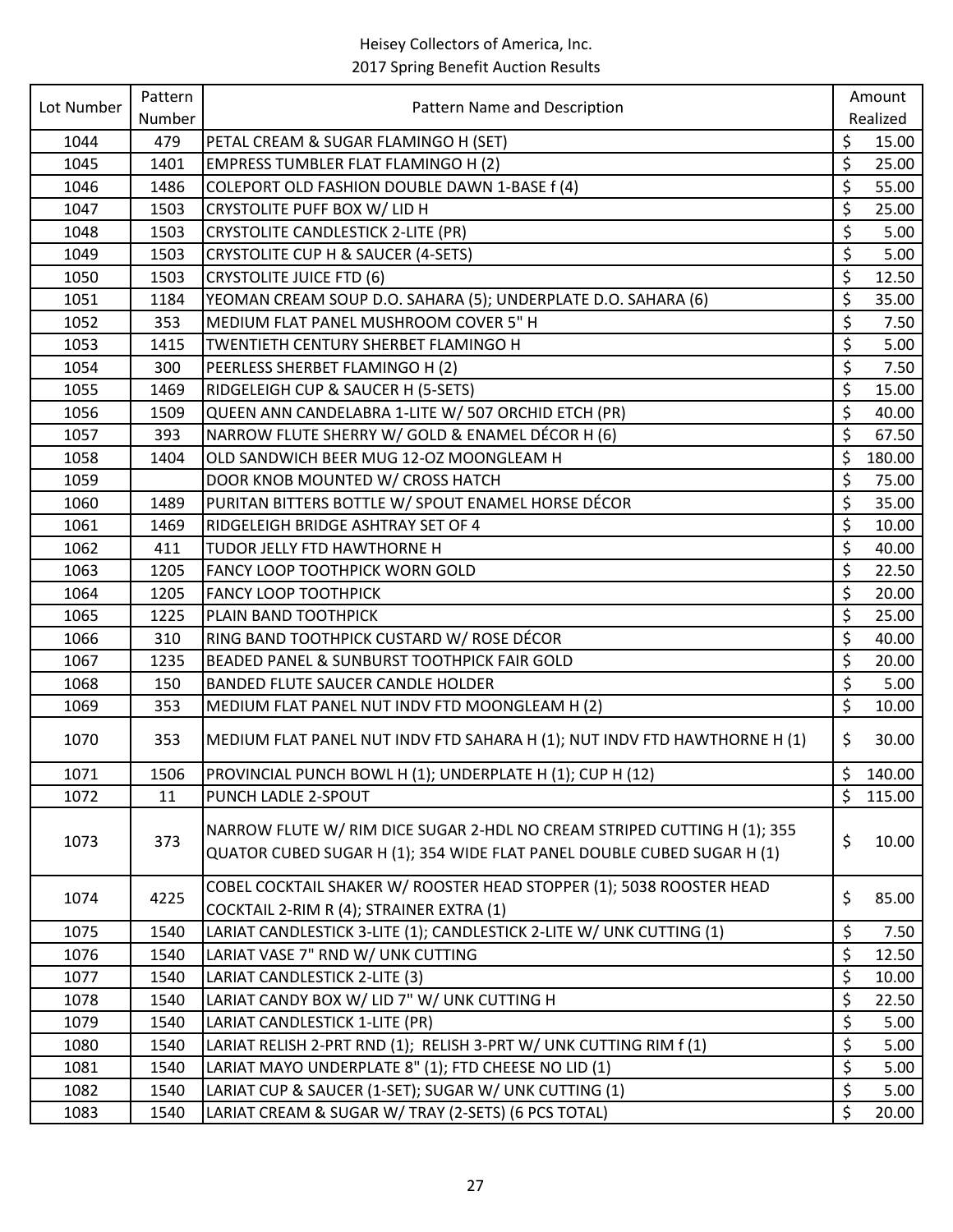| Lot Number | Pattern | Pattern Name and Description                                                                                                                                                                                                                                                                                  | Amount      |
|------------|---------|---------------------------------------------------------------------------------------------------------------------------------------------------------------------------------------------------------------------------------------------------------------------------------------------------------------|-------------|
|            | Number  |                                                                                                                                                                                                                                                                                                               | Realized    |
| 1084       | 5040    | LARIAT SHERBET LO FTD (2); SHERBET LO FTD W/ 980 MOONGLO CUTTING PAPER LABEL<br>(1)                                                                                                                                                                                                                           | \$<br>5.00  |
| 1085       | 1540    | LARIAT CHAMPAGNE (4)                                                                                                                                                                                                                                                                                          | \$<br>5.00  |
| 1086       | 5040    | LARIAT GOBLET (2)                                                                                                                                                                                                                                                                                             | \$<br>5.00  |
| 1087       | 1250    | HETRICK'S SHERBET LOW FTD H (6)                                                                                                                                                                                                                                                                               | \$<br>5.00  |
| 1088       | 337.5   | TOURAINE SHERBET N.O. 4-OZ H (4)                                                                                                                                                                                                                                                                              | \$<br>7.50  |
| 1089       | 349     | COLONIAL SHERBET 3-OZ SCALLOPED H (4)                                                                                                                                                                                                                                                                         | \$<br>7.50  |
| 1090       | 339     | <b>CONTINENTAL SHERBET H (2)</b>                                                                                                                                                                                                                                                                              | \$<br>7.50  |
| 1091       | 1776    | KALONYAL SHERBET H (2)                                                                                                                                                                                                                                                                                        | \$<br>10.00 |
| 1092       | 112     | VISIBLE COOKWARE CUSTARD DISH 4-OZ H                                                                                                                                                                                                                                                                          | \$<br>35.00 |
| 1093       | 411     | TUDOR BAR TUMBLER 2 1/2-OZ FLARED H RIM f                                                                                                                                                                                                                                                                     | \$<br>5.00  |
| 1094       | 1425    | VICTORIAN ASHTRAY (1); NAPPY 8" H BASE f (1)                                                                                                                                                                                                                                                                  | \$<br>45.00 |
| 1095       | 2052    | BAR 1 1/2-OZ W/ 467 TALLY HO ETCH                                                                                                                                                                                                                                                                             | \$<br>40.00 |
| 1096       | 333     | WALDORF ASTORIA TOOTHPICK H                                                                                                                                                                                                                                                                                   | \$<br>25.00 |
| 1097       | 31      | JACK-BE-NIMBLE CANDLESTICK H (PR); 5 PATRICIAN TOY H (PR); 150 BANDED FLUTE<br><b>CHAMBERSTICK (1)</b>                                                                                                                                                                                                        | \$<br>15.00 |
| 1098       | 411     | TUDOR PUNCH CUP H (5); 407 COARSE RIB PUNCH CUP H (3); 1483 STANHOPE CUP<br>BLACK KNOB (1); 1483 STANHOPE CUP NO KNOB (1); 429 PLAIN PANEL RECESS EGG CUP<br>H (1); 1112 SHERBET (6); 1112 SPARTA SHERBET W/ OPTIC (1) (18 PCS TOTAL)                                                                         | \$<br>7.50  |
| 1099       | 1225    | COLONIAL SHERBET H (6); 359 COLONIAL SHERBET OPTIC H (1); 341 PURITAN SHERBET<br>SCALLOPED RIM W/ SILVER DÉCOR (1); 352 FLAT PANEL CRUSHED FRUIT 2-QT NO LID H<br>(1); 400 BUXTON INN JUG 3-PINT H RIM f (1) (10 PCS TOTAL)                                                                                   | \$<br>15.00 |
| 1100       | 1189    | YEOMAN CELERY 13" STRIPED CUTTING H (1); CELERY 13" FLAMINGO W/ UNK CUTTING<br>H(1)                                                                                                                                                                                                                           | \$<br>10.00 |
| 1101       | 1553    | <b>SPARROW</b>                                                                                                                                                                                                                                                                                                | \$<br>40.00 |
| 1102       | 1522    | COLT STANDING H (1); 1527 COLT KICKING H (1); 1529 COLT BALKING (1)                                                                                                                                                                                                                                           | \$<br>55.00 |
| 1103       | 353     | MEDIUM FLAT PANEL SYRUP 7-OZ H (1); 362 EARNSHAW SYRUP 7-OZ W/ UNK ETCH H (1)                                                                                                                                                                                                                                 | \$<br>40.00 |
| 1104       | 353     | MEDIUM FLAT PANEL JELLY FTD H (1); 407 COARSE RIB JELLY FTD H (1); 315 PANELLED<br>CANE NAPPY 4" H (1); 350 PINWHEEL & FAN NAPPY 4" H (1); 451 CROSS LINE FLUTE<br>NAPPY 4 1/2" H (3); 1469 RIDGELEIGH NAPPY 4 1/2" (1) (8 PCS TOTAL)                                                                         | \$<br>5.00  |
| 1105       | 1180    | DEBRA MUSTARD W/ LID W/ UNK CUTTING H (1); 1180 DEBRA SUGAR NO LID W/ UNK<br>CUTTING H (1); 394 NARROW FLUTE MUSTARD W/ LID SILVER DÉCOR H BASE f (1); 394<br>NARROW FLUTE CONDIMENT 2-PRT NO LID H (1); 352 FLAT PANEL SUGAR NO LID H (1);<br>COLONIAL-TYPE LID FOR SUGAR W/ UNK CUTTING H (1) (6 PCS TOTAL) | \$<br>22.50 |
| 1106       | 411     | TUDOR NAPPY 8 1/2" ROLLED RIM H (1); 411 TUDOR CHEESE PLATE 6" 2-HDL W/ UNK<br>CUTTING H (1); 1229 OCTAGON JELLY 2-HDL SILVER DÉCOR (1); 1219 SIMPLICITY WITH<br>STAR PLATE 7 1/2" W/ UNK ETCH (1); 351 PRISCILLA MUSTARD W/ LID & MUSTARD<br>SPOON (1) (5-PCS TOTAL)                                         | \$<br>10.00 |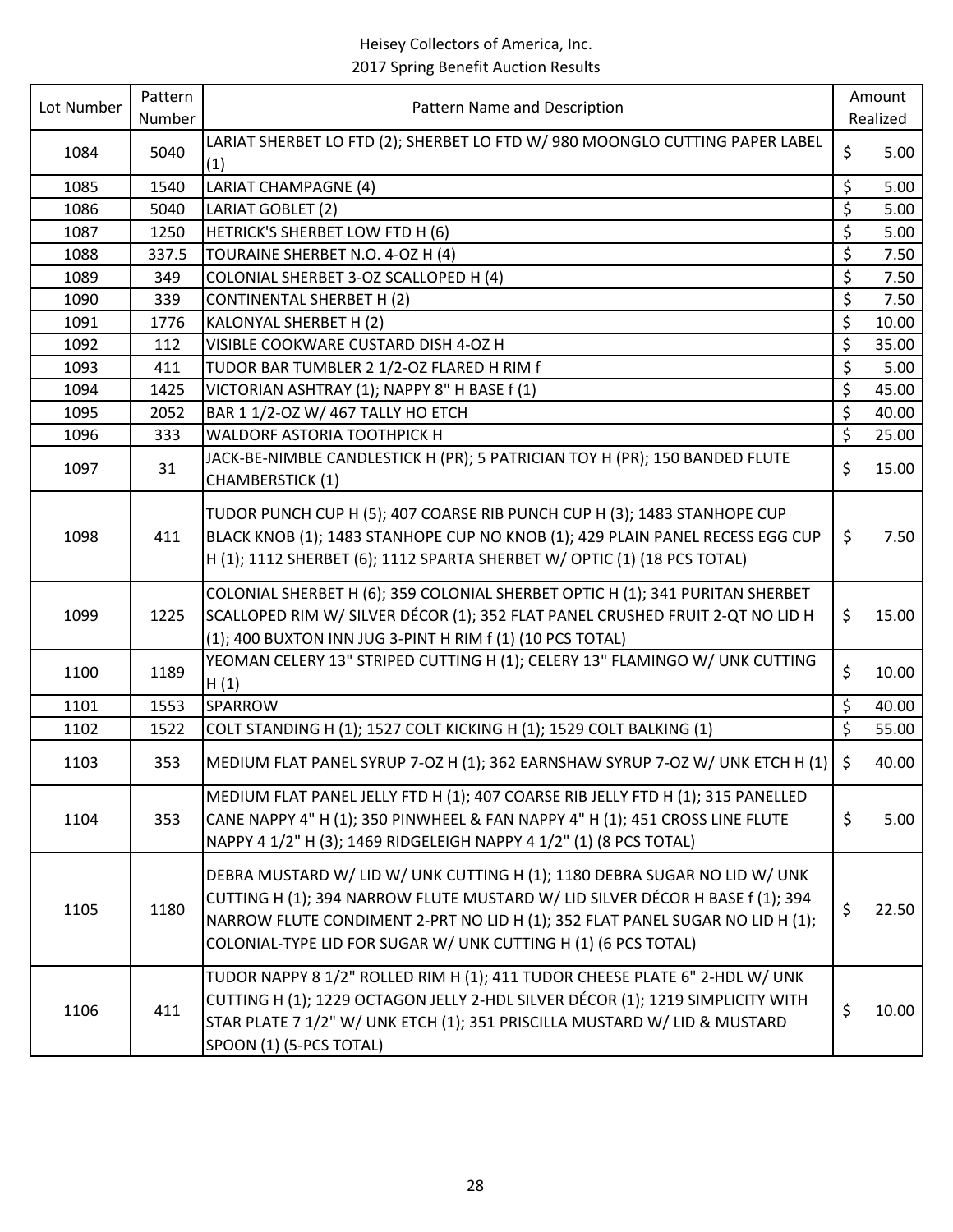| Lot Number | Pattern | Pattern Name and Description                                                                                                                                                                                                                                                                                |         | Amount   |
|------------|---------|-------------------------------------------------------------------------------------------------------------------------------------------------------------------------------------------------------------------------------------------------------------------------------------------------------------|---------|----------|
|            | Number  |                                                                                                                                                                                                                                                                                                             |         | Realized |
| 1107       | 3408    | JAMESTOWN GOBLET W/965 NARCISSUS CUTTING (1); 3408 JAMESTOWN SHERBET W/<br>965 NARCISSUS CUTTING PAPER LABEL (1); 300 PEERLESS VASE 3 1/2" VIOLET H (1); 300<br>PEERLESS SHERBET SCALLOPED TOP H (1); 1183 REVERE CANDY NO LID 1/2-LB W/ UNK<br>CUTTING H (1); 393 NARROW FLUTE TUMBLER H (1) (6 PCS TOTAL) | \$      | 5.00     |
| 1108       | 5025    | TYROLEAN SHERBET W/ 507 ORCHID ETCH (5); 5019 WAVERLY GOBLET PAPER LABEL (1);<br>1519 WAVERLY EPERNETTE 5" H (2); 5019 WAVERLY JUICE (1); 1519 WAVERLY RELISH 2-<br>PRT RND PAPER LABEL (2) (11-PCS TOTAL)                                                                                                  | \$      | 17.50    |
| 1109       | 1519    | WAVERLY CREAM & SUGAR W/ 515 HEISEY ROSE ETCH H (SET); SUGAR H (1); CHEESE 6"<br>FTD W/ 515 HEISEY ROSE ETCH (1); CHOCOLATE BOX W/ LID W/ 515 HEISEY ROSE ETCH H<br>$(1)$ (5-PCS TOTAL)                                                                                                                     | \$      | 30.00    |
| 1110       | 1469    | RIDGELEIGH JELLY 2-PRT 2-HDL (1); BON BON 2-HDL H (1); CHEESE PLATE 6" 2-HDL (1);<br>CUP H (2); SAUCER H (3); CREAM & SUGAR INDV H (2-SETS) (12-PCS TOTAL)                                                                                                                                                  | $\zeta$ | 5.00     |
| 1111       | 1469    | RIDGELEIGH ASHTRAY INDV RND H (5); ASHTRAY DIAMOND H (1); ASHTRAY CLUB H (2);<br>ASHTRAY HEART H (1); ASHTRAY SPADE H (1); ASHTRAY 2 1/2" SQ H (3); CIGARETTE<br>HOLDER RND H (1); CIGARETTE BOX H (1) (15-PCS TOTAL)                                                                                       | \$      | 25.00    |
| 1112       | 341     | PURITAN EPERNETTE H (2); RELISH 13 1/2" 5-PRT H (1)                                                                                                                                                                                                                                                         | \$      | 7.50     |
| 1113       | 1503    | CRYSTOLITE CIGARETTE BOX W/ LID 4" H (2); CIGARETTE HOLDER RND FTD H (2);<br>CIGARETTE HOLDER RND H (1); ASHTRAY 3" SQ H (4) (9-PCS TOTAL)                                                                                                                                                                  | \$      | 27.50    |
| 1114       | 1503    | CRYSTOLITE CREAM & SUGAR RND H (SET); CREAM & SUGAR INDV H (SET); CREAM &<br>SUGAR OVAL (SET); CREAM & SUGAR INDV W/ TRAY (SET); 1404 OLD SANDWICH WINE<br>(1) (10-PCS TOTAL)                                                                                                                               | \$      | 10.00    |
| 1115       | 1503    | CRYSTOLITE DRESSING 2-PRT 1-RIM f (2); MAYO OVAL (1); MAYO OVAL W/ UNDERPLATE<br>H (1-SET); THOUSAND ISLAND CRIMPED H (1) (6-PCS TOTAL)                                                                                                                                                                     | $\zeta$ | 17.50    |
| 1116       | 1503    | CRYSTOLITE CANDY BOX NO LID H (1); CANDY BOX W/ LID 3-PRT INSIDE B (1); SALT<br>SHAKER H (1); CANDLESTICK 3-LITE (1); SAUCER (9); CUP H (3) (16-PCS TOTAL)                                                                                                                                                  | \$      | 25.00    |
| 1117       | 1540    | LARIAT CHAMPAGNE (9)                                                                                                                                                                                                                                                                                        | \$      | 5.00     |
| 1118       | 1503    | CRYSTOLITE PICKLE 9" SHELL H (1); JELLY 7" 2-PRT H (1); RELISH 9" LEAF 4-PRT (1);<br><b>CANDLESTICK 3-LITE (1)</b>                                                                                                                                                                                          | \$      | 5.00     |
| 1119       | 1567    | PLANTATION MAYO ROLLED FT H                                                                                                                                                                                                                                                                                 | \$      | 12.50    |
| 1120       | 1567    | PLANTATION CHEESE W/ LID W/ 516 PLANTATION IVY ETCH H                                                                                                                                                                                                                                                       | \$      | 40.00    |
| 1121       | 1567    | PLANTATION CHEESE W/ LID W/ 516 PLANTATION IVY ETCH H                                                                                                                                                                                                                                                       | \$      | 25.00    |
| 1122       | 1567    | PLANTATION BUTTER W/ LID RND W/ 516 PLANTATION IVY ETCH H                                                                                                                                                                                                                                                   | \$      | 55.00    |
| 1123       | 1540    | LARIAT CANDLESTICK 1-LITE (1); MAYO UNDERPLATE (1); NAPPY 7" W/ SILVER OVERLAY<br>(1)                                                                                                                                                                                                                       | $\zeta$ | 5.00     |
| 1124       | 1552    | <b>COLT STANDING</b>                                                                                                                                                                                                                                                                                        | \$      | 20.00    |
| 1125       | 1559    | COLUMBIA CANDLESTICK CRIMPED FTD (PR)                                                                                                                                                                                                                                                                       | \$      | 10.00    |
| 1126       | 300.5   | PEERLESS CREAM & SUGAR FTD H (SET)                                                                                                                                                                                                                                                                          | \$      | 25.00    |
| 1127       | 354     | WIDE FLAT PANEL COLOGNE W/ UNK CUTTING H                                                                                                                                                                                                                                                                    | \$      | 60.00    |
| 1128       | 1469    | RIDGELEIGH OIL BOTTLE                                                                                                                                                                                                                                                                                       | \$      | 15.00    |
| 1129       | 1555    | <b>CORNUCOPIA ELF SHOE VASE</b>                                                                                                                                                                                                                                                                             | \$      | 30.00    |
| 1130       | 1519    | WAVERLY CREAM & SUGAR W/ 515 HEISEY ROSE ETCH H (PR)                                                                                                                                                                                                                                                        | \$      | 5.00     |
| 1131       | 1469    | RIDGELEIGH RELISH STAR H (1); 5 PATRICIAN CANDLESTICK 7" W/ UNK CUTTING H (1)                                                                                                                                                                                                                               | \$      | 10.00    |
| 1132       | V8621   | <b>VERLYS PINE CONE BOWL 6"</b>                                                                                                                                                                                                                                                                             | \$      | 15.00    |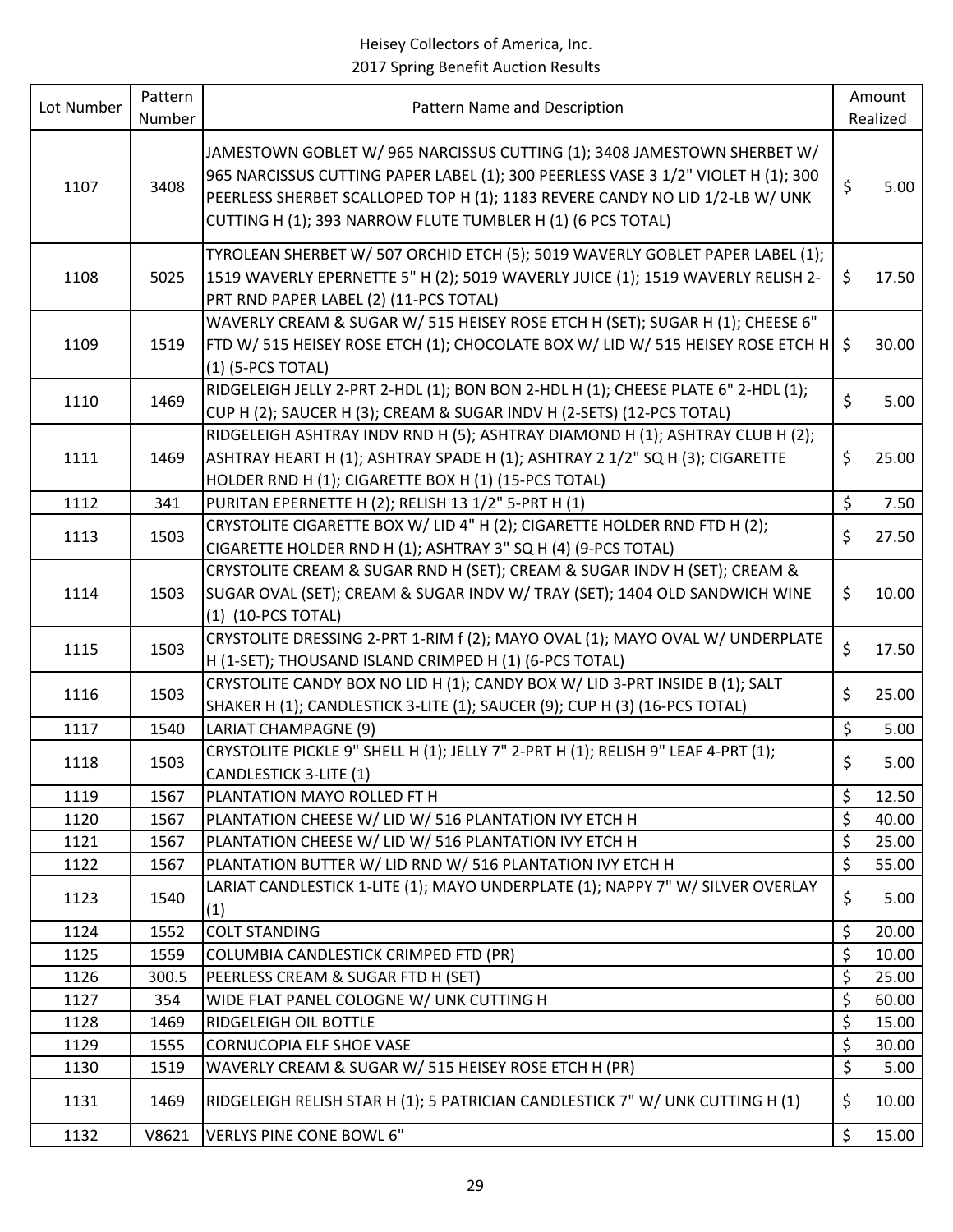| Realized<br>Number<br>\$<br>PLANTATION BOWL 10" FLORAL CRIMPED<br>1133<br>1567<br>12.50<br>\$<br>1134<br>475<br>NARROW FLUTE WITH RIM CANDY W/ LID FTD H<br>140.00<br>\$<br>1135<br>5012<br>URN VASE 7" RIM C<br>5.00<br>\$<br>1136<br>4091<br>KIMBERLY GOBLET H (11)<br>17.50<br>\$<br>1137<br>KIMBERLY CHAMPAGNE H (9)<br>10.00<br>4091<br>\$<br>35.00<br>OXFORD CHAMPAGNE W/ 964 MARYLAND CUTTING H (10)<br>1138<br>5024<br>\$<br>40.00<br>1139<br>1401<br><b>EMPRESS JUG SAHARA</b><br>\$<br>1401<br><b>EMPRESS JUG FLAMINGO INSIDE SCRATCHES</b><br>40.00<br>1140<br>\$<br>35.00<br>1141<br>1401<br>EMPRESS ICE TUB W/ 454 ANTARCTIC ETCH<br>\$<br>EMPRESS CREAM & SUGAR D.F. SAHARA H (SET); 1229 OCTAGON TRAY 11" SAHARA (1)<br>25.00<br>1142<br>1401<br>\$<br>1143<br>15.00<br>1557<br>ROOSTER VASE PAPER LABEL<br>\$<br>60.00<br>1144<br>4036<br>MARSHALL COCKTAIL SHAKER 1-QT W/ 118 ROOSTER HEAD STOPPER<br>\$<br>WHALEY BEER MUG W/ 459 FISHERMAN ETCH H<br>1145<br>4163<br>215.00<br>\$<br>WHALEY BEER MUG W/ 460 CLUB DRINKING SCENE ETCH H<br>50.00<br>1146<br>4163<br>\$<br>OLD SANDWICH SALT & PEPPER FLAMINGO (PR)<br>40.00<br>1147<br>1404<br>\$<br><b>GEORGIAN CANDLESTICK 9" (PR)</b><br>12.50<br>1148<br>$\mathbf{1}$<br>\$<br>20.00<br>1519<br>WAVERLY CANDLESTICK 2-LIGHT W/ 507 ORCHID ETCH 1-BASE RIM B (PR)<br>1149<br>\$<br>55.00<br>TYROLEAN WINE W/ 507 ORCHID ETCH (6)<br>1150<br>5025<br>RIDGELEIGH JELLY 6" H (1); JELLY 6" 2-PRT (1); NUT 2-PRT (1); PICKLE-OLIVE 7" H (1); SALT<br>$\zeta$<br>1469<br>5.00<br>1151<br>& PEPPER RND (PR); SALT SHAKER CONE (1) (7 PCS TOTAL)<br>\$<br>WABASH CANDY BOX W/ LID CRYSTAL FINIAL MOONGLEAM STEM & FT BASE RIM C (1)<br>75.00<br>1152<br>3350<br>\$<br>17.50<br>1153<br>$\mathbf{1}$<br>MADONNA FROSTED H B<br>\$<br>NEW ERA PILSNER H (1); COCKTAIL H (3)<br>10.00<br>1154<br>4044<br>OAKWOOD SODA 12-OZ W/ 467 TALLY HO ETCH (1); SODA 12-OZ W/ 462 FOX CHASE<br>\$<br>2401<br>40.00<br>1155<br>ETCH (1); SODA 12-OZ W/ 463 EQUESTRIAN ETCH (1)<br>OLD SANDWICH SODA 10-OZ H (1); SODA 8-OZ SAHARA H (1); SODA 12-OZ<br>\$<br>1404<br>20.00<br>1156<br>MOONGLEAM H B (1)<br>\$<br>PINEAPPLE & FAN CRACKER JAR W/ LID SMALL EMERALD GOOD GOLD<br>550.00<br>1157<br>1255<br>\$<br>310.00<br>4085<br>SATURN BALL VASE 6" ZIRCON<br>1158<br>\$<br>STEEPLE CHASE COCKTAIL SAHARA BOWL FROSTED BASE<br>47.50<br>1159<br>4224<br>\$<br>STEEPLE CHASE COCKTAIL FROSTED BASE<br>25.00<br>1160<br>4224<br>\$<br>1161<br>COBEL COCKTAIL SHAKER 1-QT W/ 921 DANISH PRINCESS CUTTING<br>215.00<br>4225<br>1162<br>CHRISTOS DECANTER FLAMINGO CRYSTAL STOPPER<br>\$<br>110.00<br>4027<br>400.00<br>TRIDENT BOWL FLORAL MOONGLEAM W/ #18 FLORAL BLOCK MOONGLEAM (2 PCS)<br>\$<br>1163<br>134<br><b>URN VASE 7"</b><br>\$<br>1164<br>5012<br>20.00<br>BEADED SWAG TABLE SET: CREAM & SUGAR W/ LID - SPOONER - BUTTER W/ LID f's<br>\$<br>1295<br>52.50<br>1165<br>OPAL W/ CORNFLOWER DÉCOR WORN GOLD (4-PCS)<br>\$<br>1166<br>310<br>RING BAND SALT SHAKER CUSTARD WORN GOLD H<br>7.50<br>\$<br>1167<br>3389<br>DUQUESNE GOBLET TANGERINE BOWL<br>90.00<br>\$<br>1168<br>10.00<br>1522<br><b>COLT STANDING H</b><br>\$<br>235.00<br>1169<br>$\mathbf{1}$<br>ROOSTER (1); 2 HEN (1)<br>\$<br>250.00<br>1170<br>1488<br>KOHINOOR RHINE WINE | Lot Number | Pattern | Pattern Name and Description | Amount |
|----------------------------------------------------------------------------------------------------------------------------------------------------------------------------------------------------------------------------------------------------------------------------------------------------------------------------------------------------------------------------------------------------------------------------------------------------------------------------------------------------------------------------------------------------------------------------------------------------------------------------------------------------------------------------------------------------------------------------------------------------------------------------------------------------------------------------------------------------------------------------------------------------------------------------------------------------------------------------------------------------------------------------------------------------------------------------------------------------------------------------------------------------------------------------------------------------------------------------------------------------------------------------------------------------------------------------------------------------------------------------------------------------------------------------------------------------------------------------------------------------------------------------------------------------------------------------------------------------------------------------------------------------------------------------------------------------------------------------------------------------------------------------------------------------------------------------------------------------------------------------------------------------------------------------------------------------------------------------------------------------------------------------------------------------------------------------------------------------------------------------------------------------------------------------------------------------------------------------------------------------------------------------------------------------------------------------------------------------------------------------------------------------------------------------------------------------------------------------------------------------------------------------------------------------------------------------------------------------------------------------------------------------------------------------------------------------------------------------------------------------------------------------------------------------------------------------------------------------------------------------------------------------------------------------------------------------------------------------------------------------------------------------------------------------------------------------------------------------------------------------------------------------------------------------------------------------------------------------------------------------------------------------------------------------------|------------|---------|------------------------------|--------|
|                                                                                                                                                                                                                                                                                                                                                                                                                                                                                                                                                                                                                                                                                                                                                                                                                                                                                                                                                                                                                                                                                                                                                                                                                                                                                                                                                                                                                                                                                                                                                                                                                                                                                                                                                                                                                                                                                                                                                                                                                                                                                                                                                                                                                                                                                                                                                                                                                                                                                                                                                                                                                                                                                                                                                                                                                                                                                                                                                                                                                                                                                                                                                                                                                                                                                                          |            |         |                              |        |
|                                                                                                                                                                                                                                                                                                                                                                                                                                                                                                                                                                                                                                                                                                                                                                                                                                                                                                                                                                                                                                                                                                                                                                                                                                                                                                                                                                                                                                                                                                                                                                                                                                                                                                                                                                                                                                                                                                                                                                                                                                                                                                                                                                                                                                                                                                                                                                                                                                                                                                                                                                                                                                                                                                                                                                                                                                                                                                                                                                                                                                                                                                                                                                                                                                                                                                          |            |         |                              |        |
|                                                                                                                                                                                                                                                                                                                                                                                                                                                                                                                                                                                                                                                                                                                                                                                                                                                                                                                                                                                                                                                                                                                                                                                                                                                                                                                                                                                                                                                                                                                                                                                                                                                                                                                                                                                                                                                                                                                                                                                                                                                                                                                                                                                                                                                                                                                                                                                                                                                                                                                                                                                                                                                                                                                                                                                                                                                                                                                                                                                                                                                                                                                                                                                                                                                                                                          |            |         |                              |        |
|                                                                                                                                                                                                                                                                                                                                                                                                                                                                                                                                                                                                                                                                                                                                                                                                                                                                                                                                                                                                                                                                                                                                                                                                                                                                                                                                                                                                                                                                                                                                                                                                                                                                                                                                                                                                                                                                                                                                                                                                                                                                                                                                                                                                                                                                                                                                                                                                                                                                                                                                                                                                                                                                                                                                                                                                                                                                                                                                                                                                                                                                                                                                                                                                                                                                                                          |            |         |                              |        |
|                                                                                                                                                                                                                                                                                                                                                                                                                                                                                                                                                                                                                                                                                                                                                                                                                                                                                                                                                                                                                                                                                                                                                                                                                                                                                                                                                                                                                                                                                                                                                                                                                                                                                                                                                                                                                                                                                                                                                                                                                                                                                                                                                                                                                                                                                                                                                                                                                                                                                                                                                                                                                                                                                                                                                                                                                                                                                                                                                                                                                                                                                                                                                                                                                                                                                                          |            |         |                              |        |
|                                                                                                                                                                                                                                                                                                                                                                                                                                                                                                                                                                                                                                                                                                                                                                                                                                                                                                                                                                                                                                                                                                                                                                                                                                                                                                                                                                                                                                                                                                                                                                                                                                                                                                                                                                                                                                                                                                                                                                                                                                                                                                                                                                                                                                                                                                                                                                                                                                                                                                                                                                                                                                                                                                                                                                                                                                                                                                                                                                                                                                                                                                                                                                                                                                                                                                          |            |         |                              |        |
|                                                                                                                                                                                                                                                                                                                                                                                                                                                                                                                                                                                                                                                                                                                                                                                                                                                                                                                                                                                                                                                                                                                                                                                                                                                                                                                                                                                                                                                                                                                                                                                                                                                                                                                                                                                                                                                                                                                                                                                                                                                                                                                                                                                                                                                                                                                                                                                                                                                                                                                                                                                                                                                                                                                                                                                                                                                                                                                                                                                                                                                                                                                                                                                                                                                                                                          |            |         |                              |        |
|                                                                                                                                                                                                                                                                                                                                                                                                                                                                                                                                                                                                                                                                                                                                                                                                                                                                                                                                                                                                                                                                                                                                                                                                                                                                                                                                                                                                                                                                                                                                                                                                                                                                                                                                                                                                                                                                                                                                                                                                                                                                                                                                                                                                                                                                                                                                                                                                                                                                                                                                                                                                                                                                                                                                                                                                                                                                                                                                                                                                                                                                                                                                                                                                                                                                                                          |            |         |                              |        |
|                                                                                                                                                                                                                                                                                                                                                                                                                                                                                                                                                                                                                                                                                                                                                                                                                                                                                                                                                                                                                                                                                                                                                                                                                                                                                                                                                                                                                                                                                                                                                                                                                                                                                                                                                                                                                                                                                                                                                                                                                                                                                                                                                                                                                                                                                                                                                                                                                                                                                                                                                                                                                                                                                                                                                                                                                                                                                                                                                                                                                                                                                                                                                                                                                                                                                                          |            |         |                              |        |
|                                                                                                                                                                                                                                                                                                                                                                                                                                                                                                                                                                                                                                                                                                                                                                                                                                                                                                                                                                                                                                                                                                                                                                                                                                                                                                                                                                                                                                                                                                                                                                                                                                                                                                                                                                                                                                                                                                                                                                                                                                                                                                                                                                                                                                                                                                                                                                                                                                                                                                                                                                                                                                                                                                                                                                                                                                                                                                                                                                                                                                                                                                                                                                                                                                                                                                          |            |         |                              |        |
|                                                                                                                                                                                                                                                                                                                                                                                                                                                                                                                                                                                                                                                                                                                                                                                                                                                                                                                                                                                                                                                                                                                                                                                                                                                                                                                                                                                                                                                                                                                                                                                                                                                                                                                                                                                                                                                                                                                                                                                                                                                                                                                                                                                                                                                                                                                                                                                                                                                                                                                                                                                                                                                                                                                                                                                                                                                                                                                                                                                                                                                                                                                                                                                                                                                                                                          |            |         |                              |        |
|                                                                                                                                                                                                                                                                                                                                                                                                                                                                                                                                                                                                                                                                                                                                                                                                                                                                                                                                                                                                                                                                                                                                                                                                                                                                                                                                                                                                                                                                                                                                                                                                                                                                                                                                                                                                                                                                                                                                                                                                                                                                                                                                                                                                                                                                                                                                                                                                                                                                                                                                                                                                                                                                                                                                                                                                                                                                                                                                                                                                                                                                                                                                                                                                                                                                                                          |            |         |                              |        |
|                                                                                                                                                                                                                                                                                                                                                                                                                                                                                                                                                                                                                                                                                                                                                                                                                                                                                                                                                                                                                                                                                                                                                                                                                                                                                                                                                                                                                                                                                                                                                                                                                                                                                                                                                                                                                                                                                                                                                                                                                                                                                                                                                                                                                                                                                                                                                                                                                                                                                                                                                                                                                                                                                                                                                                                                                                                                                                                                                                                                                                                                                                                                                                                                                                                                                                          |            |         |                              |        |
|                                                                                                                                                                                                                                                                                                                                                                                                                                                                                                                                                                                                                                                                                                                                                                                                                                                                                                                                                                                                                                                                                                                                                                                                                                                                                                                                                                                                                                                                                                                                                                                                                                                                                                                                                                                                                                                                                                                                                                                                                                                                                                                                                                                                                                                                                                                                                                                                                                                                                                                                                                                                                                                                                                                                                                                                                                                                                                                                                                                                                                                                                                                                                                                                                                                                                                          |            |         |                              |        |
|                                                                                                                                                                                                                                                                                                                                                                                                                                                                                                                                                                                                                                                                                                                                                                                                                                                                                                                                                                                                                                                                                                                                                                                                                                                                                                                                                                                                                                                                                                                                                                                                                                                                                                                                                                                                                                                                                                                                                                                                                                                                                                                                                                                                                                                                                                                                                                                                                                                                                                                                                                                                                                                                                                                                                                                                                                                                                                                                                                                                                                                                                                                                                                                                                                                                                                          |            |         |                              |        |
|                                                                                                                                                                                                                                                                                                                                                                                                                                                                                                                                                                                                                                                                                                                                                                                                                                                                                                                                                                                                                                                                                                                                                                                                                                                                                                                                                                                                                                                                                                                                                                                                                                                                                                                                                                                                                                                                                                                                                                                                                                                                                                                                                                                                                                                                                                                                                                                                                                                                                                                                                                                                                                                                                                                                                                                                                                                                                                                                                                                                                                                                                                                                                                                                                                                                                                          |            |         |                              |        |
|                                                                                                                                                                                                                                                                                                                                                                                                                                                                                                                                                                                                                                                                                                                                                                                                                                                                                                                                                                                                                                                                                                                                                                                                                                                                                                                                                                                                                                                                                                                                                                                                                                                                                                                                                                                                                                                                                                                                                                                                                                                                                                                                                                                                                                                                                                                                                                                                                                                                                                                                                                                                                                                                                                                                                                                                                                                                                                                                                                                                                                                                                                                                                                                                                                                                                                          |            |         |                              |        |
|                                                                                                                                                                                                                                                                                                                                                                                                                                                                                                                                                                                                                                                                                                                                                                                                                                                                                                                                                                                                                                                                                                                                                                                                                                                                                                                                                                                                                                                                                                                                                                                                                                                                                                                                                                                                                                                                                                                                                                                                                                                                                                                                                                                                                                                                                                                                                                                                                                                                                                                                                                                                                                                                                                                                                                                                                                                                                                                                                                                                                                                                                                                                                                                                                                                                                                          |            |         |                              |        |
|                                                                                                                                                                                                                                                                                                                                                                                                                                                                                                                                                                                                                                                                                                                                                                                                                                                                                                                                                                                                                                                                                                                                                                                                                                                                                                                                                                                                                                                                                                                                                                                                                                                                                                                                                                                                                                                                                                                                                                                                                                                                                                                                                                                                                                                                                                                                                                                                                                                                                                                                                                                                                                                                                                                                                                                                                                                                                                                                                                                                                                                                                                                                                                                                                                                                                                          |            |         |                              |        |
|                                                                                                                                                                                                                                                                                                                                                                                                                                                                                                                                                                                                                                                                                                                                                                                                                                                                                                                                                                                                                                                                                                                                                                                                                                                                                                                                                                                                                                                                                                                                                                                                                                                                                                                                                                                                                                                                                                                                                                                                                                                                                                                                                                                                                                                                                                                                                                                                                                                                                                                                                                                                                                                                                                                                                                                                                                                                                                                                                                                                                                                                                                                                                                                                                                                                                                          |            |         |                              |        |
|                                                                                                                                                                                                                                                                                                                                                                                                                                                                                                                                                                                                                                                                                                                                                                                                                                                                                                                                                                                                                                                                                                                                                                                                                                                                                                                                                                                                                                                                                                                                                                                                                                                                                                                                                                                                                                                                                                                                                                                                                                                                                                                                                                                                                                                                                                                                                                                                                                                                                                                                                                                                                                                                                                                                                                                                                                                                                                                                                                                                                                                                                                                                                                                                                                                                                                          |            |         |                              |        |
|                                                                                                                                                                                                                                                                                                                                                                                                                                                                                                                                                                                                                                                                                                                                                                                                                                                                                                                                                                                                                                                                                                                                                                                                                                                                                                                                                                                                                                                                                                                                                                                                                                                                                                                                                                                                                                                                                                                                                                                                                                                                                                                                                                                                                                                                                                                                                                                                                                                                                                                                                                                                                                                                                                                                                                                                                                                                                                                                                                                                                                                                                                                                                                                                                                                                                                          |            |         |                              |        |
|                                                                                                                                                                                                                                                                                                                                                                                                                                                                                                                                                                                                                                                                                                                                                                                                                                                                                                                                                                                                                                                                                                                                                                                                                                                                                                                                                                                                                                                                                                                                                                                                                                                                                                                                                                                                                                                                                                                                                                                                                                                                                                                                                                                                                                                                                                                                                                                                                                                                                                                                                                                                                                                                                                                                                                                                                                                                                                                                                                                                                                                                                                                                                                                                                                                                                                          |            |         |                              |        |
|                                                                                                                                                                                                                                                                                                                                                                                                                                                                                                                                                                                                                                                                                                                                                                                                                                                                                                                                                                                                                                                                                                                                                                                                                                                                                                                                                                                                                                                                                                                                                                                                                                                                                                                                                                                                                                                                                                                                                                                                                                                                                                                                                                                                                                                                                                                                                                                                                                                                                                                                                                                                                                                                                                                                                                                                                                                                                                                                                                                                                                                                                                                                                                                                                                                                                                          |            |         |                              |        |
|                                                                                                                                                                                                                                                                                                                                                                                                                                                                                                                                                                                                                                                                                                                                                                                                                                                                                                                                                                                                                                                                                                                                                                                                                                                                                                                                                                                                                                                                                                                                                                                                                                                                                                                                                                                                                                                                                                                                                                                                                                                                                                                                                                                                                                                                                                                                                                                                                                                                                                                                                                                                                                                                                                                                                                                                                                                                                                                                                                                                                                                                                                                                                                                                                                                                                                          |            |         |                              |        |
|                                                                                                                                                                                                                                                                                                                                                                                                                                                                                                                                                                                                                                                                                                                                                                                                                                                                                                                                                                                                                                                                                                                                                                                                                                                                                                                                                                                                                                                                                                                                                                                                                                                                                                                                                                                                                                                                                                                                                                                                                                                                                                                                                                                                                                                                                                                                                                                                                                                                                                                                                                                                                                                                                                                                                                                                                                                                                                                                                                                                                                                                                                                                                                                                                                                                                                          |            |         |                              |        |
|                                                                                                                                                                                                                                                                                                                                                                                                                                                                                                                                                                                                                                                                                                                                                                                                                                                                                                                                                                                                                                                                                                                                                                                                                                                                                                                                                                                                                                                                                                                                                                                                                                                                                                                                                                                                                                                                                                                                                                                                                                                                                                                                                                                                                                                                                                                                                                                                                                                                                                                                                                                                                                                                                                                                                                                                                                                                                                                                                                                                                                                                                                                                                                                                                                                                                                          |            |         |                              |        |
|                                                                                                                                                                                                                                                                                                                                                                                                                                                                                                                                                                                                                                                                                                                                                                                                                                                                                                                                                                                                                                                                                                                                                                                                                                                                                                                                                                                                                                                                                                                                                                                                                                                                                                                                                                                                                                                                                                                                                                                                                                                                                                                                                                                                                                                                                                                                                                                                                                                                                                                                                                                                                                                                                                                                                                                                                                                                                                                                                                                                                                                                                                                                                                                                                                                                                                          |            |         |                              |        |
|                                                                                                                                                                                                                                                                                                                                                                                                                                                                                                                                                                                                                                                                                                                                                                                                                                                                                                                                                                                                                                                                                                                                                                                                                                                                                                                                                                                                                                                                                                                                                                                                                                                                                                                                                                                                                                                                                                                                                                                                                                                                                                                                                                                                                                                                                                                                                                                                                                                                                                                                                                                                                                                                                                                                                                                                                                                                                                                                                                                                                                                                                                                                                                                                                                                                                                          |            |         |                              |        |
|                                                                                                                                                                                                                                                                                                                                                                                                                                                                                                                                                                                                                                                                                                                                                                                                                                                                                                                                                                                                                                                                                                                                                                                                                                                                                                                                                                                                                                                                                                                                                                                                                                                                                                                                                                                                                                                                                                                                                                                                                                                                                                                                                                                                                                                                                                                                                                                                                                                                                                                                                                                                                                                                                                                                                                                                                                                                                                                                                                                                                                                                                                                                                                                                                                                                                                          |            |         |                              |        |
|                                                                                                                                                                                                                                                                                                                                                                                                                                                                                                                                                                                                                                                                                                                                                                                                                                                                                                                                                                                                                                                                                                                                                                                                                                                                                                                                                                                                                                                                                                                                                                                                                                                                                                                                                                                                                                                                                                                                                                                                                                                                                                                                                                                                                                                                                                                                                                                                                                                                                                                                                                                                                                                                                                                                                                                                                                                                                                                                                                                                                                                                                                                                                                                                                                                                                                          |            |         |                              |        |
|                                                                                                                                                                                                                                                                                                                                                                                                                                                                                                                                                                                                                                                                                                                                                                                                                                                                                                                                                                                                                                                                                                                                                                                                                                                                                                                                                                                                                                                                                                                                                                                                                                                                                                                                                                                                                                                                                                                                                                                                                                                                                                                                                                                                                                                                                                                                                                                                                                                                                                                                                                                                                                                                                                                                                                                                                                                                                                                                                                                                                                                                                                                                                                                                                                                                                                          |            |         |                              |        |
|                                                                                                                                                                                                                                                                                                                                                                                                                                                                                                                                                                                                                                                                                                                                                                                                                                                                                                                                                                                                                                                                                                                                                                                                                                                                                                                                                                                                                                                                                                                                                                                                                                                                                                                                                                                                                                                                                                                                                                                                                                                                                                                                                                                                                                                                                                                                                                                                                                                                                                                                                                                                                                                                                                                                                                                                                                                                                                                                                                                                                                                                                                                                                                                                                                                                                                          |            |         |                              |        |
|                                                                                                                                                                                                                                                                                                                                                                                                                                                                                                                                                                                                                                                                                                                                                                                                                                                                                                                                                                                                                                                                                                                                                                                                                                                                                                                                                                                                                                                                                                                                                                                                                                                                                                                                                                                                                                                                                                                                                                                                                                                                                                                                                                                                                                                                                                                                                                                                                                                                                                                                                                                                                                                                                                                                                                                                                                                                                                                                                                                                                                                                                                                                                                                                                                                                                                          |            |         |                              |        |
|                                                                                                                                                                                                                                                                                                                                                                                                                                                                                                                                                                                                                                                                                                                                                                                                                                                                                                                                                                                                                                                                                                                                                                                                                                                                                                                                                                                                                                                                                                                                                                                                                                                                                                                                                                                                                                                                                                                                                                                                                                                                                                                                                                                                                                                                                                                                                                                                                                                                                                                                                                                                                                                                                                                                                                                                                                                                                                                                                                                                                                                                                                                                                                                                                                                                                                          |            |         |                              |        |
|                                                                                                                                                                                                                                                                                                                                                                                                                                                                                                                                                                                                                                                                                                                                                                                                                                                                                                                                                                                                                                                                                                                                                                                                                                                                                                                                                                                                                                                                                                                                                                                                                                                                                                                                                                                                                                                                                                                                                                                                                                                                                                                                                                                                                                                                                                                                                                                                                                                                                                                                                                                                                                                                                                                                                                                                                                                                                                                                                                                                                                                                                                                                                                                                                                                                                                          |            |         |                              |        |
|                                                                                                                                                                                                                                                                                                                                                                                                                                                                                                                                                                                                                                                                                                                                                                                                                                                                                                                                                                                                                                                                                                                                                                                                                                                                                                                                                                                                                                                                                                                                                                                                                                                                                                                                                                                                                                                                                                                                                                                                                                                                                                                                                                                                                                                                                                                                                                                                                                                                                                                                                                                                                                                                                                                                                                                                                                                                                                                                                                                                                                                                                                                                                                                                                                                                                                          |            |         |                              |        |
|                                                                                                                                                                                                                                                                                                                                                                                                                                                                                                                                                                                                                                                                                                                                                                                                                                                                                                                                                                                                                                                                                                                                                                                                                                                                                                                                                                                                                                                                                                                                                                                                                                                                                                                                                                                                                                                                                                                                                                                                                                                                                                                                                                                                                                                                                                                                                                                                                                                                                                                                                                                                                                                                                                                                                                                                                                                                                                                                                                                                                                                                                                                                                                                                                                                                                                          |            |         |                              |        |
|                                                                                                                                                                                                                                                                                                                                                                                                                                                                                                                                                                                                                                                                                                                                                                                                                                                                                                                                                                                                                                                                                                                                                                                                                                                                                                                                                                                                                                                                                                                                                                                                                                                                                                                                                                                                                                                                                                                                                                                                                                                                                                                                                                                                                                                                                                                                                                                                                                                                                                                                                                                                                                                                                                                                                                                                                                                                                                                                                                                                                                                                                                                                                                                                                                                                                                          |            |         |                              |        |
|                                                                                                                                                                                                                                                                                                                                                                                                                                                                                                                                                                                                                                                                                                                                                                                                                                                                                                                                                                                                                                                                                                                                                                                                                                                                                                                                                                                                                                                                                                                                                                                                                                                                                                                                                                                                                                                                                                                                                                                                                                                                                                                                                                                                                                                                                                                                                                                                                                                                                                                                                                                                                                                                                                                                                                                                                                                                                                                                                                                                                                                                                                                                                                                                                                                                                                          |            |         |                              |        |
|                                                                                                                                                                                                                                                                                                                                                                                                                                                                                                                                                                                                                                                                                                                                                                                                                                                                                                                                                                                                                                                                                                                                                                                                                                                                                                                                                                                                                                                                                                                                                                                                                                                                                                                                                                                                                                                                                                                                                                                                                                                                                                                                                                                                                                                                                                                                                                                                                                                                                                                                                                                                                                                                                                                                                                                                                                                                                                                                                                                                                                                                                                                                                                                                                                                                                                          |            |         |                              |        |
|                                                                                                                                                                                                                                                                                                                                                                                                                                                                                                                                                                                                                                                                                                                                                                                                                                                                                                                                                                                                                                                                                                                                                                                                                                                                                                                                                                                                                                                                                                                                                                                                                                                                                                                                                                                                                                                                                                                                                                                                                                                                                                                                                                                                                                                                                                                                                                                                                                                                                                                                                                                                                                                                                                                                                                                                                                                                                                                                                                                                                                                                                                                                                                                                                                                                                                          |            |         |                              |        |
|                                                                                                                                                                                                                                                                                                                                                                                                                                                                                                                                                                                                                                                                                                                                                                                                                                                                                                                                                                                                                                                                                                                                                                                                                                                                                                                                                                                                                                                                                                                                                                                                                                                                                                                                                                                                                                                                                                                                                                                                                                                                                                                                                                                                                                                                                                                                                                                                                                                                                                                                                                                                                                                                                                                                                                                                                                                                                                                                                                                                                                                                                                                                                                                                                                                                                                          |            |         |                              |        |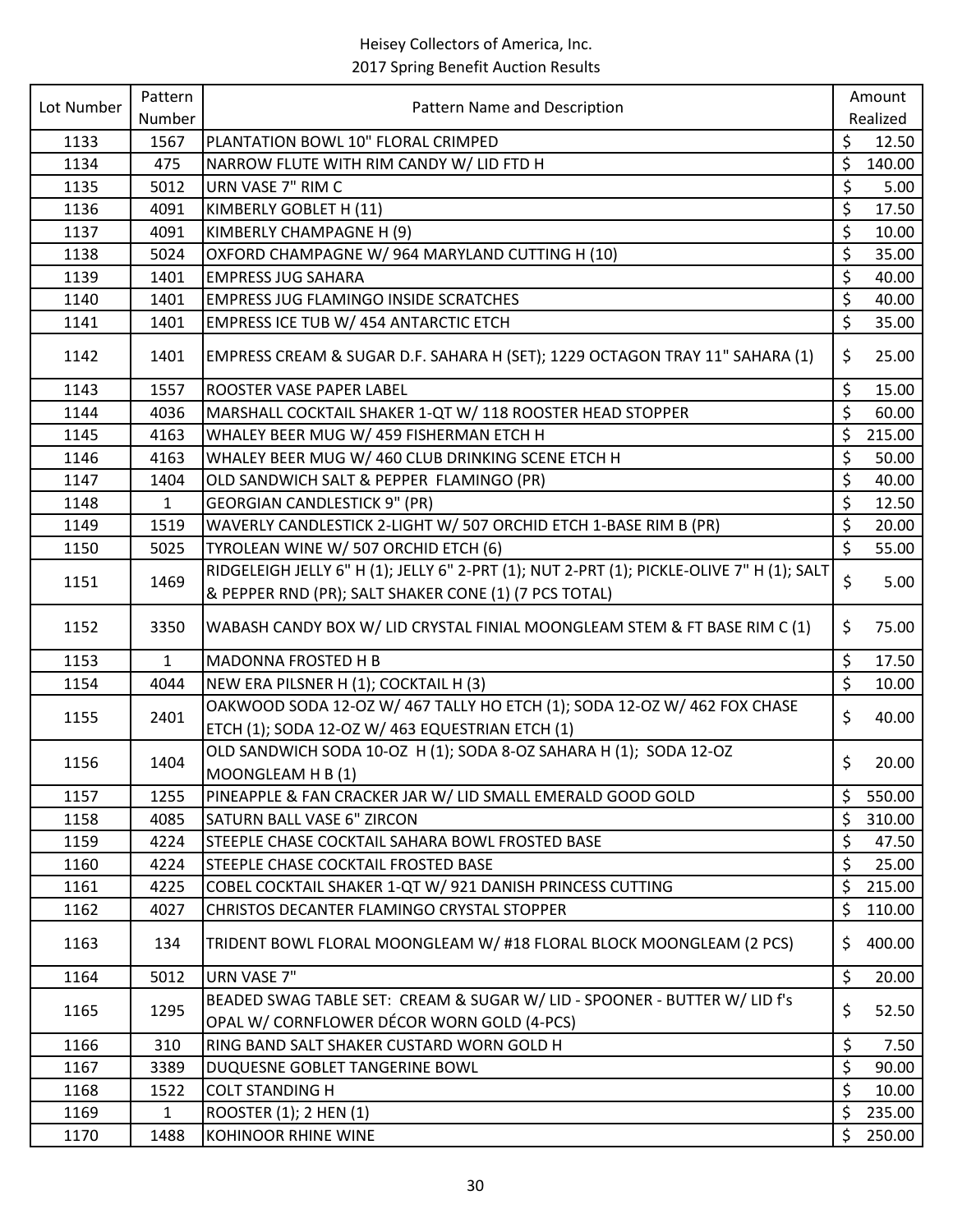| Lot Number | Pattern | Pattern Name and Description                                                                                                                                                                                                                       |                      | Amount   |
|------------|---------|----------------------------------------------------------------------------------------------------------------------------------------------------------------------------------------------------------------------------------------------------|----------------------|----------|
|            | Number  |                                                                                                                                                                                                                                                    |                      | Realized |
| 1171       | 1469    | RIDGELEIGH CIGARETTE BOX OVAL W/ LID                                                                                                                                                                                                               | \$                   | 30.00    |
| 1172       | 1469.5  | RIDGELEIGH VASE 8" H C                                                                                                                                                                                                                             | \$                   | 100.00   |
| 1173       | 1469¼   | RIDGELEIGH CIGARETTE HOLDER OVAL W/ ASHTRAY 2- COMP H C (2-PCS)                                                                                                                                                                                    | \$                   | 20.00    |
| 1174       | 1503    | CRYSTOLITE CIGARETTE BOX W/ LID 4" ZIRCON H (1); ASHTRAY ZIRCON H (1)                                                                                                                                                                              | \$                   | 225.00   |
| 1175       | 1503    | CRYSTOLITE CIGARETTE LIGHTER MADE FROM SALT SHAKER                                                                                                                                                                                                 | \$                   | 5.00     |
| 1176       | 352     | FLAT PANEL CIGAR JAR W/ LID POOR FIT MOONGLEAM F'S H                                                                                                                                                                                               | \$                   | 600.00   |
| 1177       | 341.5   | PURITAN JUG 3-PINT H                                                                                                                                                                                                                               | \$                   | 25.00    |
| 1178       | 394     | NARROW FLUTE MARMALADE NO LID H                                                                                                                                                                                                                    | \$                   | 5.00     |
| 1179       | 4044    | NEW ERA PLATE 9" MONO "HBM" X (4)                                                                                                                                                                                                                  | \$                   | 5.00     |
| 1180       | 134     | TRIDENT CANDLESTICK 2-LITE MOONGLEAM H (PR)                                                                                                                                                                                                        | \$                   | 55.00    |
| 1181       | 461     | BANDED PICKET BASKET MOONGLEAM H B                                                                                                                                                                                                                 | \$                   | 75.00    |
| 1182       | 1567    | PLANTATION CAKE SALVER                                                                                                                                                                                                                             | $\zeta$              | 60.00    |
| 1183       | 1509    | QUEEN ANN BOWL FLORAL W/ 921 DANISH PRINCESS CUTTING (1); 134 TRIDENT                                                                                                                                                                              | \$                   | 45.00    |
|            |         | CANDLESTICK 2-LITE W/ 921 DANISH PRINCESS CUTTING (PR)                                                                                                                                                                                             |                      |          |
| 1184       | 1540    | LARIAT PLATE 14" SANDWICH CTR HDL                                                                                                                                                                                                                  | \$                   | 30.00    |
| 1185       | 1540    | LARIAT BOWL 14" FLORAL HEAVY LOOPS H                                                                                                                                                                                                               | \$                   | 35.00    |
| 1186       | 1194    | PAUL REVERE BOWL FLORAL FLAMINGO W/ UNK CUTTING                                                                                                                                                                                                    | \$                   | 10.00    |
| 1187       | 11      | GIBSON GIRL BOWL 11 1/2" FLORAL W/ 741 CHANTILLY CUTTING H                                                                                                                                                                                         | \$                   | 5.00     |
| 1188       | 7000    | SUNFLOWER PLATE 14" TORTE H                                                                                                                                                                                                                        | \$                   | 20.00    |
| 1189       | 341     | PURITAN COMPORT 8" H                                                                                                                                                                                                                               | $\zeta$              | 15.00    |
| 1190       | 341.5   | PURITAN JUG 1-QT H                                                                                                                                                                                                                                 | \$                   | 25.00    |
| 1191       | 1225    | PLAIN BAND MOLASSES f (1); 339 CONTINENTAL MOLASSES NO TOP (1)                                                                                                                                                                                     | \$                   | 5.00     |
| 1192       | 343     | SUNBURST NAPPY 8" H (1); BON BON SPADE H C (1)                                                                                                                                                                                                     | \$                   | 5.00     |
| 1193       | 1170    | PLEAT & PANEL COMPORT W/ LID LOW FTD FLAMINGO H                                                                                                                                                                                                    | \$                   | 55.00    |
| 1194       | 1469    | RIDGELEIGH DECANTER 1-PINT                                                                                                                                                                                                                         | \$                   | 20.00    |
| 1195       | 1489    | PURITAN CIGARETTE BOX W/ LID 6" HORSEHEAD FINIAL F                                                                                                                                                                                                 | \$                   | 35.00    |
| 1196       | 473     | NARROW FLUTE W/ RIM CELERY 12" H F (1); JELLY 5" 2-HDL H (1)                                                                                                                                                                                       | $\boldsymbol{\zeta}$ | 10.00    |
| 1197       | 473     | NARROW FLUTE W/ RIM RELISH 6" 2-PRT HDLD MOONGLEAM H F                                                                                                                                                                                             | \$                   | 15.00    |
| 1198       | 1184    | YEOMAN OYSTER PLATE 9" H (6)                                                                                                                                                                                                                       | \$                   | 5.00     |
| 1199       | 1255    | PINEAPPLE & FAN VASE 6" EMERALD WORN GOLD                                                                                                                                                                                                          | \$                   | 15.00    |
| 1200       | 1238    | BEEHIVE PLATE 8" MOONGLEAM C (1); PLATE 5" MOONGLEAM (2)                                                                                                                                                                                           | \$                   | 5.00     |
| 1201       | 1201    | FANDANGO SUGAR W/ LID TABLE                                                                                                                                                                                                                        | \$                   | 80.00    |
| 1202       | 353     | MEDIUM FLAT PANEL MARMALADE W/ LID W/ UNK CUTTING H                                                                                                                                                                                                | \$                   | 5.00     |
| 1203       | 1401    | <b>EMPRESS ASHTRAY H</b>                                                                                                                                                                                                                           | $\boldsymbol{\zeta}$ | 17.50    |
| 1204       | 1252    | TWIST BON BON MOONGLEAM F                                                                                                                                                                                                                          | \$                   | 5.00     |
| 1205       | 114     | PLUTO CANDLESTICK FLAMINGO F (PR); 2516 CIRCLE PAIR SODA 10-OZ FLAMINGO f (1)                                                                                                                                                                      | \$                   | 10.00    |
| 1206       | 339     | <b>CONTINENTAL TOOTHPICK H</b>                                                                                                                                                                                                                     | \$                   | 10.00    |
| 1207       | 118     | ROOSTER HEAD STOPPER FROSTED                                                                                                                                                                                                                       | \$                   | 15.00    |
| 1208       | 354     | WIDE FLAT PANEL STACK SET: CREAM-SUGAR POOR SILVER-BUTTER PAT H (3-PCS)                                                                                                                                                                            | \$                   | 7.50     |
| 1209       | 300     | PEERLESS CHAMPAGNE H (2); 413 TUDOR CHAMPAGNE (2); 1540 LARIAT SUGAR H (1);<br>1469 RIDGELEIGH OIL, NO STOPPER (1); 1485 SATURN MAYO H (1); 393 NARROW FLUTE<br>CRACKER PLATE H (1); 407 COARSE RIB PLATE 7" H (4); 4 COASTER H (4) (16-PCS TOTAL) | \$                   | 17.50    |
| 1210       | 341.5   | PURITAN JUG 3-PINT H                                                                                                                                                                                                                               | \$                   | 15.00    |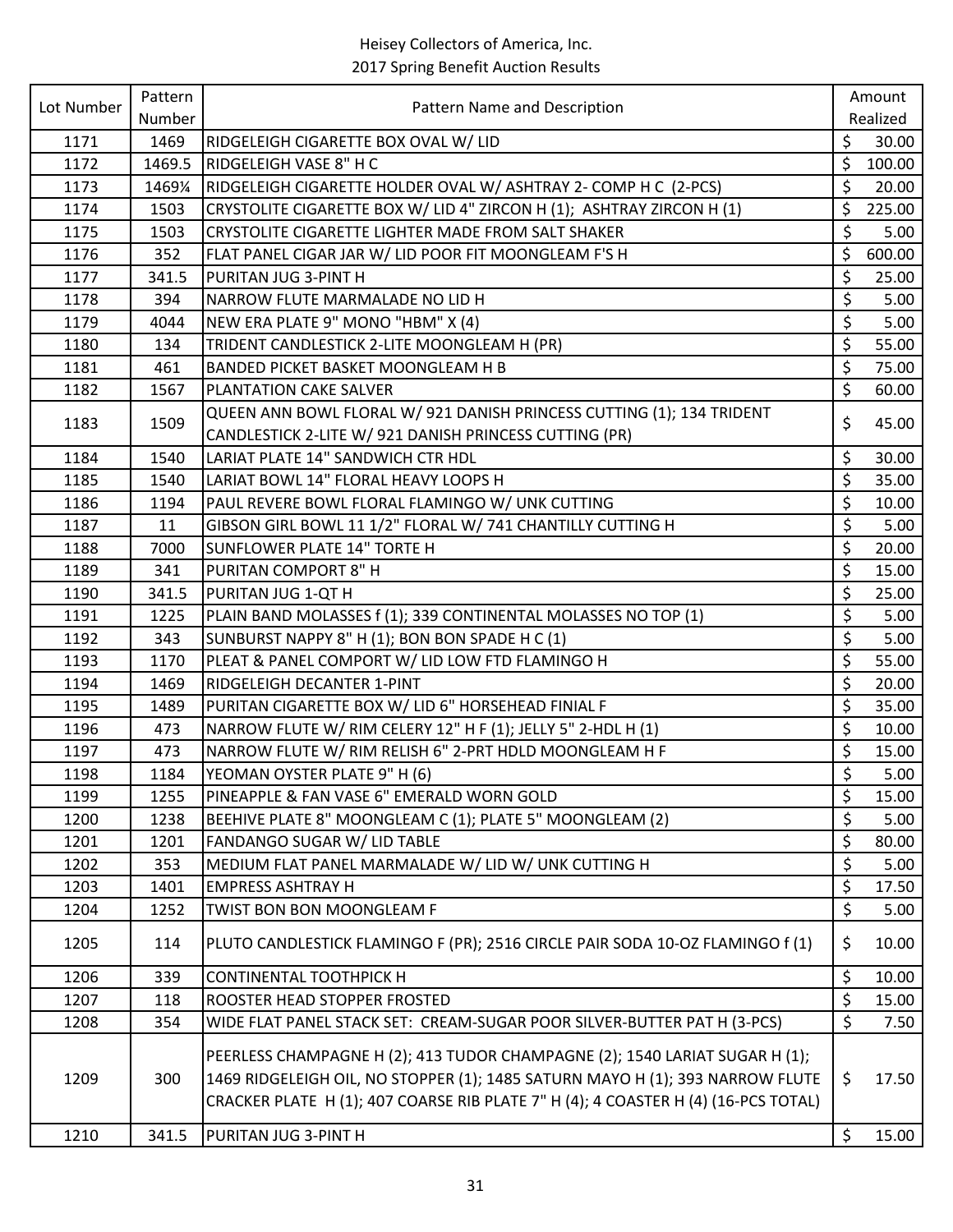| Lot Number | Pattern | Pattern Name and Description                                                                                                                                                                                                                                                                                                                                                                                                                                                                                                                                                                                                                                                                                                                                                                                                        | Amount       |
|------------|---------|-------------------------------------------------------------------------------------------------------------------------------------------------------------------------------------------------------------------------------------------------------------------------------------------------------------------------------------------------------------------------------------------------------------------------------------------------------------------------------------------------------------------------------------------------------------------------------------------------------------------------------------------------------------------------------------------------------------------------------------------------------------------------------------------------------------------------------------|--------------|
|            | Number  |                                                                                                                                                                                                                                                                                                                                                                                                                                                                                                                                                                                                                                                                                                                                                                                                                                     | Realized     |
| 1211       | 129     | TRICORN CANDLESTICK 3-LITE H (1)                                                                                                                                                                                                                                                                                                                                                                                                                                                                                                                                                                                                                                                                                                                                                                                                    | \$<br>5.00   |
| 1212       | 1252    | TWIST PLATE 10 1/2" MOONGLEAM H (3); PLATE 12" MOONGLEAM H (1)                                                                                                                                                                                                                                                                                                                                                                                                                                                                                                                                                                                                                                                                                                                                                                      | \$<br>85.00  |
| 1213       | 1252    | TWIST BOWL FLORAL 9" FLARED MOONGLEAM H                                                                                                                                                                                                                                                                                                                                                                                                                                                                                                                                                                                                                                                                                                                                                                                             | \$<br>12.50  |
| 1214       | 1252    | TWIST NAPPY 4 1/2" MOONGLEAM H (3); CHEESE PLATE HDLD H (1)                                                                                                                                                                                                                                                                                                                                                                                                                                                                                                                                                                                                                                                                                                                                                                         | \$<br>7.50   |
| 1215       | 1252    | TWIST PICKLE 6" FLAMINGO H (1); NUT FLAMINGO H (1); BON BON INDV FLAMINGO H<br>(1)                                                                                                                                                                                                                                                                                                                                                                                                                                                                                                                                                                                                                                                                                                                                                  | \$<br>7.50   |
| 1216       | 1401    | EMPRESS NUT FLAMINGO H (1); 1229 OCTAGON NUT D.O. FLAMINGO (1)                                                                                                                                                                                                                                                                                                                                                                                                                                                                                                                                                                                                                                                                                                                                                                      | \$<br>7.50   |
| 1217       | 411     | TUDOR MAYO HAWTHORNE H (1); 406 COARSE RIB SUGAR NO LID HAWTHORNE H (1)                                                                                                                                                                                                                                                                                                                                                                                                                                                                                                                                                                                                                                                                                                                                                             | \$<br>15.00  |
| 1218       | 1555    | <b>CORNUCOPIA ELF SHOE VASE</b>                                                                                                                                                                                                                                                                                                                                                                                                                                                                                                                                                                                                                                                                                                                                                                                                     | \$<br>22.50  |
| 1219       | 451     | CROSS LINED FLUTE OIL W/ STOPPER H                                                                                                                                                                                                                                                                                                                                                                                                                                                                                                                                                                                                                                                                                                                                                                                                  | \$<br>20.00  |
| 1220       | 1509    | QUEEN ANN CANDLEABRUM W/ UNUSUAL BALL PRISMS SOME X (PR)                                                                                                                                                                                                                                                                                                                                                                                                                                                                                                                                                                                                                                                                                                                                                                            | \$<br>37.50  |
| 1221       | 1495    | FERN CANDLEABRUM (1)                                                                                                                                                                                                                                                                                                                                                                                                                                                                                                                                                                                                                                                                                                                                                                                                                | \$<br>10.00  |
| 1222       | 417     | <b>DOUBLE RIB &amp; PANEL BASKET</b>                                                                                                                                                                                                                                                                                                                                                                                                                                                                                                                                                                                                                                                                                                                                                                                                | \$<br>15.00  |
| 1223       | 1401    | EMPRESS MUSTARD W/ LID SAHARA H                                                                                                                                                                                                                                                                                                                                                                                                                                                                                                                                                                                                                                                                                                                                                                                                     | \$<br>12.50  |
| 1224       | 1776    | KALONYAL PLATE 5 1/2" H (1)                                                                                                                                                                                                                                                                                                                                                                                                                                                                                                                                                                                                                                                                                                                                                                                                         | \$<br>5.00   |
| 1225       | 1503    | CRYSTOLITE NAPPY TRI-CORNER 1-HDL WEB BOTTOM PAPER LABEL (1); NAPPY RND 1-<br>HDL WEB BOTTOM (1); CONSERVE 2-HDL H (1); NUT INDV LEAF (1); CHEESE FTD (1); 1469                                                                                                                                                                                                                                                                                                                                                                                                                                                                                                                                                                                                                                                                     | \$<br>15.00  |
|            |         | RIDGELEIGH PLATE 8" H (2) (7-PCS TOTAL)                                                                                                                                                                                                                                                                                                                                                                                                                                                                                                                                                                                                                                                                                                                                                                                             |              |
| 1226       | 1519    | WAVERLY PLATE 8" W/ 567 ORCHID ETCH (8); 1170 PLEAT & PANEL SPICE TRAY 5-PRT (1)                                                                                                                                                                                                                                                                                                                                                                                                                                                                                                                                                                                                                                                                                                                                                    | \$<br>5.00   |
| 1227       | 7070    | PINEAPPLE & HEART PUFF BOX W/ METAL LID H                                                                                                                                                                                                                                                                                                                                                                                                                                                                                                                                                                                                                                                                                                                                                                                           | \$<br>20.00  |
| 1228       | 341     | PURITAN SHERBET 3-OZ LO FTD H (4); SHERBET 4-OZ LO FTD SCALLOPED H (1); 341<br>PURITAN WINE 3-OZ H (1); 341 PURITAN PICKLE 6" W/ UNK CUTTING (1); 373 OLD<br>WILLIAMSBURG CORDIAL H (1) (8-PCS TOTAL)                                                                                                                                                                                                                                                                                                                                                                                                                                                                                                                                                                                                                               | \$<br>5.00   |
| 1229       | 341     | PURITAN JELLY 5" FTD H (1); 341 COMPORT 7 1/2" H (1); 341 1/2 NAPPY 7 1/2" H (1);<br>341 1/2 NAPPY 8 1/2" H (1); 341 JUG 3-PINT H (1)                                                                                                                                                                                                                                                                                                                                                                                                                                                                                                                                                                                                                                                                                               | \$<br>12.50  |
| 1230       |         | REFERENCE BOOKS: ENCYCLOPEDIA OF HEISEY GLASSWARE - ETCHINGS & CARVINGS (1);<br>HEISEY GLASS 1896-1957 - BREDEHOFT (1); HEISEY GLASS 1925-1938 - BREDEHOFT (1);<br>CATALOG NO. 75 HEISEY GLASSWARE 1913 (1); HEISEY'S GLASSWARE FOR YOUR TABLE<br>NO. 212 NO. 17 (1); HEISEY'S LEAD BLOWN GLASSWARE (1); HEISEY'S GLASSWARE<br>PRESSED WARE CATALOGUE NO. 109 (1); HEISEY CATALOG AND PRICE LIST NO. 22 (1);<br>HEISEY CATALOG & PRICE LIST NO. 33 (1); VOGEL BOOKS I, II, III, IV (1-SET); HEISEY'S<br>GLASSWARE OF DISTINCTION - BURNS (BLUE COVER) (1); HEISEY'S GLASSWARE OF<br>DISTINCTION - BURNS (WHITE COVER) (1); HEISEY ANIMALS - MCDERMOTT (1); HEISEY<br>ANIMALS, ETC. - COYLE-BLOCH-HARTMAN (1); HEISEY GLASS IN COLOR - YEAKLEY (1);<br>HEISEY'S - WILLEY (1); HEISEY GLASSWARE - CUDD HARDCOVER (1) (17 BOOKS TOTAL) | \$<br>55.00  |
| 1231       | 433     | <b>GREEK KEY CORDIAL H</b>                                                                                                                                                                                                                                                                                                                                                                                                                                                                                                                                                                                                                                                                                                                                                                                                          | \$<br>110.00 |
| 1232       | 416/109 | HERRINGBONE / PETTICOAT DOLPHIN COMPORT FLAMINGO (1)                                                                                                                                                                                                                                                                                                                                                                                                                                                                                                                                                                                                                                                                                                                                                                                | \$<br>50.00  |
| 1233       | 8037    | FLUTED DIAMOND COMPORT 8" W/ UNK CUTTING H                                                                                                                                                                                                                                                                                                                                                                                                                                                                                                                                                                                                                                                                                                                                                                                          | \$<br>17.50  |
| 1234       | 1401    | <b>EMPRESS SHERBET SAHARA</b>                                                                                                                                                                                                                                                                                                                                                                                                                                                                                                                                                                                                                                                                                                                                                                                                       | \$<br>15.00  |
| 1235       | 351     | PRISCILLA CREAM & SUGAR RND H (SET)                                                                                                                                                                                                                                                                                                                                                                                                                                                                                                                                                                                                                                                                                                                                                                                                 | \$<br>5.00   |
| 1236       | 1280    | WINGED SCROLL CRUET W/ NON-HEISEY STOPPER                                                                                                                                                                                                                                                                                                                                                                                                                                                                                                                                                                                                                                                                                                                                                                                           | \$<br>10.00  |
| 1237       | 1428    | <b>WARWICK VASE 9"</b>                                                                                                                                                                                                                                                                                                                                                                                                                                                                                                                                                                                                                                                                                                                                                                                                              | \$<br>5.00   |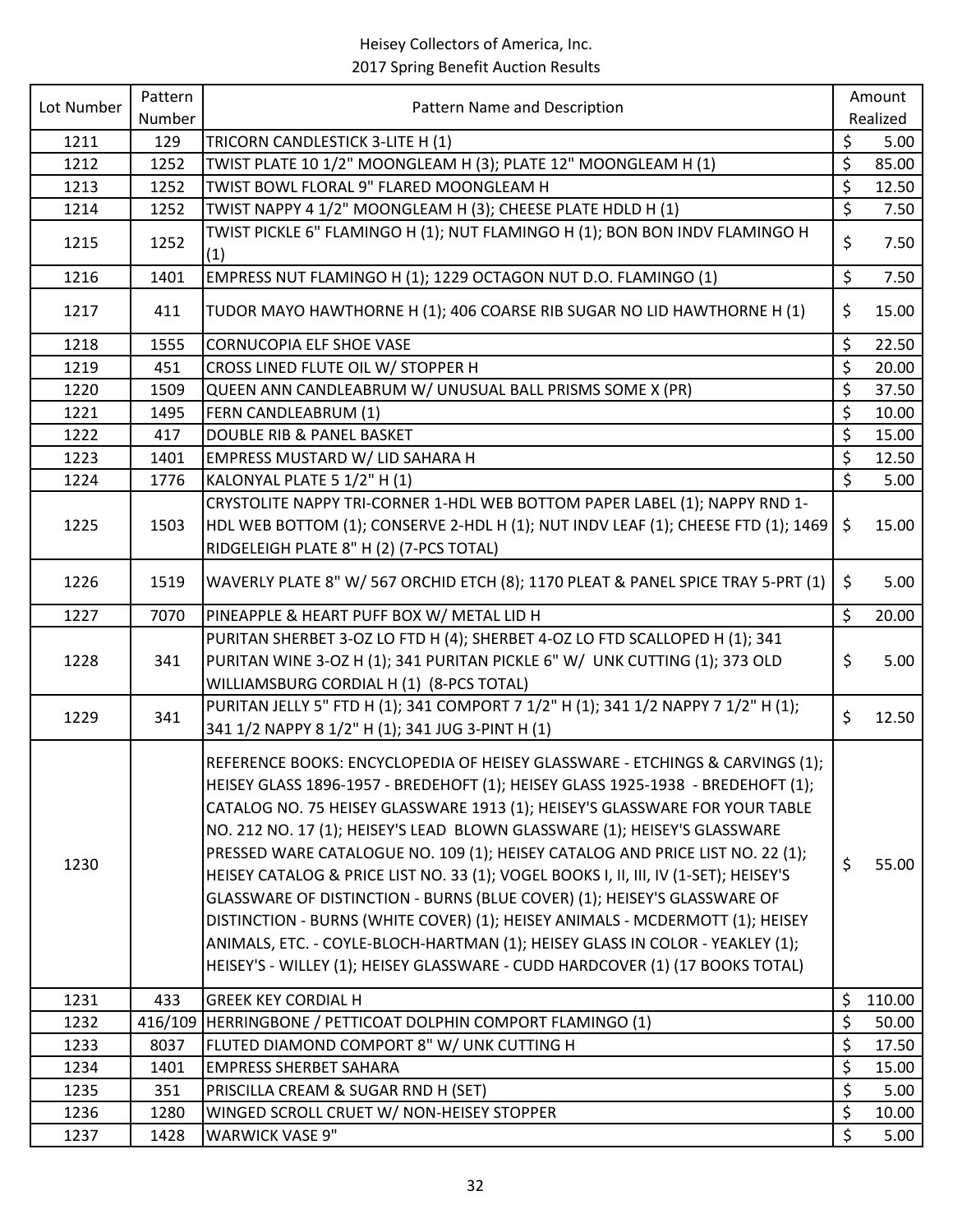| Lot Number | Pattern        | Pattern Name and Description                                                                                                        |                          | Amount   |
|------------|----------------|-------------------------------------------------------------------------------------------------------------------------------------|--------------------------|----------|
|            | Number         |                                                                                                                                     |                          | Realized |
| 1238       | 1252           | TWIST NUT INDV MOONGLEAM (1); CANDLESTICK 1-LITE MOONGLEAM W/ UNK                                                                   | \$                       | 15.00    |
|            |                | CUTTING (1)                                                                                                                         |                          |          |
| 1239       | 1252           | TWIST JUG 3-PINT MOONGLEAM                                                                                                          | \$                       | 80.00    |
| 1240       | 1252           | TWIST PLATE 8" MOONGLEAM H (7)                                                                                                      | \$                       | 35.00    |
| 1241       | 1252           | TWIST PLATE 7" MOONGLEAM 1-RIM f (6)                                                                                                | \$                       | 15.00    |
| 1242       | 1280           | <b>WINGED SCROLL NAPPY 8"</b>                                                                                                       | \$                       | 10.00    |
| 1243       | 1469           | RIDGELEIGH CANDLEVASE (1); NAPPY 8 1/2" (1)                                                                                         | \$                       | 5.00     |
| 1244       | 1401           | EMPRESS RELISH 7-PRT W/ UNK CUTTING H                                                                                               | \$                       | 42.50    |
| 1245       | 1567           | PLANTATION RELISH 10" 3-PRT OVAL H (1); DRESSING 2-PRT H BASE f (1)                                                                 | $\overline{\xi}$         | 5.00     |
| 1246       | 1401           | EMPRESS RELISH 11" 3-PRT H                                                                                                          | $\zeta$                  | 5.00     |
| 1247       | 1255           | PINEAPPLE & FAN TUMBLER EMERALD "H W BECKER OCEAN GROVE 1898" FAIR GOLD                                                             | \$                       | 5.00     |
| 1248       | 337            | TOURAINE PLATE 5 1/2" H (1); 1186 YEOMAN COMPORT WORN BLUE & GOLD DÉCOR H<br>(1)                                                    | \$                       | 5.00     |
| 1249       | 8              | VERTICAL BEAD & PANEL PLATE 11"                                                                                                     | \$                       | 10.00    |
| 1250       | 1519           | WAVERLY PLATE 14" SANDWICH W/ 507 ORCHID ETCH                                                                                       | \$                       | 12.50    |
| 1251       | 1503           | CRYSTOLITE CANDLEBLOCK ROSETTE (PR)                                                                                                 | \$                       | 5.00     |
| 1252       | 3390           | CARCASSONNE GOBLET LUNCHEON SAHARA (3)                                                                                              | $\overline{\mathcal{S}}$ | 5.00     |
|            |                | GREEK KEY NUT INDV H (1); 353 MEDIUM FLAT PANEL NUT INDV FLAMINGO (1); 1469                                                         |                          |          |
| 1253       | 433            | RIDGELEIGH NUT INDV 2-HDL H (1)                                                                                                     | \$                       | 20.00    |
| 1254       | 1541           | ATHENA CANDLESTICK 2-LITE (PR)                                                                                                      | \$                       | 10.00    |
| 1255       | $\overline{2}$ | <b>GOOSE WINGS HALF</b>                                                                                                             | \$                       | 25.00    |
| 1256       | 21             | ARISTOCRAT CANDLESTICK 9" H (1)                                                                                                     | \$                       | 32.50    |
| 1257       | 1252           | TWIST PLATE 4 1/2" MARIGOLD H                                                                                                       | \$                       | 10.00    |
| 1258       | 1405           | <b>IPSWICH CHAMPAGNE H (2)</b>                                                                                                      | \$                       | 5.00     |
| 1259       | 393            | NARROW FLUTE SODA 5-OZ HDLD (2)                                                                                                     | \$                       | 25.00    |
| 1260       | 1591           | <b>STORYBOOK MUGH</b>                                                                                                               | \$                       | 85.00    |
| 1261       | 3340           | TRI-KNOB CHAMPAGNE W/ 156 FANTAN ETCH H                                                                                             | $\overline{\xi}$         | 5.00     |
| 1262       | 7012           | SQUARED FAN PUFF BOX NO LID H                                                                                                       | \$                       | 5.00     |
|            |                | RIBBED OCTAGON PLATE 6" HAWTHORNE (1); 411 TUDOR CHEESE PLATE YELLOW STAIN                                                          |                          |          |
| 1263       | 1231           | W/ UNK CUTTING H (1)                                                                                                                | \$                       | 5.00     |
| 1264       | 1469           | RIDGELEIGH COCKTAIL REST / COASTER H (1); CARD SUIT ASHTRAYS: CLUB, DIAMOND,<br>HEART H(3)                                          | $\zeta$                  | 5.00     |
| 1265       | 1428           | WARWICK CANDLESTICK INDV (1); 1503 CRYSTOLITE CREAM RND H (1); 393 NARROW<br>FLUTE SALT INDV H (1); 1229 OCTAGON FROZEN DESSERT (1) | \$                       | 5.00     |
| 1266       | 341            | OLD WILLIAMSBURG EPERGNETTE H PAPER LABEL (2); 1519 WAVERLY EPERGNETTE 6"<br>DEEP H PAPER LABEL (1)                                 | \$                       | 7.50     |
| 1267       | 350            | PINWHEEL & FAN NAPPY 8" VASELINE H                                                                                                  | \$                       | 200.00   |
|            |                | BARBARA FRITCHIE CHAMPAGNE W/ 799 MANHATTAN CUTTING (1); SHERBET W/ 799                                                             |                          |          |
| 1268       | 3416           | MANHATTAN CUTTING (1); COCKTAIL W/ 799 MANHATTAN CUTTING (2)                                                                        | \$                       | 7.50     |
| 1269       | 352            | FLAT PANEL CRUSHED FRUIT W/ LID H f ON FINIAL                                                                                       | \$                       | 50.00    |
| 1270       | 1567           | PLANTATION MARMALADE W/ LID H                                                                                                       | \$                       | 80.00    |
| 1271       | $\mathbf{1}$   | SOW <sub>H</sub>                                                                                                                    | \$                       | 170.00   |
| 1272       | 2401           | OAKWOOD OLD FASHION W/ 467 TALLY HO ETCH (9)                                                                                        | \$                       | 55.00    |
| 1273       | 2401           | OAKWOOD SODA 10-OZ W/ 467 TALLY HO ETCH                                                                                             | \$                       | 7.50     |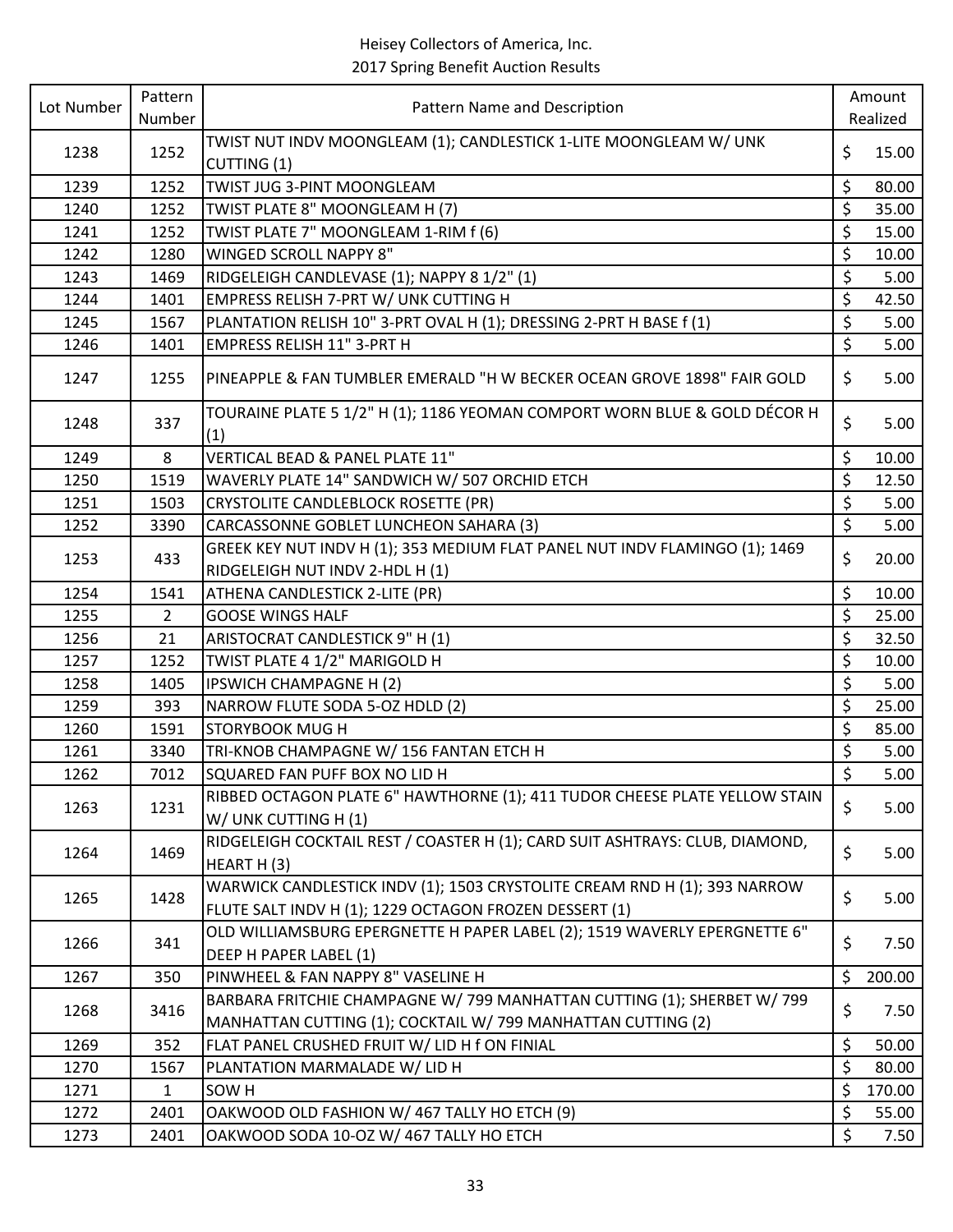| Lot Number | Pattern      | Pattern Name and Description                                                                                                                   |                          | Amount   |
|------------|--------------|------------------------------------------------------------------------------------------------------------------------------------------------|--------------------------|----------|
|            | Number       |                                                                                                                                                |                          | Realized |
| 1274       | 1225         | PLAIN BAND SALT SHAKER RUBY FLASH "BELLE WALKER JULY 25, 1902"                                                                                 | \$                       | 22.50    |
| 1275       | 1536         | MILITARY CAP ASHTRAY                                                                                                                           | \$                       | 5.00     |
| 1276       | 1280         | WINGED SCROLL CRUET CUSTARD                                                                                                                    | \$                       | 10.00    |
| 1277       | 1401         | EMPRESS NUT MONO "FHW" (1); NUT MOONGLEAM (1); NUT SAHARA (1)                                                                                  | \$                       | 7.50     |
| 1278       | 354          | WIDE FLAT PANEL LAVENDER JAR 7-OZ H                                                                                                            | \$                       | 35.00    |
| 1279       | $\mathbf{1}$ | HORSEHEAD BOOKEND f (PR)                                                                                                                       | \$                       | 120.00   |
| 1280       | 133          | SWAN-HANDLED BOWL FLORAL SAHARA W/ UNK CUTTING                                                                                                 | \$                       | 160.00   |
| 1281       | 500          | OCTAGON ICE BUCKET MOONGLEAM H                                                                                                                 | \$                       | 25.00    |
| 1282       | 310          | RING BAND CREAM & SUGAR TABLE CUSTARD WORN GOLD ROSE DÉCOR H (SET)                                                                             | \$                       | 25.00    |
| 1283       | 3381         | <b>CREOLE GOBLET TALL ALEXANDRITE</b>                                                                                                          | \$                       | 90.00    |
| 1284       | 100          | CENTENNIAL CANDLESTICK 6" W/ HAWKES-TYPE CUTTING (1)                                                                                           | \$                       | 7.50     |
| 1285       | 1235         | BEADED PANEL & SUNBURST CREAM TABLE                                                                                                            | \$                       | 5.00     |
| 1286D      | 1485         | SATURN MUSTARD W/ LID H (3)                                                                                                                    | \$                       | 12.50    |
| 1287       | 1567         | PLANTATION CAKE SALVER                                                                                                                         | \$                       | 75.00    |
| 1288       | 1401         | EMPRESS BOWL FLORAL D.F. ALEXANDRITE F                                                                                                         | \$                       | 95.00    |
| 1289       | 1401         | EMPRESS CREAM f & SUGAR D.F. MOONGLEAM H (SET)                                                                                                 | \$                       | 25.00    |
| 1290       | 1252         | TWIST NAPPY 8" MARIGOLD H                                                                                                                      | $\overline{\mathcal{S}}$ | 20.00    |
|            |              | TWIST CELERY 13" FLAMINGO H (1); CELERY 10" SAHARA H (1); PICKLE 6" MOONGLEAM                                                                  |                          |          |
| 1291       | 1252         | (1)                                                                                                                                            | \$                       | 7.50     |
| 1292       | 1540         | LARIAT VASE 7 1/2' RND CRIMPED (2); VASE 7 1/2" FAN (1)                                                                                        | \$                       | 20.00    |
| 1293       | 1503         | CRYSTOLITE RELISH 10" 5-PRT RND (1); RELISH 9 1/2" 3-PRT OBLONG (1); CHEESE FTD (1)                                                            | \$                       | 5.00     |
|            |              |                                                                                                                                                |                          |          |
| 1294       | 1503         | CRYSTOLITE CHERRY JAR W/ LID H (1); JELLY 7" H (1); JELLY 1-HDL RND SPIDER BOTTOM<br>(1)                                                       | \$                       | 5.00     |
| 1295       | 1401         | EMPRESS CELERY 10" FLAMINGO H (1); CELERY 10" SAHARA (1)                                                                                       | \$                       | 5.00     |
| 1296       | 99           | LITTLE SQUATTER CANDLEBLOCK FLAMINGO (PR); LITTLE SQUATTER CANDLEBLOCK<br>MOONGLEAM H (1); LITTLE SQUATTER CANDLEBLOCK FLAMINGO PALE COLOR (1) | \$                       | 5.00     |
| 1297       | 1540         | LARIAT BOWL 12" GARDENIA (1); RELISH 10" 3-PRT RND H (1)                                                                                       | \$                       | 5.00     |
| 1298       | 5            | <b>SHOW HORSE</b>                                                                                                                              | \$                       | 275.00   |
| 1299       | 500          | OCTAGON ICE BUCKET W/ 5003 NIMROD ETCH H                                                                                                       | \$                       | 25.00    |
| 1300       | 1509         | QUEEN ANN ICE BUCKET W/ 455 SPORTSMAN ETCH                                                                                                     | \$                       | 45.00    |
| 1301       | 1            | <b>GOOSE WINGS DOWN</b>                                                                                                                        | \$                       | 25.00    |
| 1302       | $\mathbf{1}$ | ELEPHANT LARGE (1); 2 ELEPHANT MEDIUM (1); 3 ELEPHANT SMALL (1)                                                                                | \$                       | 140.00   |
| 1303       | 103          | TIGER PAPERWEIGHT MADE BY IMPERIAL IG                                                                                                          | \$                       | 35.00    |
| 1304       | 1522         | COLT STANDING H (1); 1527 COLT KICKING (1)                                                                                                     | \$                       | 25.00    |
| 1305       | 357          | DUCK ASHTRAY MOONGLEAM H                                                                                                                       | \$                       | 85.00    |
| 1306       | 1184         | YEOMAN COLOGNE W/ STOPPER 4-OZ W/ UNK CUTTING (2)                                                                                              | \$                       | 25.00    |
| 1307       | 488          | HEXAGON STEM COLOGNE W/ STOPPER H                                                                                                              | $\zeta$                  | 7.50     |
| 1308       | 300          | PEERLESS PUNCH BOWL H (1); BASE H (1); CUP H (12) (14-PCS TOTAL)                                                                               | \$                       | 125.00   |
| 1309       | 355          | QUATOR CREAM HOTEL H (1); 353 MEDIUM FLAT PANEL CREAM OVAL HOTEL H (1)                                                                         | \$                       | 5.00     |
| 1310       | 1503         | CRYSTOLITE CREAM & SUGAR OVAL H (SET); JELLY FTD H (1)                                                                                         | \$                       | 7.50     |
| 1311       | 1519         | WAVERLY CREAM & SUGAR W/ 515 HEISEY ROSE ETCH H (2-SETS)                                                                                       | \$                       | 7.50     |
| 1312       | 1519         | WAVERLY CREAM & SUGAR H (SET)                                                                                                                  | \$                       | 5.00     |
| 1313       | 354          | WIDE FLAT PANEL CUBE SUGAR TRAY H F                                                                                                            | $\zeta$                  | 10.00    |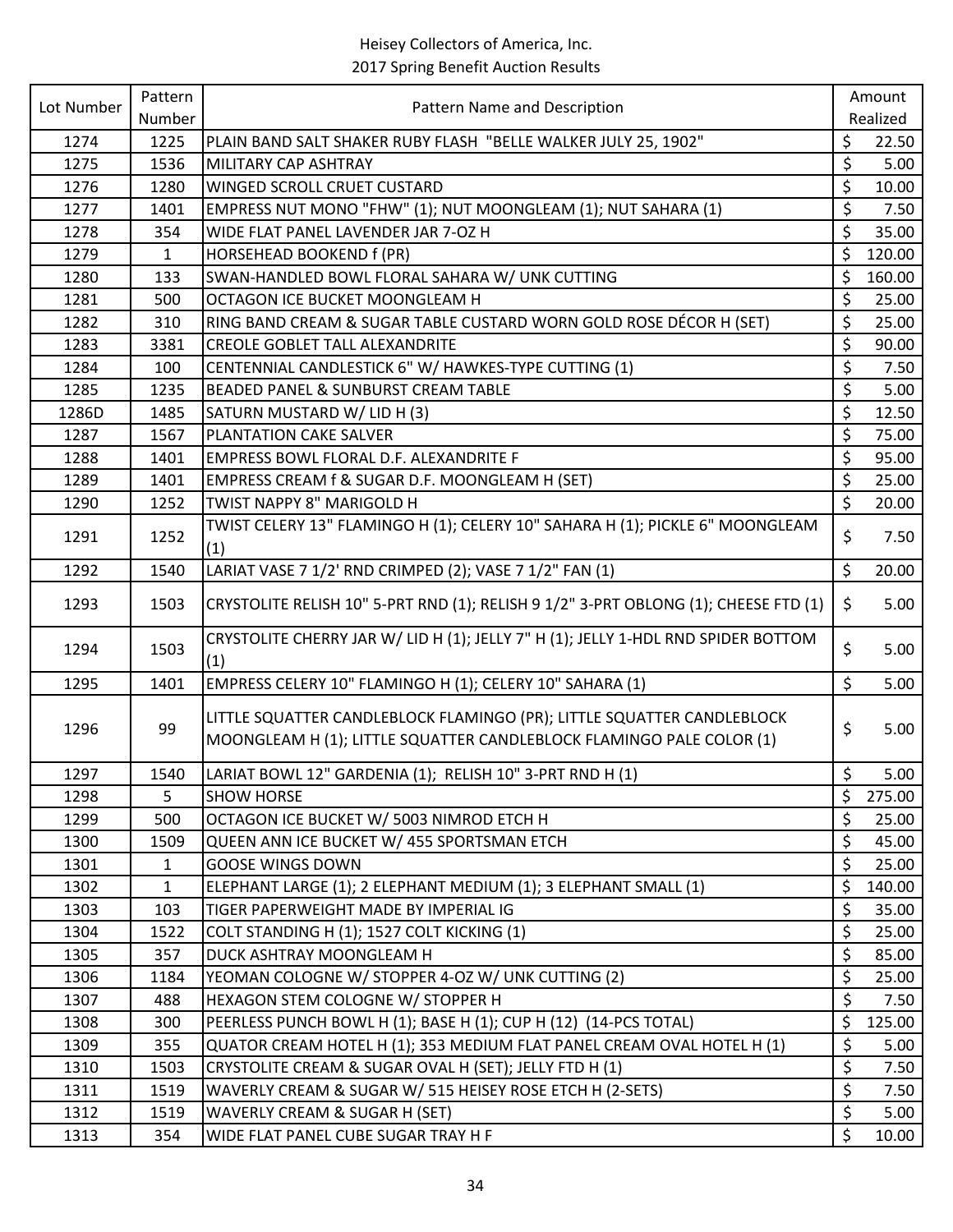| Lot Number | Pattern        | Pattern Name and Description                                                                                                                          |                          | Amount     |
|------------|----------------|-------------------------------------------------------------------------------------------------------------------------------------------------------|--------------------------|------------|
|            | Number         |                                                                                                                                                       |                          | Realized   |
| 1314       | 341            | OLD WILLIAMSBURG CREAM & SUGAR INDV H (2-SETS)                                                                                                        | \$                       | 5.00       |
| 1315       | 1280           | WINGED SCROLL NAPPY 4 1/2" CUSTARD (1); SUGAR NO LID CUSTARD WORN GOLD (1)                                                                            | \$                       | 7.50       |
| 1316       | 411            | TUDOR MINT (1); MINT W/ UNK CUTTING H (1)                                                                                                             | \$                       | 5.00       |
| 1317       | 1170           | PLEAT & PANEL PLATE 8" FLAMINGO H (6); PLATE 7" FLAMINGO H (2)                                                                                        | \$                       | 12.50      |
| 1318       | 341            | PURITAN SHERBET 3-OZ H (7)                                                                                                                            | $\overline{\xi}$         | 7.50       |
| 1319       | 357            | PRISON STRIPE JELLY 2-HDL H f (1); SUGAR HOTEL H (1)                                                                                                  | \$                       | 10.00      |
| 1320       | 3350           | <b>WABASH CHAMPAGNE (5)</b>                                                                                                                           | \$                       | 5.00       |
| 1321       | 1495           | FERN CREAM & SUGAR INDV H (SET)                                                                                                                       | $\zeta$                  | 35.00      |
| 1322       | 1295           | BEADED SWAG TABLE SET - ALL RUBY FLASH: CREAM "JUNE 17, 1904" F - SUGAR<br>"MOTHER" - SPOONER "HARRISBURG PA" - BUTTER W/ LID "HARRISBURG PA" (4-PCS) | \$                       | 65.00      |
| 1323       | 1519           | WAVERLY CREAM & SUGAR W/ 965 NARCISSUS CUTTING H (SET)                                                                                                | \$                       | 5.00       |
| 1324       | 3408           | JAMESTOWN CHAMPAGNE W/ 965 NARCISSUS CUTTING H (6)                                                                                                    | \$                       | 5.00       |
| 1325       | 30             | SALT & PEPPER H (SET)                                                                                                                                 | \$                       | 10.00      |
| 1326       | 1280           | WINGED SCROLL CREAM TABLE CUSTARD GREEN DÉCOR                                                                                                         | \$                       | 10.00      |
| 1327       | 1295           | BEADED SWAG WINE CUSTARD SOUV "FAIRHAVEN VT" GOLD RIM                                                                                                 | $\overline{\xi}$         | 10.00      |
| 1328       | 1220           | PUNTY BAND TANKARD 1/2-PINT RUBY FLASH SOUV "MINNIE FROM CHARLIE 1901" H                                                                              | \$                       | 15.00      |
| 1329       | 1295           | BEADED SWAG WINE RUBY FLASH SOUV "RUBY RAINE - STATE FAIR"                                                                                            | \$                       | 17.50      |
| 1330       | 1295           | BEADED SWAG TOOTHPICK RUBY FLASH SOUV "PAN AM 1901 BUFFALO"                                                                                           | \$                       | 5.00       |
| 1331       | 341            | PURITAN NAPPY 4 1/2" CRIMPED H (4); 353 MEDIUM FLAT PANEL NAPPY 4 1/2" H (1)                                                                          | \$                       | 5.00       |
| 1332       | 341            | PURITAN SALT INDV (2)                                                                                                                                 | \$                       | 5.00       |
| 1333       | $\overline{3}$ | <b>ELEPHANT SMALL</b>                                                                                                                                 | $\overline{\mathcal{S}}$ | 40.00      |
| 1334       | 3              | <b>ELEPHANT SMALL AMBER</b>                                                                                                                           | \$                       | 825.00     |
| 1335       | $\overline{2}$ | ELEPHANT MEDIUM AMBER f ON FRONT FEET                                                                                                                 |                          | \$1,500.00 |
| 1336       | 1              | <b>ELEPHANT LARGE</b>                                                                                                                                 | \$                       | 65.00      |
| 1337       | $\overline{2}$ | PIGLET STANDING BASE ROUGH                                                                                                                            | $\zeta$                  | 25.00      |
| 1338       | 71             | OVAL CANDLESTICK W/741 ADAMS CUTTING H (PR)                                                                                                           | \$                       | 410.00     |
| 1339       | 301            | OLD WILLIAMSBURG CANDELABRA 2-LITE COBALT BASE & BOBECHES (PR)                                                                                        | \$                       | 600.00     |
| 1340       | 352            | FLAT PANEL LAVENDER W/ LID JAR 1-OZ                                                                                                                   | \$                       | 75.00      |
| 1341       | 1245           | STAR & ZIPPER NAPPY 9" EMERALD                                                                                                                        | \$                       | 275.00     |
| 1342       | 1255           | PINEAPPLE & FAN VASE 6" EMERALD                                                                                                                       | \$                       | 10.00      |
| 1343       | 1255           | PINEAPPLE & FAN VASE 10" EMERALD                                                                                                                      | \$                       | 65.00      |
| 1344D      | 347            | FIFTH AVENUE WINE H                                                                                                                                   | \$                       | 5.00       |
| 1345D      | 1280           | WINGED SCROLL NAPPY 4"                                                                                                                                | \$                       | 5.00       |
| 1346D      | 1295           | <b>BEADED SWAG PLATE 6" OPAL</b>                                                                                                                      | \$                       | 20.00      |
| 1347D      | 1503           | <b>CRYSTOLITE JELLY 2-HDL H</b>                                                                                                                       | \$                       | 5.00       |
| 1348       | 3397           | <b>GASCONY DECANTER COBALT</b>                                                                                                                        | \$                       | 475.00     |
| 1349       | 4225           | COBEL COCKTAIL SHAKER ALL COBALT                                                                                                                      |                          | \$3,700.00 |
| 1350       | 4069           | RIDGELEIGH CLARET 4-OZ WITH UNK CUTTING                                                                                                               | \$                       | 80.00      |
| 1351       |                | REFERENCE BOOKS: HEISEY CATALOG & PRICE LIST NO. 33 (1); ENCYCLOPEDIA OF HEISEY<br>GLASSWARE VOL 1 ETCHING & CARVING (1)                              | \$                       | 15.00      |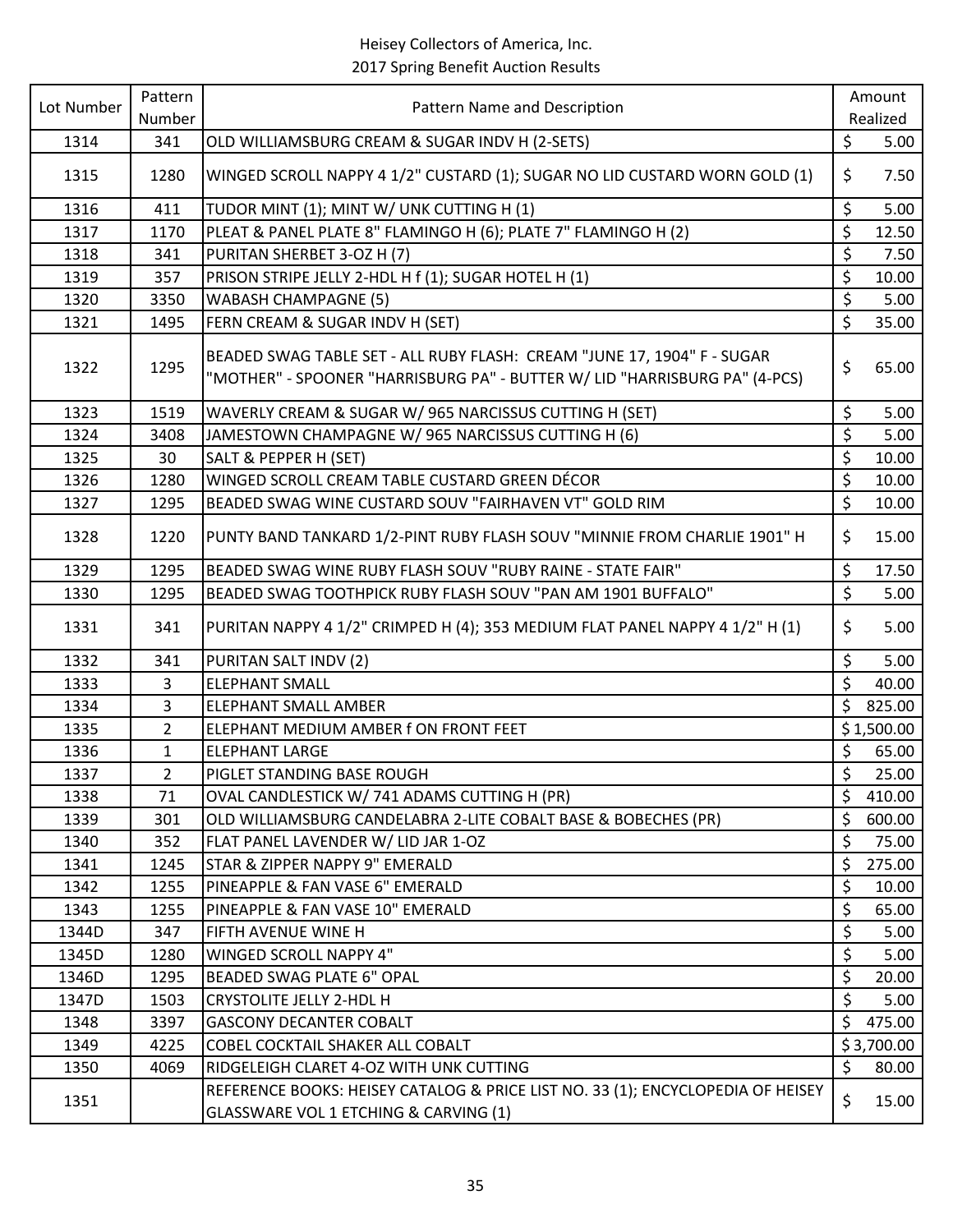| Lot Number | Pattern | Pattern Name and Description                                                  |                          | Amount   |
|------------|---------|-------------------------------------------------------------------------------|--------------------------|----------|
|            | Number  |                                                                               |                          | Realized |
| 1352       |         | REFERENCE BOOKS: HEISEY BY IMPERIAL 2ND EDITION (1); HEISEY BY IMPERIAL PRICE | \$                       | 5.00     |
|            |         | TRENDS (1); IMPERIAL PRICE LIST FOR HEISEY HOTEL ITEMS (1)                    |                          |          |
| 1353       |         | REFERENCE BOOKS: THE HEISEY ANIMALS - MCDERMOTT (1); HEISEY GLASS IN COLOR    | \$                       | 5.00     |
|            |         | BOOK II - YEAKLEY (1); HEISEY GLASS IN COLOR VALUE & RARITY GUIDE (1)         |                          |          |
| 1354       |         | REFERENCE BOOKS: HEISEY GLASSWARE - CUDD (1); HEISEY CUT HANDMADE GLASS -     | \$                       | 5.00     |
|            |         | WILLEY (1); INDEX OF HEISEY GLASSWARE 1976 - DAYTON CLUB (1)                  |                          |          |
| 1355       | 1503    | CRYSTOLITE CANDLESTICK 1-LITE (1); JELLY 2-HDL H (1)                          | \$                       | 5.00     |
| 1356       | 1503    | CRYSTOLITE RELISH 9" 3-PRT (1); DRESSING 2-PRT (1)                            | \$                       | 5.00     |
| 1357       | 1503    | CRYSTOLITE JUG ICE LIP 1/2-GAL                                                | \$                       | 20.00    |
| 1358       | 1503    | CRYSTOLITE CREAM & SUGAR OVAL H (SET); COUPE PLATE 7 1/4" (1)                 | \$                       | 7.50     |
| 1359       | 1503    | <b>CRYSTOLITE SHELL PRALINE</b>                                               | \$                       | 10.00    |
| 1360       | 1503    | CRYSTOLITE CUP H & SAUCER (8-SETS)                                            | \$                       | 5.00     |
| 1361       | 1503    | <b>CRYSTOLITE SAUCERS (5)</b>                                                 | $\overline{\mathcal{S}}$ | 5.00     |
| 1362       | 1503    | <b>CRYSTOLITE PLATE 7" (6)</b>                                                | \$                       | 5.00     |
| 1363       | 1503    | <b>CRYSTOLITE PLATE 8" (12)</b>                                               | \$                       | 10.00    |
| 1364D      | 5003    | <b>CRYSTOLITE TUMBLER 8-OZ (6)</b>                                            | \$                       | 15.00    |
| 1365       | 1519    | <b>WAVERLY CELERY 11"</b>                                                     | \$                       | 7.50     |
| 1366       | 1509    | QUEEN ANN PLATE 10" DEMI TORTE                                                | \$                       | 5.00     |
| 1367       | 1519    | <b>WAVERLY RELISH 11" 3-PRT</b>                                               | \$                       | 10.00    |
| 1368       | 1509    | QUEEN ANN PLATE 8" (8)                                                        | \$                       | 20.00    |
| 1369       | 5025    | TYROLEAN SHERBET W/ 507 ORCHID ETCH (2)                                       | \$                       | 5.00     |
| 1370       | 5022    | GRACEFUL GOBLET W/ 507 ORCHID ETCH (7)                                        | \$                       | 25.00    |
| 1371       | 5025    | TYROLEAN WINE W/ 507 ORCHID ETCH (2)                                          | \$                       | 37.50    |
|            | 1519    | WAVERLY CREAM & SUGAR INDV W/ 507 ORCHID ETCH (SET); 1509 QUEEN ANN           | \$                       | 12.50    |
| 1372       |         | CONDIMENT TRAY W/ 507 ORCHID ETCH (1)                                         |                          |          |
| 1373       | 1509    | QUEEN ANN CUP & SAUCER W/ 507 ORCHID ETCH (8-SETS)                            | \$                       | 30.00    |
| 1374       | 4163    | WHALEY BEER MUG 16-OZ W/ 467 TALLY HO ETCH H                                  | \$                       | 75.00    |
| 1375       | 4052    | NATIONAL SODA 12-OZ W/ 467 TALLY HO ETCH (2)                                  | \$                       | 35.00    |
| 1376       | 4052    | NATIONAL SODA 10-OZ W/ 467 TALLY HO ETCH (2)                                  | \$                       | 20.00    |
| 1377       | 4052    | NATIONAL SODA 8-OZ W/467 TALLY HO ETCH (2)                                    | \$                       | 30.00    |
| 1378       | 2401    | OAKWOOD SODA 8-OZ W 467 TALLY HO ETCH (2)                                     | \$                       | 25.00    |
| 1379       | 4052    | NATIONAL BAR 1 1/2-OZ W/ 467 TALLY HO ETCH (2)                                | \$                       | 30.00    |
| 1380       | 4002    | AQUA CALIENTE COCKTAIL W/ 467 TALLY HO ETCH                                   | \$                       | 30.00    |
| 1381       | 4002    | AQUA CALIENTE COCKTAIL W/ 9009 ARCTIC ETCH                                    | \$                       | 45.00    |
| 1382       | 2052    | BAR 2-OZ W/ 5003 NIMROD ETCH                                                  | \$                       | 130.00   |
| 1383       | 2052    | SODA 8-OZ W/ 5003 NIMROD ETCH                                                 | \$                       | 10.00    |
| 1384       | 1472    | PARALLEL QUARTER CONSOLE SET: FLORAL BOWL H (1); CANDLESTICK (PR)             | \$                       | 10.00    |
| 1385       | 1401    | <b>EMPRESS MAYO D.F. ALEXANDRITE</b>                                          | \$                       | 75.00    |
| 1386       | 1401    | EMPRESS PLATE 8" ALEXANDRITE W/ KRALL CUTTING 1 OF 12 KNOWN                   | \$                       | 200.00   |
| 1387       | 3381    | CREOLE GOBLET SHORT STEM D.O. ALEXANDRITE                                     | \$                       | 130.00   |
| 1388       | 3368    | ALBEMARLE WINE 2 1/2-OZ D.O. FLAMINGO W/ 445 TROJAN ETCH H                    | \$                       | 85.00    |
| 1389       | 3368    | ALBEMARLE WINE 2 1/2-OZ D.O. FLAMINGO H                                       | \$                       | 10.00    |
| 1390       | 3368    | ALBEMARLE WINE 2 1/2-OZ D.O. MARIGOLD BOWL H RIM R                            | \$                       | 10.00    |
| 1391       | 3380    | OLD DOMINION WINE 2 1/2-OZ D.O. SAHARA W/ UNK CUTTING                         | \$                       | 15.00    |
| 1392       | 3380    | OLD DOMINION WINE 2 1/2-OZ FLAMINGO W/ 447 EMPRESS ETCH                       | $\zeta$                  | 7.50     |